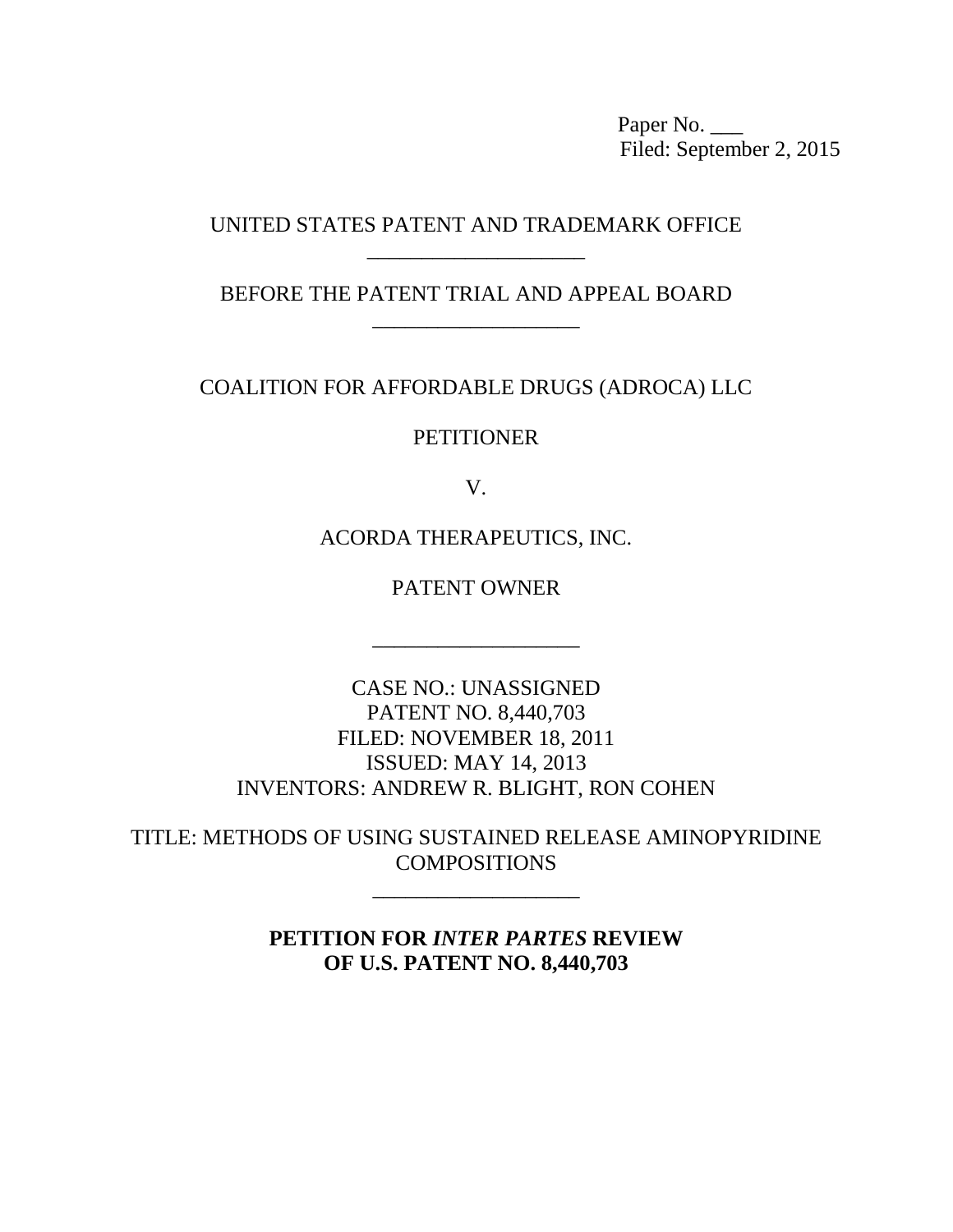# **TABLE OF CONTENTS**

| Ι.        |                                                               |
|-----------|---------------------------------------------------------------|
| П.        |                                                               |
| Ш.        |                                                               |
| А.        |                                                               |
| <b>B.</b> | Related Judicial and Administrative Matters (37 C.F.R. §      |
|           |                                                               |
| C.        | Lead and Back-Up Counsel (37 C.F.R. § 42.8(b)(3)) and Service |
|           |                                                               |
| V.        |                                                               |
| А.        |                                                               |
|           | 1.                                                            |
|           | 2.                                                            |
|           | 3.                                                            |
| B.        |                                                               |
| С.        |                                                               |
| D.        |                                                               |
|           | 1.                                                            |
|           | 2.                                                            |
|           | 3.                                                            |
|           | 4.                                                            |
|           | 5.                                                            |
| Ε.        | <b>Statement of Precise Relief Requested for Each Claim</b>   |
|           | 1.                                                            |
|           | 2.                                                            |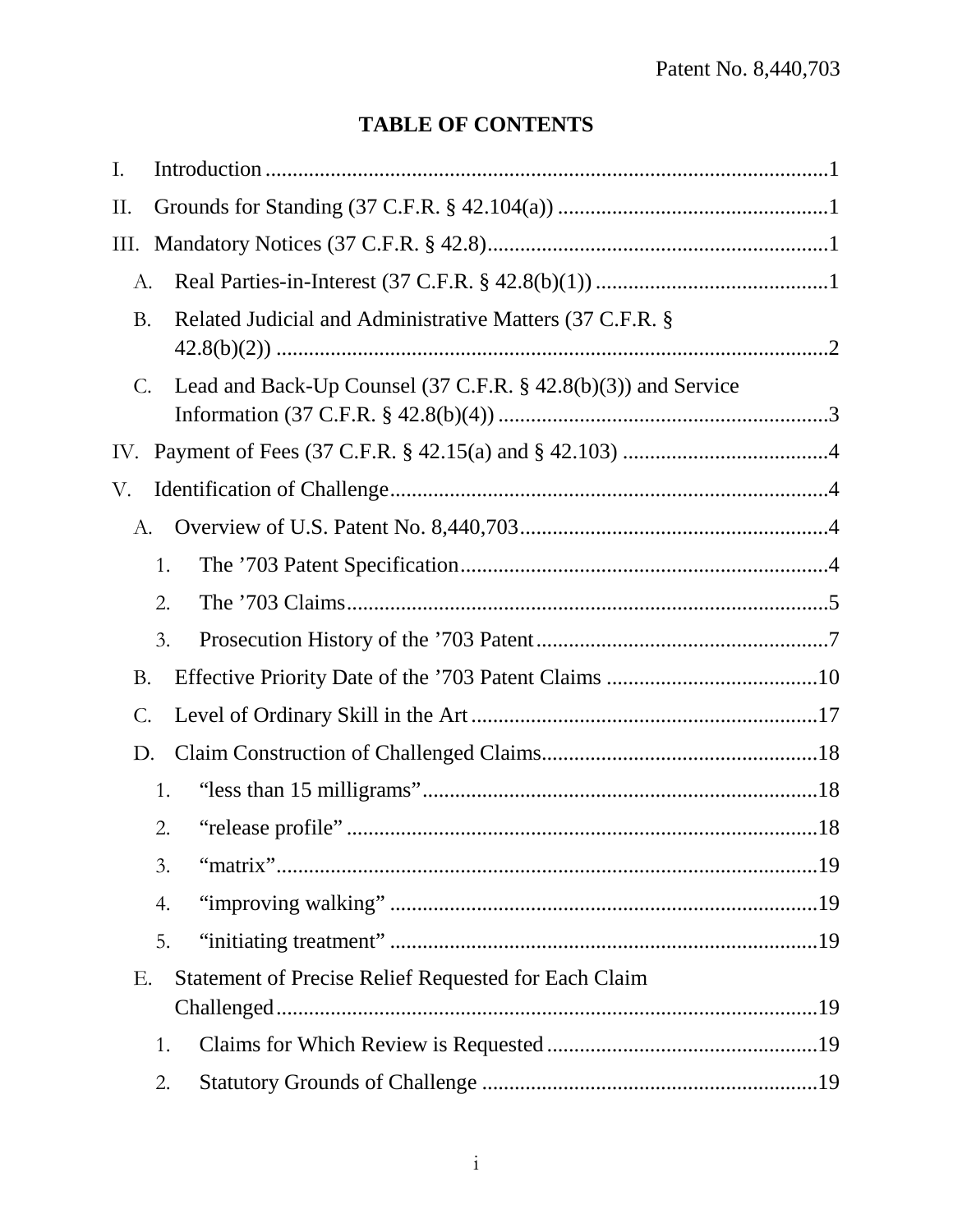| F.        |    | Overview of the State of the Art and Prior Art References 20                                                                                                                                                     |  |
|-----------|----|------------------------------------------------------------------------------------------------------------------------------------------------------------------------------------------------------------------|--|
|           | 1. | 4-AP History and State of the Art at the Time of the '703                                                                                                                                                        |  |
|           |    |                                                                                                                                                                                                                  |  |
|           | 2. |                                                                                                                                                                                                                  |  |
|           | 3. |                                                                                                                                                                                                                  |  |
|           | 4. |                                                                                                                                                                                                                  |  |
|           |    |                                                                                                                                                                                                                  |  |
| А.        |    | Ground 1: Claims 1–7, 10–11, 26–33, 44–46, and 52 are obvious                                                                                                                                                    |  |
|           | 1. | Independent claims 1 and 2 are obvious in light of the S-1                                                                                                                                                       |  |
|           | 2. | Dependent claims 3–7, 10–11, 26–33, 44–46, and 52 are<br>obvious in light of the S-1 and a POSA's knowledge36                                                                                                    |  |
|           |    | The S-1 teaches improving lower extremity function,<br>a.<br>including walking, muscle strength, and muscle tone, as<br>well as increasing the patient's walking speed (claims 3–5,                              |  |
|           |    | The S-1 teaches "initiating treatment of said patient with 4-<br>$\mathbf{b}$ .<br>aminopyridine by orally administering said sustained release<br>composition twice daily to said patient" (claims 6–7, 33). 39 |  |
|           |    | The S-1 teaches that the sustained release 4-AP is a tablet<br>c.                                                                                                                                                |  |
|           |    | The S-1 teaches or suggests treatment of a patient with<br>$\mathbf{d}$ .<br>relapsing remitting multiple sclerosis (claims 26–27, 52). 40                                                                       |  |
|           |    | The S-1 teaches the administration of sustained release 4-AP<br>e.<br>for "more than two weeks" and "twelve weeks" (claims 28–                                                                                   |  |
| <b>B.</b> |    | Ground 2: Claims 8–9, 12–21, 34–41, and 47–49 are obvious in                                                                                                                                                     |  |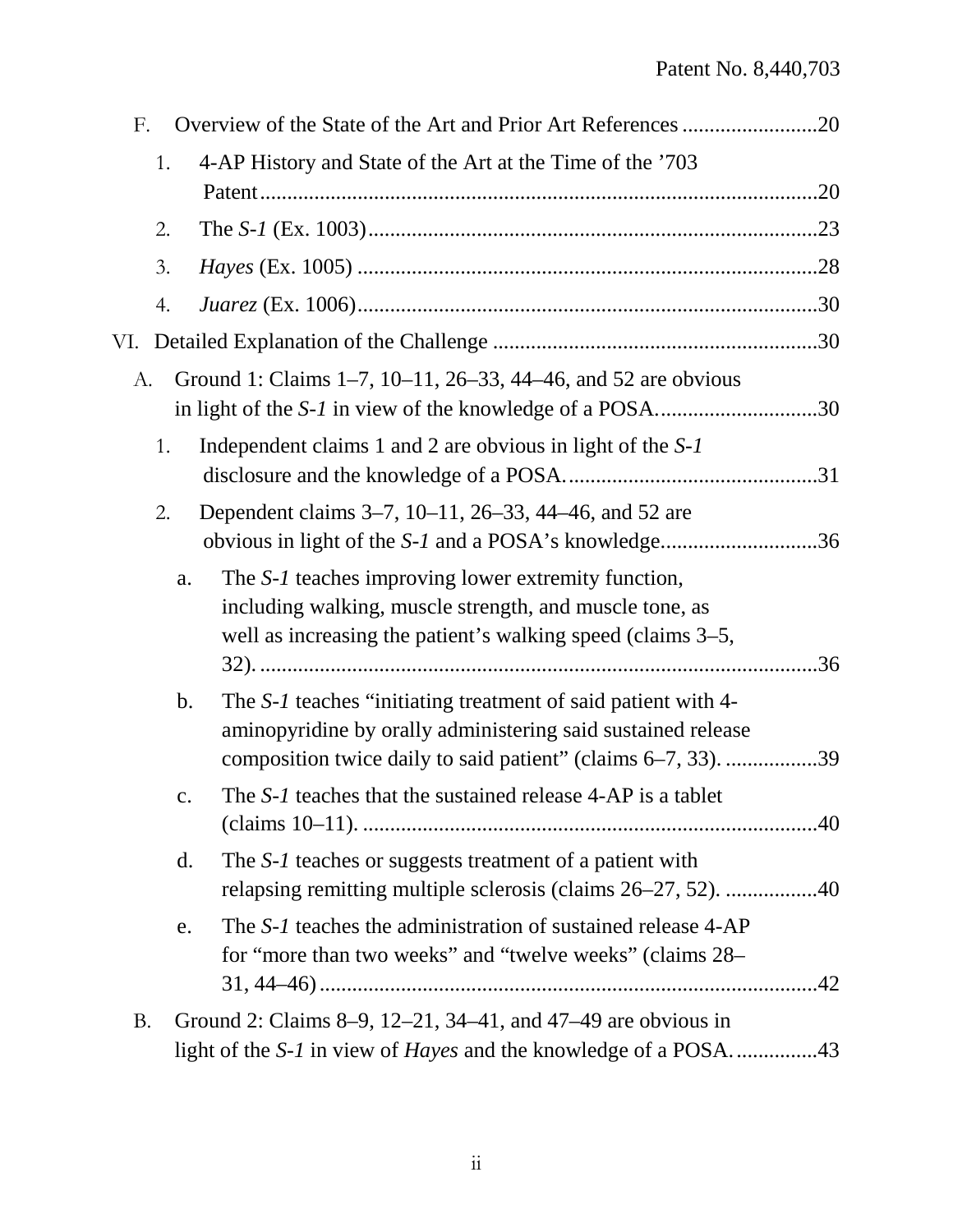| 1.          | The S-1 and Hayes combination teaches "twice daily is about                                                                                                                                                                                          |  |
|-------------|------------------------------------------------------------------------------------------------------------------------------------------------------------------------------------------------------------------------------------------------------|--|
| 2.          | The S-1 and Hayes combination teaches "wherein said                                                                                                                                                                                                  |  |
| 3.          | The S-1 and Hayes combination teaches that sustained release<br>4-AP "provides a release profile to obtain a $C_{avSS}$ of about 15                                                                                                                  |  |
| 4.          | The S-1 and Hayes combination teaches a mean $T_{max}$ in a range<br>of about 2 to about 5.2 or 6 hours after SR 4-AP                                                                                                                                |  |
| 5.          | The S-1 and <i>Hayes</i> combination teaches a release profile                                                                                                                                                                                       |  |
| 6.          | The S-1 and Hayes combination teaches administration of<br>sustained release 4-AP for "more than two weeks" and                                                                                                                                      |  |
| $C_{\cdot}$ | Ground 3: Claims $22-25$ , $42-43$ , and $50-51$ are obvious in light                                                                                                                                                                                |  |
| 1.          | The S-1 and Juarez combination teaches "controlling the<br>release rate" of the 4-AP by dispersing it in a rate of release<br>controlling polymer, such as a matrix in which the 4-AP is<br>uniformly dispersed (claims 22–25, 42–43, and 50–51). 54 |  |
|             | VII. Any secondary considerations are insufficient to overcome the                                                                                                                                                                                   |  |
| VIII.       |                                                                                                                                                                                                                                                      |  |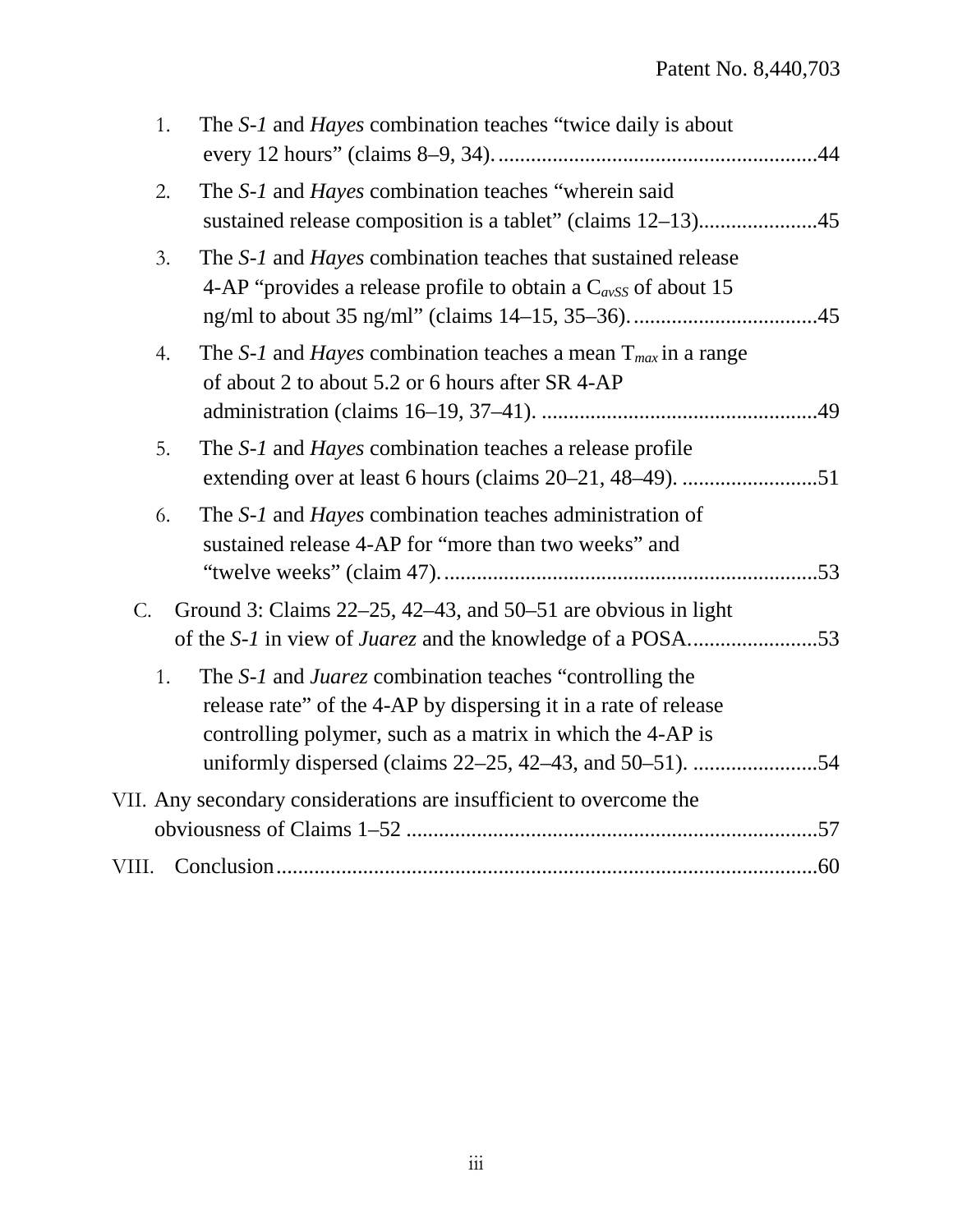# **TABLE OF AUTHORITIES**

# **Cases**

| Ariad Pharms., Inc. v. Eli Lilly & Co., 598 F.3d 1336 (Fed. Cir. 2010)15 |
|--------------------------------------------------------------------------|
| Bayer Schering Pharma AG v. Barr Labs., Inc.,                            |
|                                                                          |
| Chiron Corp. v. Genentech, Inc., 363 F.3d 1247 (Fed. Cir. 2004)16        |
| Constant v. Advanced Micro-Devices, Inc.,                                |
|                                                                          |
| Donnelly Corp. v. Gentex Corp., 918 F. Supp. 1126 (W.D. Mich. 1996)27    |
|                                                                          |
| Galderma Labs. LP v. Tolmar Inc., 737 F.3d 731                           |
|                                                                          |
| Hoffmann-La Roche Inc. v. Apotex Inc.,                                   |
|                                                                          |
|                                                                          |
| In re Am. Acad. of Sci. Tech. Ctr.,                                      |
|                                                                          |
|                                                                          |
| In re Cuozzo Speed Techs., LLC,                                          |
|                                                                          |
|                                                                          |
|                                                                          |
|                                                                          |
| In re Montgomery, 677 F.3d 1375 (Fed. Cir. 2012)  34, 37, 38, 53         |
|                                                                          |
| Kennametal, Inc. v. Ingersoll Cutting Tool Co.,                          |
|                                                                          |
|                                                                          |
| Lockwood v. American Airlines, 107 F.3d 1565 (Fed. Cir. 1997) 10, 11, 14 |
| New Railhead Mfg., L.L.C. v. Vermeer Mfg. Co.,                           |
|                                                                          |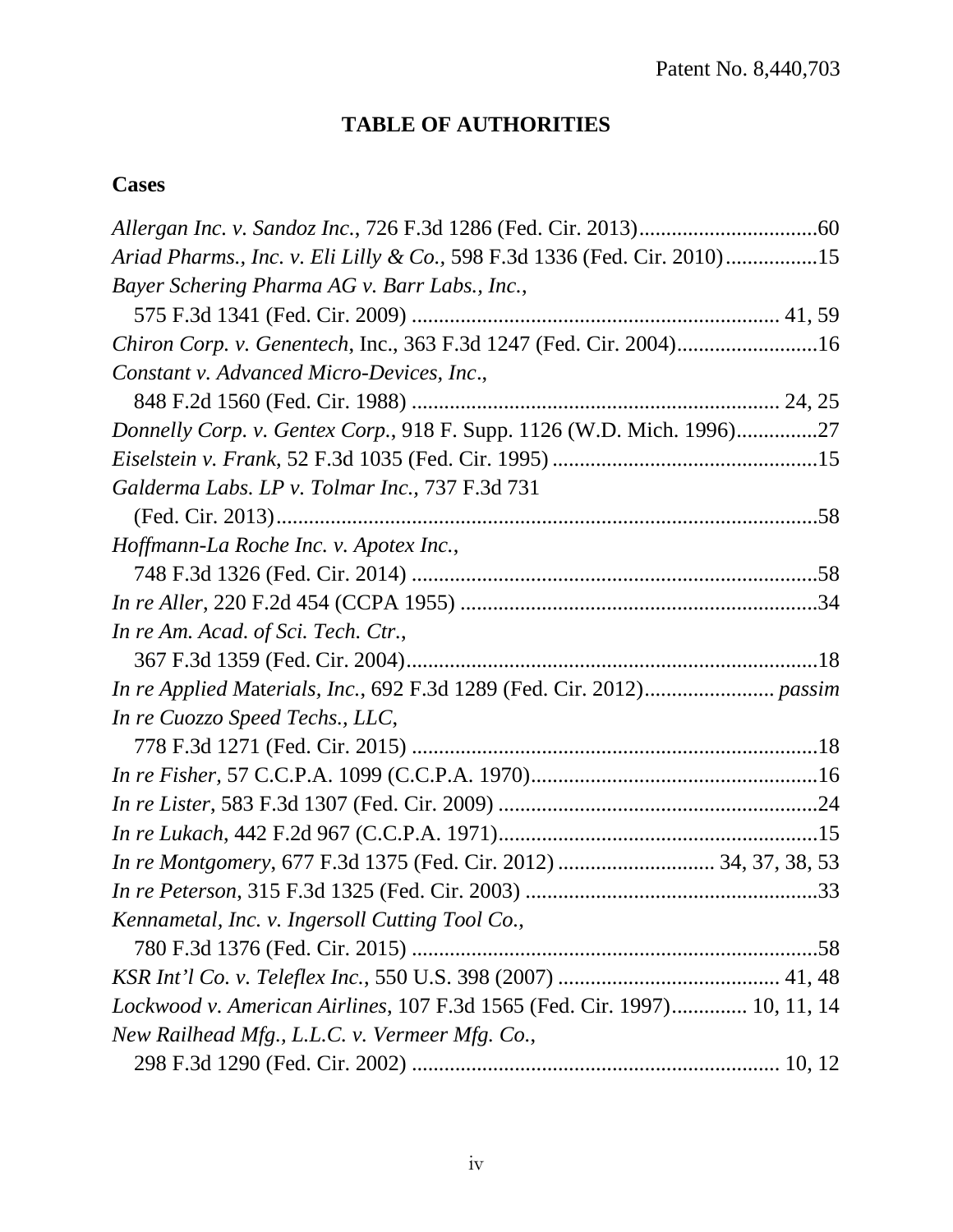# **Statutes**

# **Rules**

|--|--|

# **U.S. Code**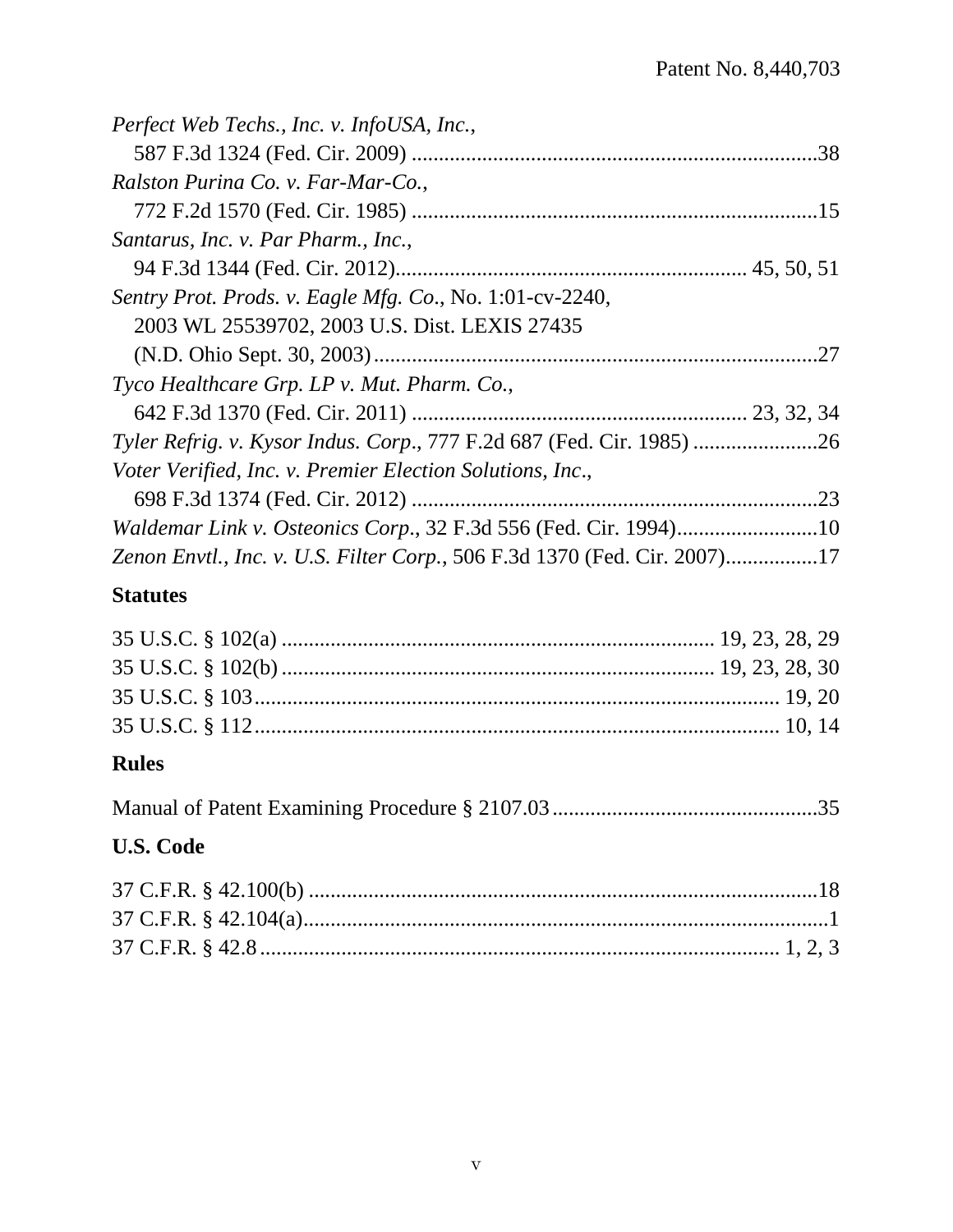| <b>Exhibit No.</b>  | <b>Description</b>                                                                                                                                                                                                                                           |
|---------------------|--------------------------------------------------------------------------------------------------------------------------------------------------------------------------------------------------------------------------------------------------------------|
| Exhibit 1001        | Andrew R. Blight & Ron Cohen, U.S. Patent No. 8,440,703 (filed<br>Nov. 18, 2011) (issued May 14, 2013) ("the '703 Patent")                                                                                                                                   |
| <b>Exhibit 1002</b> | Relevant excerpts of U.S. Patent No. 8,440,703 Prosecution<br>History ("703 prosecution history") – Part 1                                                                                                                                                   |
| <b>Exhibit 1003</b> | Acorda Therapeutics, Inc., Registration Statement Under the<br>Securities Act of 1933 (Form S-1) (Sept. 26, 2003) ("S-1")                                                                                                                                    |
| <b>Exhibit 1004</b> | Rules and Related Matters, 2003-186 (Sept, 30, 2003), available at<br>http://www.sec.gov/news/digest/dig093003.txt ("S-1 Registration<br>Statement")                                                                                                         |
| <b>Exhibit 1005</b> | Keith C. Hayes et al., Pharmacokinetic Studies of Single and<br>Multiple Oral Doses of Fampridine-SR (Sustained-Release 4-<br>Aminopyridine) in Patients With Chronic Spinal Cord Injury, 26<br>Clinical Neuropharmacology, no. 4, 2003, at 185–92 ("Hayes") |
| <b>Exhibit 1006</b> | Haydee Juárez et al., Influence of Admixed<br>Carboxymethylcellulose on Release of 4-Aminopyridine from<br>Hydroxypropyl Methylcellulose Matrix Tablets, 216 Int'l J.<br>Pharm., 2001, at 115–25 ("Juarez")                                                  |
| <b>Exhibit 1007</b> | U.S. Provisional Patent Application No. 60/560,894 (filed Apr. 9,<br>2004) ("the Provisional")                                                                                                                                                               |
| <b>Exhibit 1008</b> | Masterson et al., U.S. Patent No. 5,540,938, Formulations and<br>Their Use in the Treatment of Neurological Diseases (filed<br>Oct. 24, 1994) ("Masterson")                                                                                                  |
| <b>Exhibit 1009</b> | Schwid et al., Quantitative Assessment of Sustained Release 4-<br>Aminopyridine for Symptomatic Treatment of Multiple Sclerosis,<br>48 Neurol., no. 4, at 817–21 (Apr. 1997) ("Schwid")                                                                      |
| <b>Exhibit 1010</b> | Richard E. Jones et al., <i>Effects of 4-Aminopyridine in Patients with</i>                                                                                                                                                                                  |

# **TABLE OF EXHIBITS**

|                     | <i>Multiple Sclerosis,</i> 60 J. Neurol. Sci. at 353–62 (1983) (" <i>Jones</i> ")                                                                                                                                                                      |
|---------------------|--------------------------------------------------------------------------------------------------------------------------------------------------------------------------------------------------------------------------------------------------------|
| <b>Exhibit 1011</b> | Harriët van Diemen, M.D. et al., The Effect of 4-Aminopyridine on<br>the Clinical Signs in Multiple Sclerosis: A Randomized, Placebo-<br>Controlled, Double-Blind, Cross-over Study, 32 Annals Neurol.,<br>no. 2, at 123–30 (Aug. 1992) ("van Diemen") |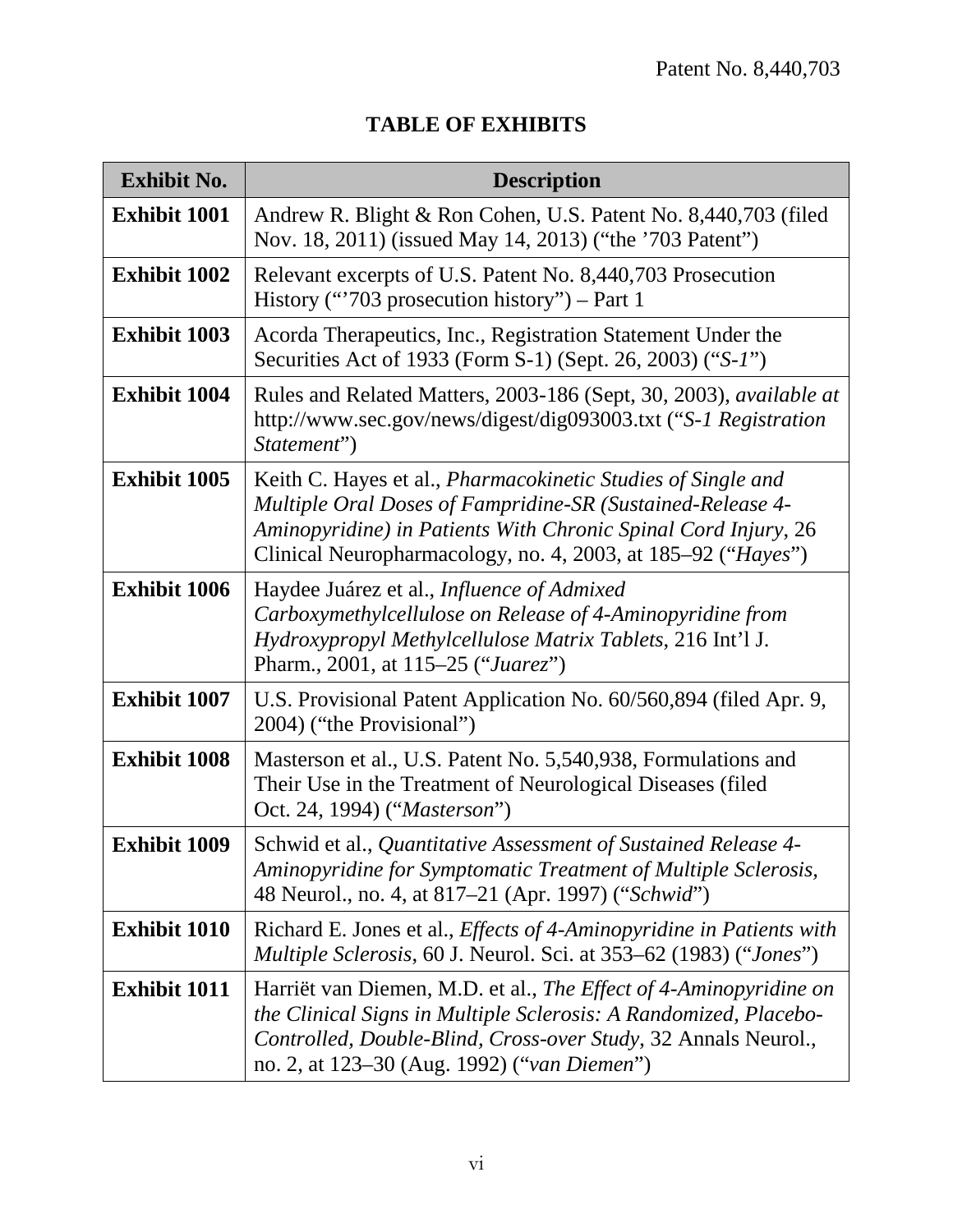| <b>Exhibit No.</b>  | <b>Description</b>                                                                                                                                                                                                                                                                                                                                                                                               |
|---------------------|------------------------------------------------------------------------------------------------------------------------------------------------------------------------------------------------------------------------------------------------------------------------------------------------------------------------------------------------------------------------------------------------------------------|
| <b>Exhibit 1012</b> | Chris H. Polman, MD, PhD et al., 4-Aminipyridine is Superior to<br>3,4, diaminopyridine in the Treatment of Patients with Multiple<br>Sclerosis, 51 Archives Neurol., no. 11, Nov. 1994, at 1136–39<br>("Polman")                                                                                                                                                                                                |
| <b>Exhibit 1013</b> | D. Stefoski, M.D. et al., 4-Aminopyridine Improves Clinical Signs<br>In Multiple Sclerosis," 21 Annals Neurol., no. 1, at 71-77 (1987)<br>("Stefoski")                                                                                                                                                                                                                                                           |
| <b>Exhibit 1014</b> | Floyd A. Davis, M.D. et al., <i>Orally Administered 4-Aminopyridine</i><br>Improves Clinical Signs in Multiple Sclerosis, 27 Annals Neurol.,<br>no. 2, at 186–92 (Feb. 1990) ("Davis")                                                                                                                                                                                                                           |
| <b>Exhibit 1015</b> | Types of MS, Nat. Multiple Sclerosis Soc'y,<br>http://www.nationalmssociety.org/What-is-MS/Types-of-MS (last<br>visited Aug. 11, 2015) ("NMSS")                                                                                                                                                                                                                                                                  |
| <b>Exhibit 1016</b> | Declaration of Scott Bennett ("Bennett Decl.")                                                                                                                                                                                                                                                                                                                                                                   |
| <b>Exhibit 1017</b> | C. Darlington, Abstract, Fampridine Acorda Therapeutics,<br>1 Current Opinions in Investigational Drugs, no. 3, Nov. 2000, at<br>$375 - 79$                                                                                                                                                                                                                                                                      |
| <b>Exhibit 1018</b> | Porter Novelli, Acorda Therapeutics Begins Phase 3 Trials of<br>Fampridine-SR for Chronic Spinal Cord Injury, American<br>Association for the Advancement of Science (AAAS) EurekAlert!<br>(July 1, 2002), http://www.eurekalert.org/pub_releases/2002-<br>$07$ /pn-atb $062802$ .php                                                                                                                            |
| <b>Exhibit 1019</b> | Acorda Therapeutics Company Profile, Biospace,<br>http://www.biospace.com/company_profile.aspx?CompanyId=100<br>704 (last updated May 9, 2003)                                                                                                                                                                                                                                                                   |
| <b>Exhibit 1020</b> | Goodman et al., Placebo-Controlled Double-Blinded Dose<br>Ranging Study of Fampridine-SR in Multiple Sclerosis, poster<br>presented at the 7th Annual Meeting of the Americas Committee<br>for Treatment and Research in Multiple Sclerosis and 18th<br>Congress of the European Committee for Treatment and Research<br>in Multiple Sclerosis (ACTRIMS/ECTRIMS), Sep. 18–21, 2002,<br>Baltimore, MD ("Goodman") |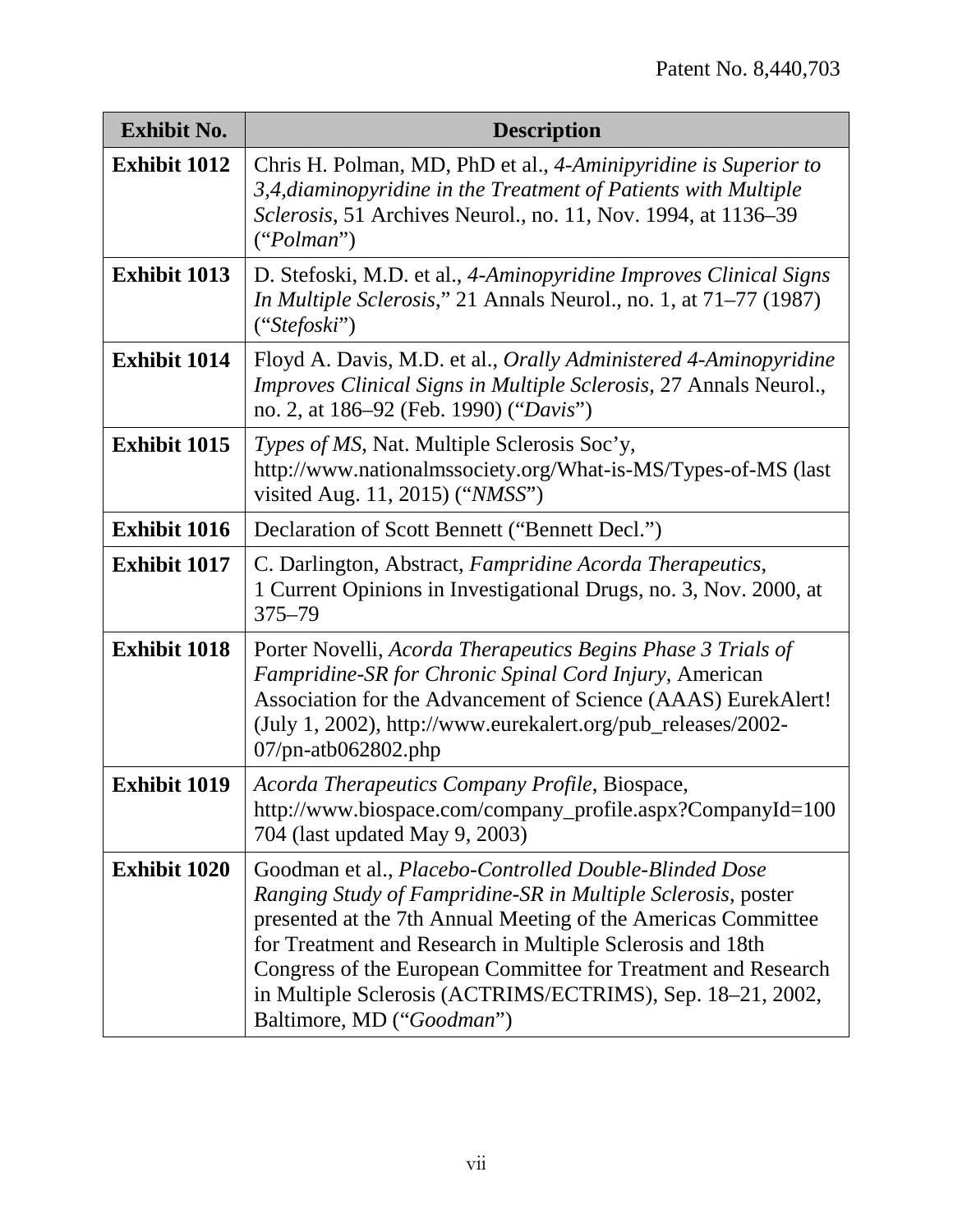| <b>Exhibit No.</b>  | <b>Description</b>                                                                                                                                                                                                                                       |
|---------------------|----------------------------------------------------------------------------------------------------------------------------------------------------------------------------------------------------------------------------------------------------------|
| <b>Exhibit 1021</b> | European Patent Convention art. 54(1), (2), Oct. 5, 1973, 1065<br>U.N.T.S. 199 (as amended Nov. 29, 2000), available at<br>http://www.epo.org/law-practice/legal-<br>texts/html/epc/2010/e/ar54.html -texts/html/epc/2010/e/ar54.html<br>("EPC Art. 54") |
| <b>Exhibit 1022</b> | Fred D. Lublin, M.D. & Stephen C. Reingold Ph.D., Defining the<br>Clinical Course of Multiple Sclerosis: Results of an International<br>Survey, 46 Neurology, no. 4, at 907-11 (Apr. 1996) ("Lublin")                                                    |
| <b>Exhibit 1023</b> | Declaration of Samuel J. Pleasure, M.D., Ph.D. ("Pleasure Decl.")                                                                                                                                                                                        |
| <b>Exhibit 1024</b> | CV of Samuel J. Pleasure, M.D., Ph.D. ("Pleasure CV")                                                                                                                                                                                                    |
| <b>Exhibit 1025</b> | European Patent No. 1 732 548 (B9) ("EP '548")                                                                                                                                                                                                           |
| <b>Exhibit 1026</b> | Excerpts from Proprietor's Response to Opponents' Appeals,<br>European Patent No. 1 732 548 B9, filed with the EPO, September<br>16, 2004 ("Acorda EP Brief")                                                                                            |
| <b>Exhibit 1027</b> | European Patent Office, <i>Espacenet Brochure</i> ,<br>http://documents.epo.org/projects/babylon/eponet.nsf/0/4E8744EB<br>66E8F944C12577D600598EEF/\$File/espacenet_brochure_en.pdf<br>("Espacenet Brochure")                                            |
| <b>Exhibit 1028</b> | Espacenet Bibliographic Data for US Patent No. 8,440,703 (B2)<br>("Espacenet 703 Data")                                                                                                                                                                  |
| <b>Exhibit 1029</b> | CV of Scott Bennett ("Bennett CV")                                                                                                                                                                                                                       |
| <b>Exhibit 1030</b> | <b>Bennett Decl. Attachment 1</b>                                                                                                                                                                                                                        |
| <b>Exhibit 1031</b> | <b>Bennett Decl. Attachment 2</b>                                                                                                                                                                                                                        |
| <b>Exhibit 1032</b> | <b>Bennett Decl. Attachment 3</b>                                                                                                                                                                                                                        |
| <b>Exhibit 1033</b> | <b>Bennett Decl. Attachment 4</b>                                                                                                                                                                                                                        |
| <b>Exhibit 1034</b> | <b>Bennett Decl. Attachment 5</b>                                                                                                                                                                                                                        |
| <b>Exhibit 1035</b> | Bennett Decl. Attachment 6                                                                                                                                                                                                                               |
| <b>Exhibit 1036</b> | <b>Bennett Decl. Attachment 7</b>                                                                                                                                                                                                                        |
| <b>Exhibit 1037</b> | <b>Bennett Decl. Attachment 8</b>                                                                                                                                                                                                                        |
| <b>Exhibit 1038</b> | <b>Bennett Decl. Attachment 9</b>                                                                                                                                                                                                                        |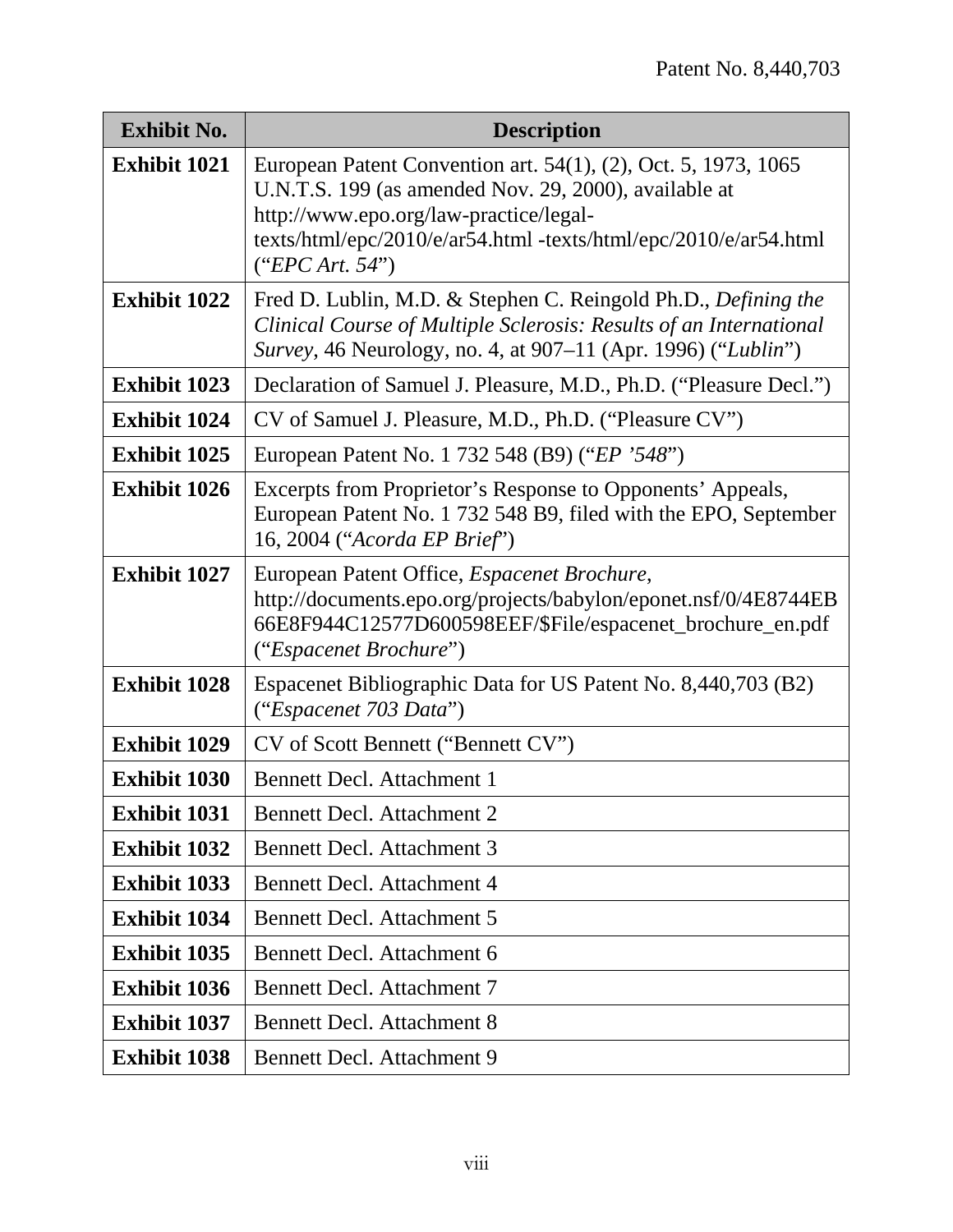| <b>Exhibit No.</b>  | <b>Description</b>                                                                                                                                                                                                                                           |  |  |  |
|---------------------|--------------------------------------------------------------------------------------------------------------------------------------------------------------------------------------------------------------------------------------------------------------|--|--|--|
| <b>Exhibit 1039</b> | Stephen L. Hauser, M.D. & Donald E. Goodkin, <i>Harrison's</i><br>Principles of Internal Medicine, 2452–61, 15th ed. 2001                                                                                                                                    |  |  |  |
| <b>Exhibit 1040</b> | Christian Confavreux, M.D. et al, Relapses and Progression of<br>Disability in Multiple Sclerosis, 343 New Eng. J. Med., no. 20, at<br>1430–38 (Nov. 16, 2000)                                                                                               |  |  |  |
| <b>Exhibit 1041</b> | Timed 25-Foot Walk (T25-FW), Nat'l Multiple Sclerosis Soc'y<br>Website, http://www.nationalmssociety.org/For-<br>Professionals/Researchers/Resources-for-Researchers/Clinical-<br>Study-Measures/Timed-25-Foot-Walk-(T25-FW) (last visited<br>Aug. 31, 2015) |  |  |  |
| <b>Exhibit 1042</b> | <b>RESERVED</b>                                                                                                                                                                                                                                              |  |  |  |
| <b>Exhibit 1043</b> | Pleasure Decl. and Polli Decl. Attachment 2 (Claim Charts for the<br>'703 Patent)                                                                                                                                                                            |  |  |  |
| <b>Exhibit 1044</b> | Declaration of James Polli, Ph.D. ("Polli Decl.")                                                                                                                                                                                                            |  |  |  |
| <b>Exhibit 1045</b> | CV of James Polli, Ph.D. ("Polli CV")                                                                                                                                                                                                                        |  |  |  |
| <b>Exhibit 1046</b> | Relevant excerpts of U.S. Patent No. 8,440,703 Prosecution<br>History ("703 prosecution history") – Part 2                                                                                                                                                   |  |  |  |
| <b>Exhibit 1047</b> | Relevant excerpts of U.S. Patent No. 8,440,703 Prosecution<br>History ("703 prosecution history") – Part 3                                                                                                                                                   |  |  |  |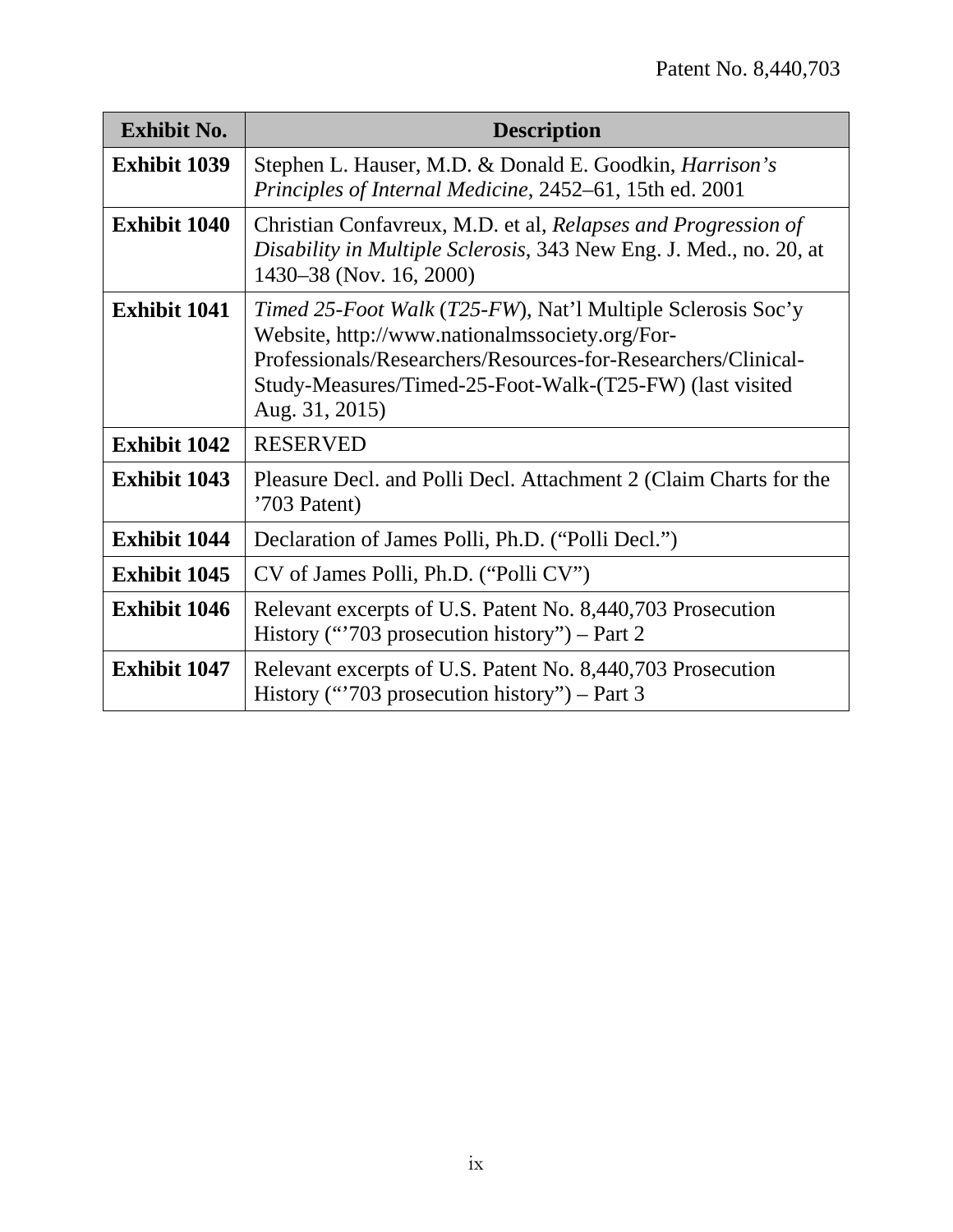#### <span id="page-10-0"></span>**I. INTRODUCTION**

Petitioner Coalition For Affordable Drugs (ADROCA) LLC ("CFAD"), requests an *Inter Partes* Review ("IPR") of claims 1–52 (collectively, the "Challenged Claims") of U.S. Patent No. 8,440,703 (the "'703 Patent") (Ex. 1001) in accordance with 35 U.S.C. §§ 311–19 and 37 C.F.R. §§ 42.100 *et seq*.

## <span id="page-10-1"></span>**II. GROUNDS FOR STANDING (37 C.F.R. § 42.104(a))**

Pursuant to 37 C.F.R. § 42.104(a), Petitioner certifies that the '703 Patent is available for IPR and that Petitioner is not barred or estopped from requesting IPR challenging the claims of the '703 Patent on the grounds identified in this Petition.

### <span id="page-10-2"></span>**III. MANDATORY NOTICES (37 C.F.R. § 42.8)**

#### <span id="page-10-3"></span>**A. Real Parties-in-Interest (37 C.F.R. § 42.8(b)(1))**

Pursuant to 37 C.F.R. § 42.8(b)(1), Petitioner certifies that Coalition For Affordable Drugs (ADROCA) LLC (CFAD), Hayman Credes Master Fund, L.P. (Credes), Hayman Capital Master Fund, L.P. (HCMF), Hayman Capital Management, L.P. (HCM), Hayman Offshore Management, Inc. (HOM), Hayman Investments, L.L.C. (HI), nXn Partners, LLC (nXnP), IP Navigation Group, LLC (IPNav), J. Kyle Bass, and Erich Spangenberg are the real parties in interest (collectively, RPI). The RPI hereby certify the following information: CFAD is a wholly owned subsidiary of Credes. Credes is a limited partnership. HCMF is a limited partnership. HCM is the general partner and investment manager of Credes and HCMF. HOM is the administrative general partner of Credes and HCMF. HI is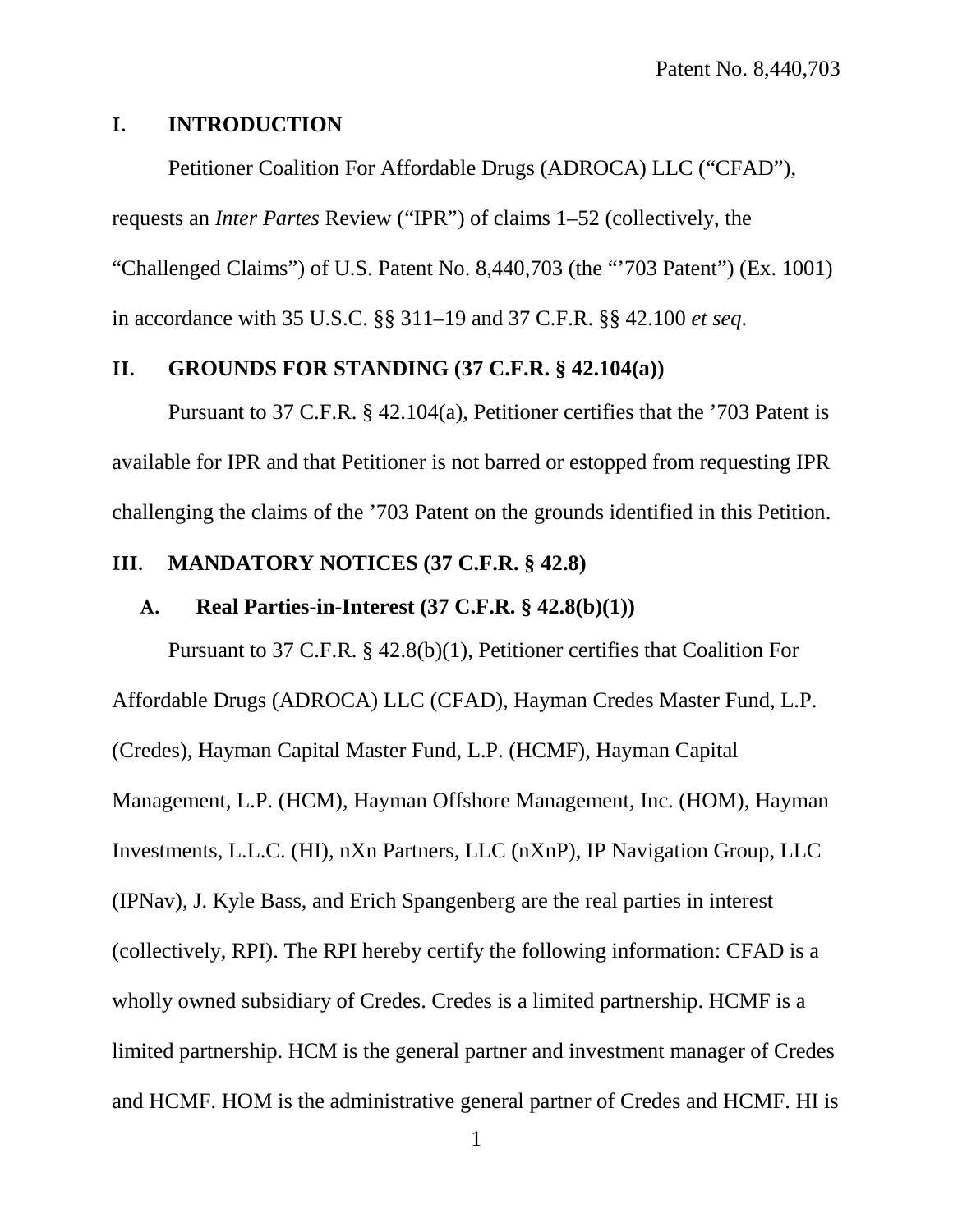the general partner of HCM. J. Kyle Bass is the sole member of HI and sole shareholder of HOM. CFAD, Credes, and HCMF act, directly or indirectly, through HCM as the general partner and/or investment manager of Credes and HCMF. nXnP is a paid consultant to HCM. Erich Spangenberg is 98.5% member of nXnP. IPNav is a paid consultant to nXnP. Erich Spangenberg is the 98.5% member of IPNav. Other than HCM and J. Kyle Bass in his capacity as the Chief Investment Officer of HCM and nXnP and Erich Spangenberg in his capacity as the Manager of nXnP, no other person (including any investor, limited partner, or member or any other person in any of CFAD, Credes, HCMF, HCM, HOM, HI, nXnP or IPNav) has authority to direct or control (i) the timing of, filing of, content of, or any decisions or other activities relating to this Petition or (ii) any timing, future filings, content of, or any decisions or other activities relating to the future proceedings related to this Petition. All costs associated with this Petition will be borne by HCM, CFAD, Credes and/or HCMF.

#### <span id="page-11-0"></span>**B. Related Judicial and Administrative Matters (37 C.F.R. § 42.8(b)(2))**

Pursuant to 37 C.F.R. § 42.8(b)(2), Petitioner states that the '703 Patent has been the subject of the following lawsuits: *Acorda Therapeutics, Inc. v. Sun Pharm. Indus.*, No. 1-15-cv-00391 (D. Del. filed May 15, 2015); *Acorda Therapeutics, Inc. v. Mylan Pharm. Inc.*, No. 1-14-cv-00139 (N.D. W. Va. filed Aug. 22, 2014); *Acorda Therapeutics, Inc. v. Apotex Corp.*, No. 1-14-cv-00955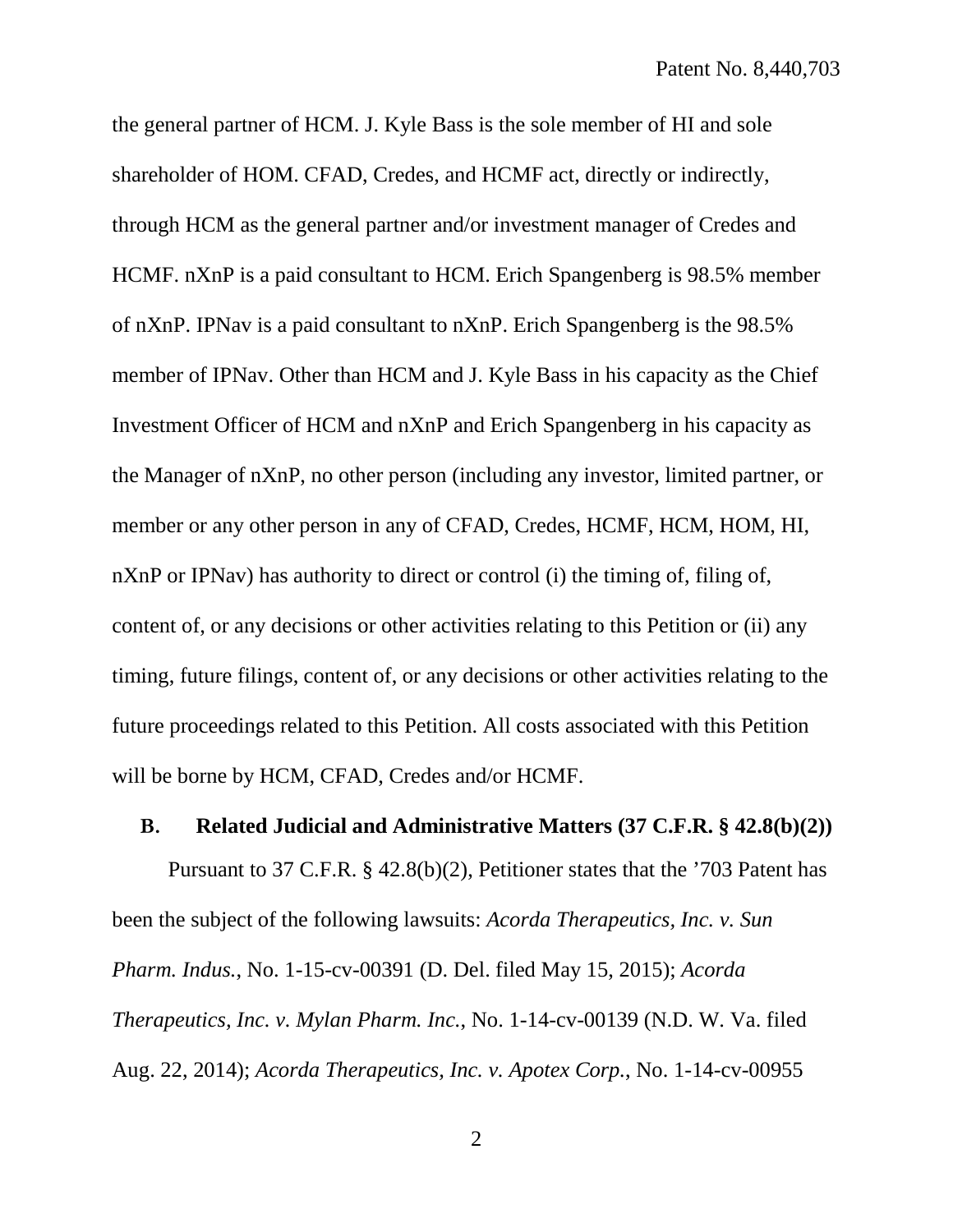(D. Del. filed July 18, 2014); *Acorda Therapeutics, Inc. v. Teva Pharm. USA, Inc.*, No. 1-14-cv-00941 (D. Del. filed July 17, 2014); *Acorda Therapeutics, Inc. v. Mylan Inc.*, No. 1-14-cv-00935 (D. Del. filed July 16, 2014); *Acorda Therapeutics, Inc. v. Accord Healthcare Inc.*, No. 1-14-cv-00932 (D. Del. filed July 15, 2014); *Acorda Therapeutics, Inc. v. Roxane Labs., Inc.*, No. 1-14-00922 (D. Del. filed July 14, 2014; *Acorda Therapeutics, Inc. v. Alkem Labs. Ltd*, No. 1-14-00917 (D. Del. filed July 11, 2014); *Acorda Therapeutics, Inc. v. Aurobindo Pharma Ltd.*, No. 1-14-cv-00909 (D. Del. filed July 10, 2014); and *Acorda Therapeutics, Inc. v. Actavis Labs. FL Inc.*, No. 1-14-cv-0082 (D. Del. filed July 7, 2014).

In addition to the related judicial matters, on February 10, 2015, Petitioner filed IPR2015-00720 seeking *inter partes* review of U.S. Patent No. 8,663,685; on February 27, 2015, Petitioner filed IPR2015-00817 seeking *inter partes* review of U.S. Patent No. 8,007,826. On August 24, 2015, the Board issued decisions denying institution for both petitions. Simultaneously with this Petition, Petitioner is seeking IPR of U.S. Patent No. 8,007,826, and its child U.S. 8,663,685 Patent; and U.S. Patent No. 8,354,437—the parent of the presently challenged '703 Patent.

## <span id="page-12-0"></span>**C. Lead and Back-Up Counsel (37 C.F.R. § 42.8(b)(3)) and Service Information (37 C.F.R. § 42.8(b)(4))**

Lead counsel is Sarah E. Spires, Reg. No. 61,501. Back-up counsel are Dr. Parvathi Kota, Reg. No. 65,122; and Paul J. Skiermont (*pro hac vice* requested) all at ADROCA703IPR1@skiermontpuckett.com and of Skiermont Puckett LLP,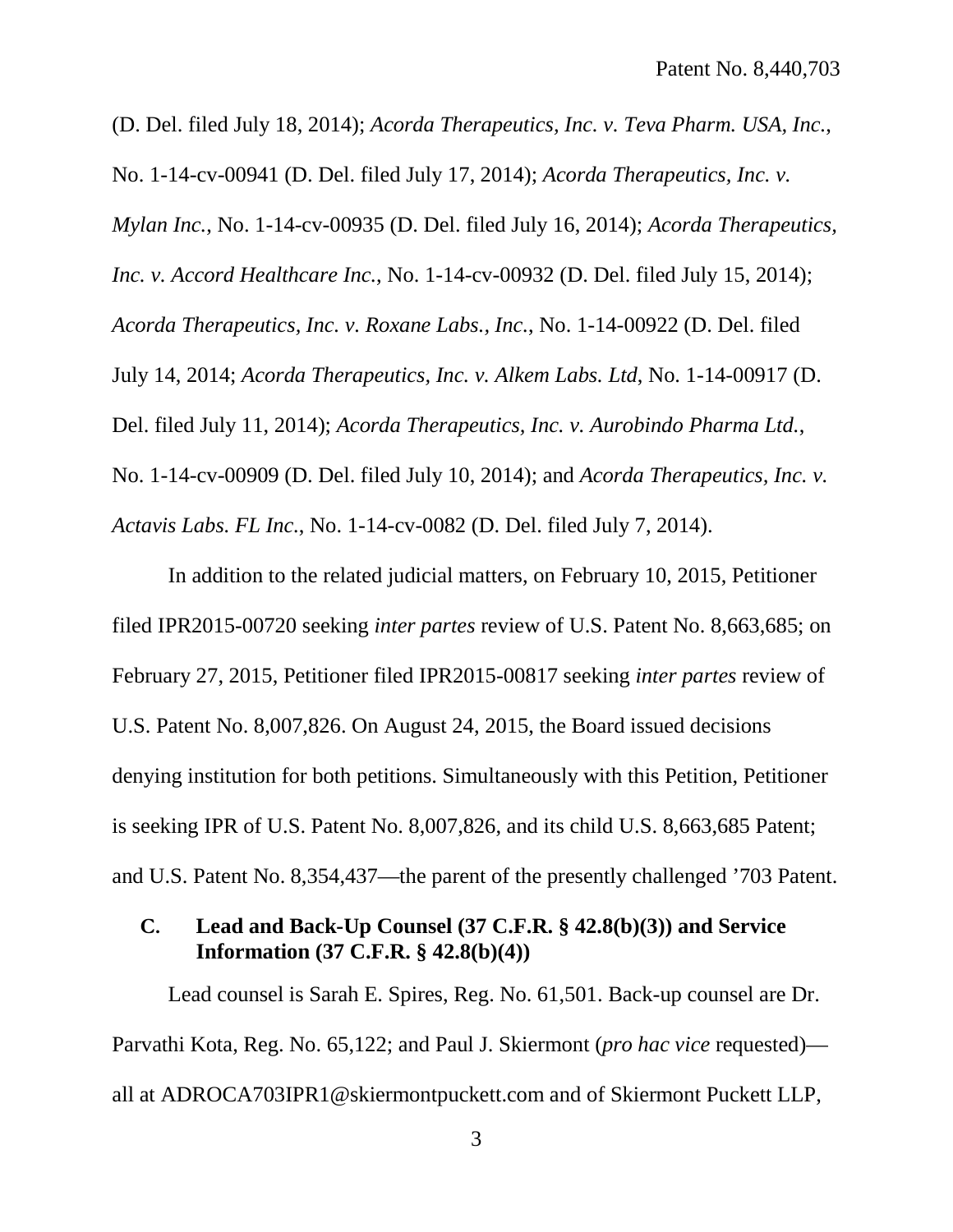2200 Ross Ave. Ste. 4800W, Dallas, Texas 75201, P: 214-978-6600 / F: 214-978-

6601. Petitioner consents to electronic service at

ADROCA703IPR1@skiermontpuckett.com.

#### <span id="page-13-0"></span>**IV. PAYMENT OF FEES (37 C.F.R. § 42.15(A) AND § 42.103)**

The required fees are submitted herewith in accordance with 37 C.F.R.

§§ 42.15(a) and 42.103(a). If any additional fees are due during this proceeding, the Office is authorized to charge such fees to Deposit Account No. 506293. Any overpayment or refund of fees may also be deposited in this Deposit Account.

#### <span id="page-13-1"></span>**V. IDENTIFICATION OF CHALLENGE**

#### <span id="page-13-2"></span>**A. Overview of U.S. Patent No. 8,440,703**

The '703 Patent is titled "Methods of Using Sustained Release Aminopyridine Compositions." (Ex. 1001.) The application, U.S. Patent App. No. 13/299,969 (the "'969 application") was filed on Nov. 18, 2011, and it is a continuation of U.S. Patent App. No. 11/102,559 ("'559 application"), filed on Apr. 8, 2005 (now U.S. Patent No. 8,354,437), which claims priority to Provisional App. No. 60/560,894, filed on Apr. 9, 2004. (*Id.*)

## 1. **The '703 Patent Specification**

<span id="page-13-3"></span>The '703 Patent purports to describe methods of administering less than 15 mg of a sustained release oral dosage form of 4-aminopyridine ("SR 4-AP" or "fampridine-SR") twice daily to patients with multiple sclerosis ("MS") in order to improve certain aspects of lower extremity function. (*Id.* at 3:65–4:19.) These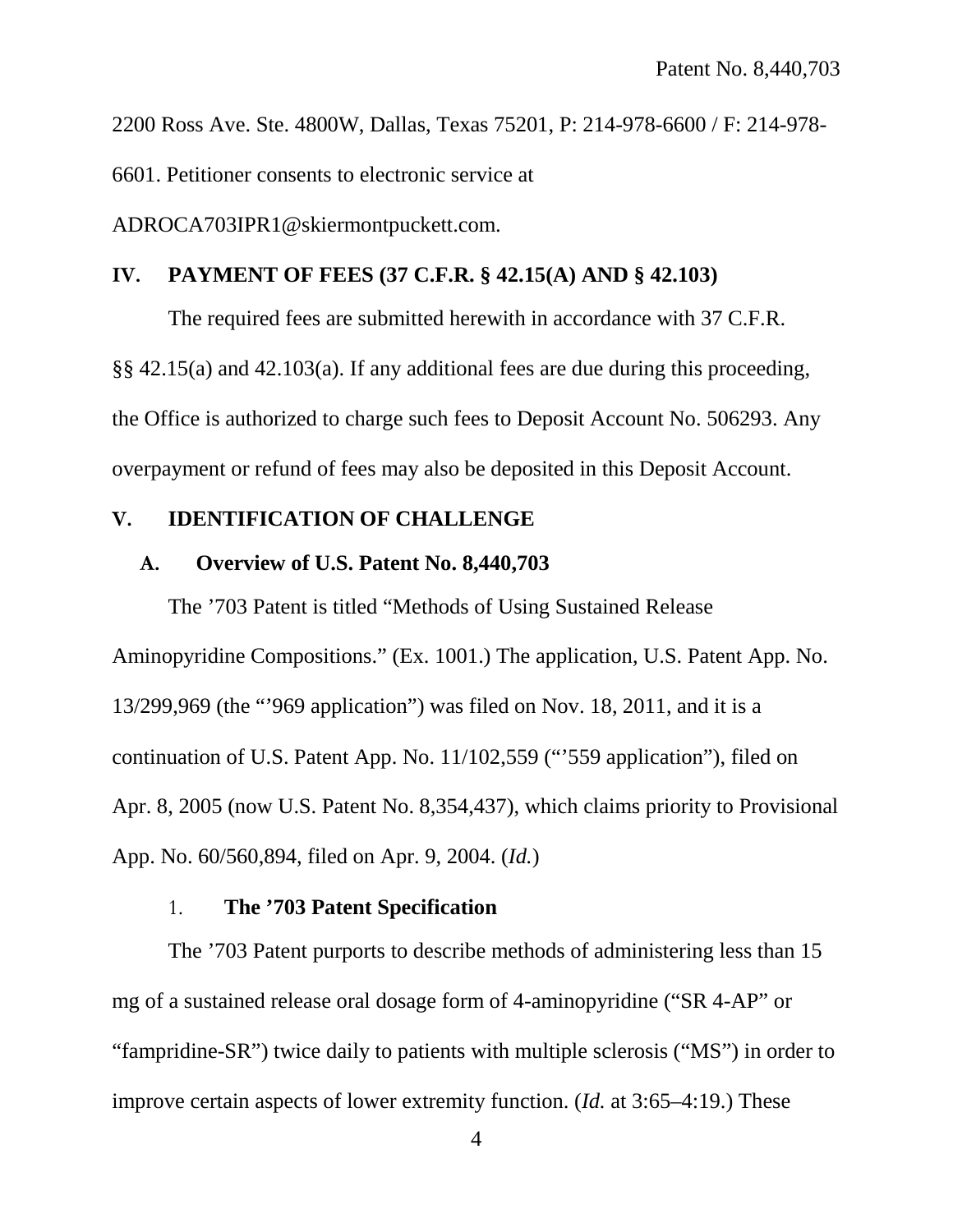lower extremity functions are characterized by improvements in walking speed, muscle strength, and muscle tone. (*Id.* at 3:66–4:15.) The '703 Patent further describes dispersing 4-AP "in a matrix that provides a release profile of 4-[AP] in the blood plasma of the patient extending over a period of at least 6 hours." (*Id.* at 3:1–3.) The patent discloses that the 4-AP "formulations and compositions of the present invention exhibit a desired release profile that may be described in terms of the average maximum plasma concentration of the drug or active agent at steady state (C*avSS* )," as "about 15 ng/ml to about 35 ng/ml." (*Id.* at 8:5–8, 30–31.)

## 2. **The '703 Claims**

<span id="page-14-0"></span>The '703 Patent has 52 claims. Claims 1 and 2 are independent claims. Each of the two independent claims describes:

A method of improving lower extremity function in a human multiple sclerosis patient in need thereof comprising orally administering to said patient a sustained release composition … of 4-aminopyridine twice daily for a time period of at least two weeks.

(*Id.* at 29:55–67.) Independent **claim 1** requires that the twice daily dosage of 4-AP is "less than 15 milligrams," and further requires that "the amount of said 4 aminopyridine administered to said patient in each said administering step is the same over said time period." (*Id.* at 29:58–62.) Independent **claim 2** requires that the twice-daily dosage of 4-AP is "10 milligrams." (*Id.* at 29:66.)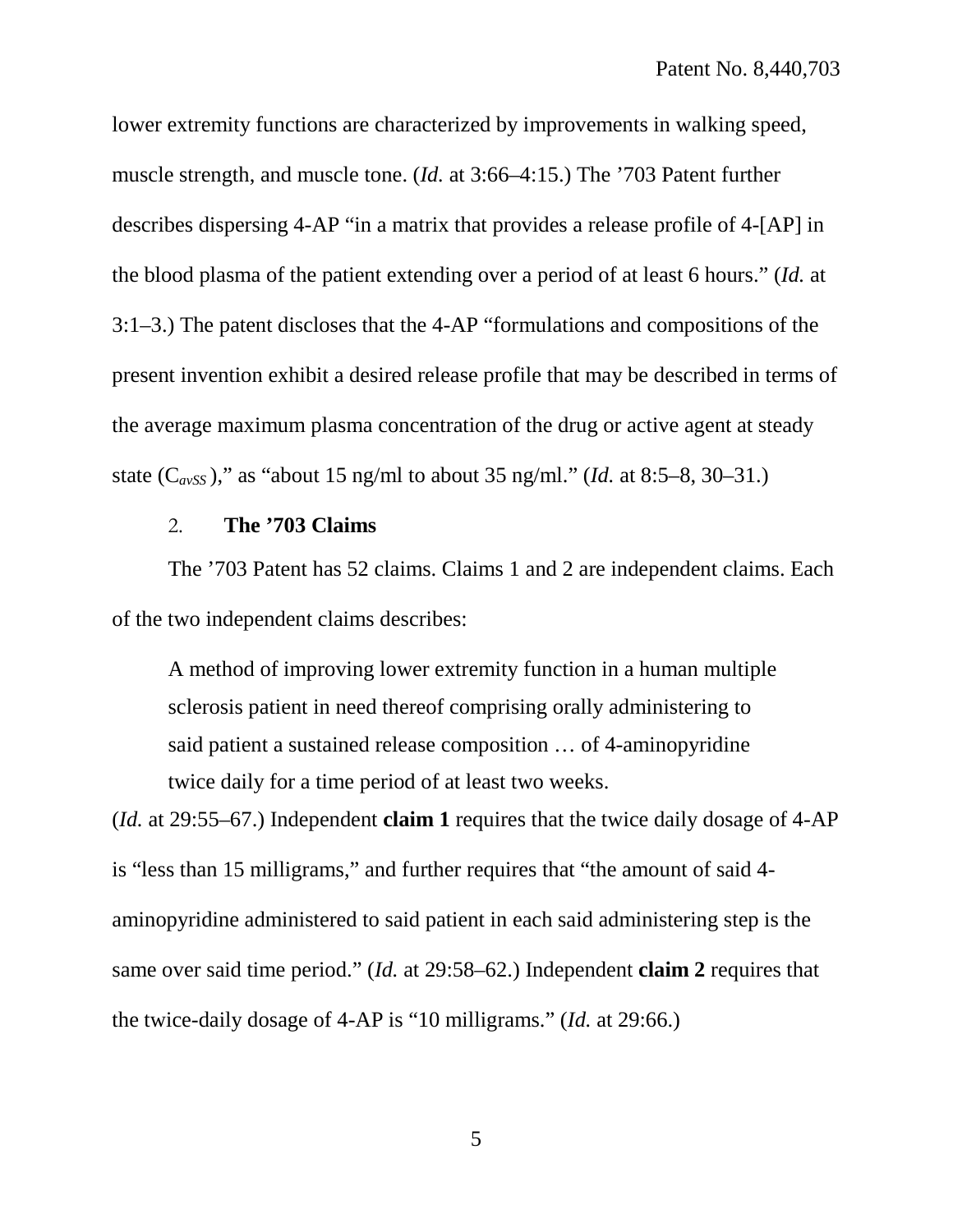Dependent claims 3–52 each ultimately depend directly or indirectly from claims 1 or 2, and contain the following additional limitations:

• "the improving lower extremity function in the patient is increasing walking speed of the patient" or simply "the lower extremity function is walking" (claims 3, 32–52);

• "the lower extremity function is lower extremity muscle strength" (claim 4);

• "the lower extremity function is lower extremity muscle tone" (claim 5);

• "initiating treatment of said patient with 4-aminopyridine by orally administering said sustained release composition twice daily to said patient" (claims 6–7, 33);

• "twice daily is about every 12 hours" (claims 8–9, 34);

• "said sustained release composition is a tablet" (claims 10–13);

• "said sustained release composition provides a release profile to obtain a  $C<sub>avSS</sub>$  of about 15 ng/ml to about 35 ng/ml" (claims 14–15, 35–36);

"said sustained release composition provides a mean  $T_{max}$  in a range of about 2 to about 6 hours after administration of the sustained release composition to the patient" (claims 16–17, 37–38);

"said sustained release composition provides a mean  $T_{max}$  in a range of about 2 to about 5.2 hours after administration of the sustained release composition to the patient" (claims 18–19, 39–41);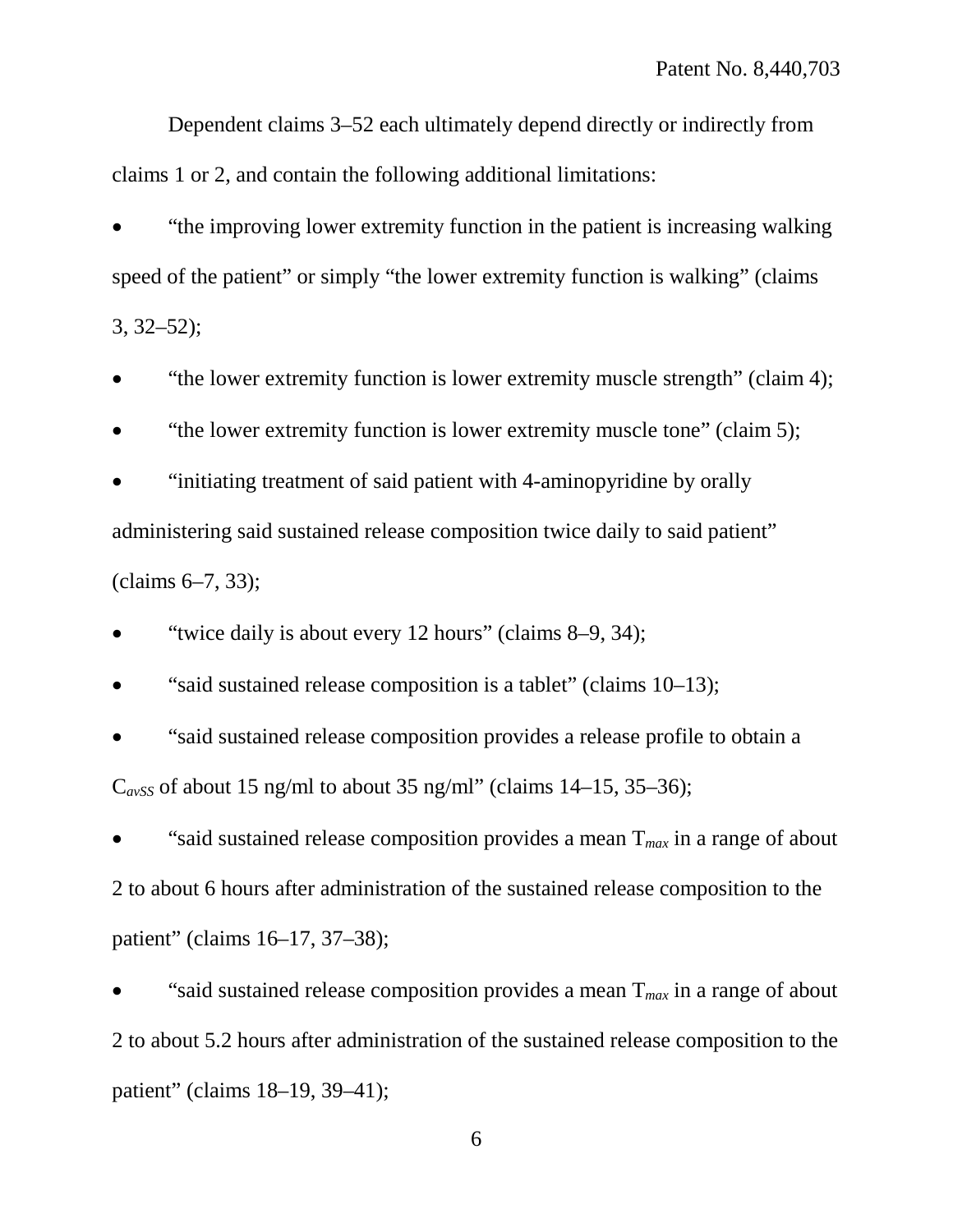• "said sustained release composition is capable of providing, upon administration to the patient, a release profile of the 4-aminopyridine extending over at least 6 hours" (claims 20–21, 48–49);

• "said 4-aminopyridine is dispersed in a rate of release controlling polymer" (claims 22–23, 50–51);

• "said sustained release composition comprises a matrix, in which said 4 aminopyridine is uniformly dispersed, that is suitable for controlling the release rate of the 4-aminopyridine" (claims 24–25, 42–43);

- "said patient has relapsing remitting multiple sclerosis" (claims 26–27, 52);
- "said time period is more than two weeks" (claims 28–29, 44–45);
- <span id="page-16-0"></span>• "said time period comprises twelve weeks" (claims 30–31, 46–47).

## 3. **Prosecution History of the '703 Patent**

 $\overline{a}$ 

The '969 application included original claims 1–16, which were generally directed to "administering to a patient with multiple sclerosis…twice daily…less than 15 milligrams of 4-aminopyridine" for "increasing walking speed" or "improving lower extremity muscle strength" or "improving lower extremity muscle tone." *See, e.g.*, as-filed claims [1](#page-16-1), 7, and 12. (Ex. 1002-55–56.<sup>1</sup>) Original claims 17–20 were generally directed to "methods of selecting individuals based on responsiveness to treatment." (*Id.* -56–57.)

<span id="page-16-1"></span><sup>&</sup>lt;sup>1</sup> All hyphenated references to Exhibit pin-cites are to the Exhibit's Bates-labeled page number.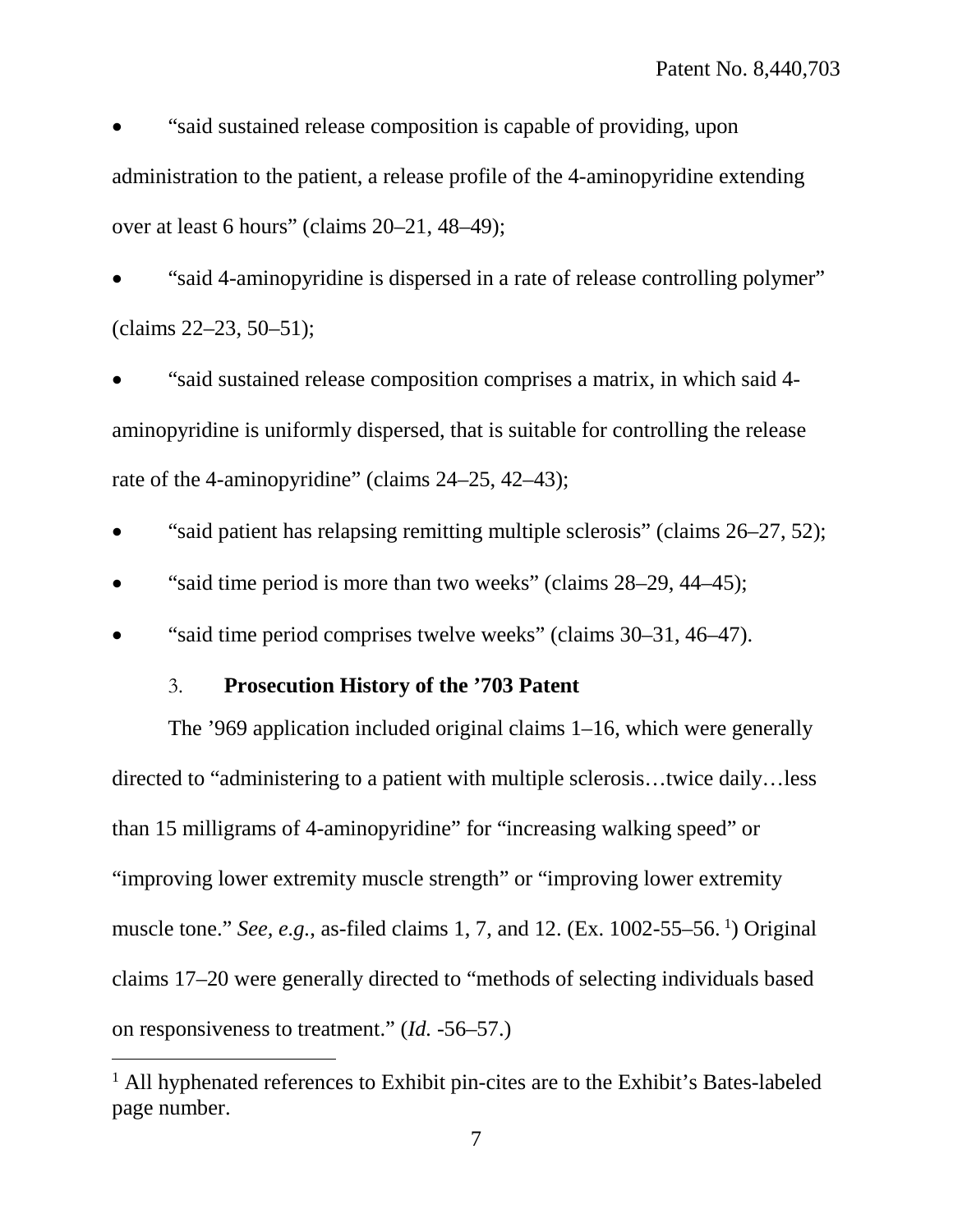The Examiner issued a restriction requirement for the applicant to elect Group I (claims 1–16) or Group II (17–20) for further prosecution. (*Id.* -73.) Applicant elected Group I, but cancelled claims 1–20 and replaced them with new claims 21–54. (*Id.* -80–85.) The new claims were similar to original claims 1–16, but included the limitation that the 4-AP composition be administered for "at least two weeks." (*Id. -*80.) The new claims included limitations directed to particular pharmacokinetic parameters and rate-of-release compositions. (*Id.* -81–82.)

The Examiner's first substantive rejection was for obviousness over *Masterson* (Ex. 1008) in view of *Schwid* (Ex. 1009). (Ex. 1002-119.) The rejection stated that *Masterson* taught a method of treating MS patients with low-dose 4-AP (i.e., less than 15 mg), but did not explicitly address "a method of treating the symptoms of multiple sclerosis." (Ex. 1002-119–20.) *Schwid* addressed this limitation because it disclose treating MS patients with 4-AP to improve "muscle speed and lower extremity muscle tone and strength." (Ex. 1002-120.)

The Examiner also found that based on the prior art, SR 4-AP pharmacokinetic parameters would have been obvious to a person of ordinary skill in the art ("POSA"), and it would have been obvious to use a release matrix and to optimize treatment time (such as for at least two weeks):

Finally, with regards to the treatment period instantly claimed of at least two weeks … treatment regimen is dependent on … the disease condition, the patients age, weight, co-existing conditions and other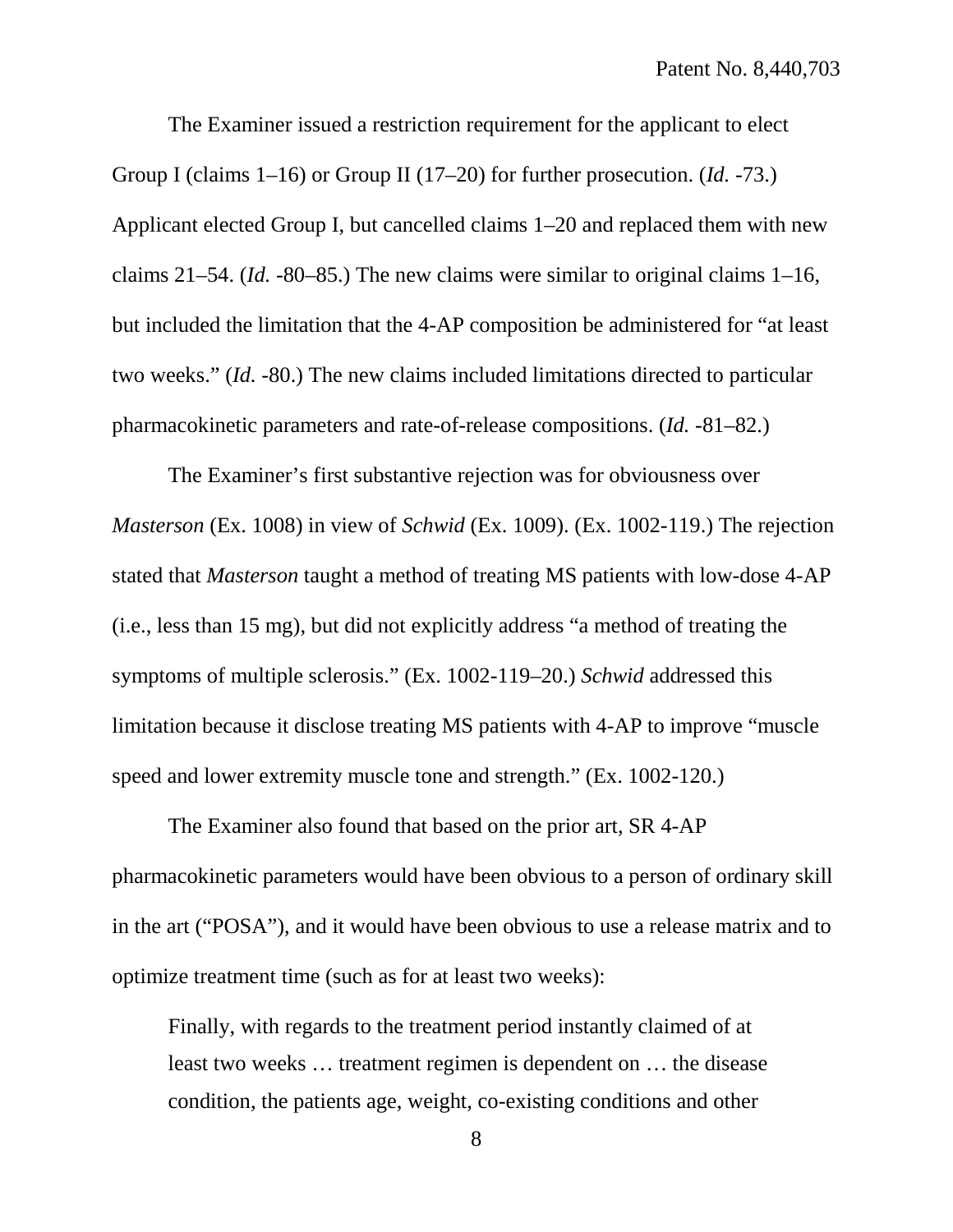[individually optimized] factors … and it would have been obvious to a person of ordinary skill in the art to optimize the treatment time. (*Id.* -122–24.)

The applicant did not directly address these arguments, but instead amended independent claim 21, adding: "'wherein the amount of said 4-aminopyridine administered to said patient in each said administering step is the same over said time period,' to make it clear that the 4-aminopyridine dosage amount is a stable amount over said time period." (*Id.* -137.) In view of the amendments, applicant stated "the [prior] art did provide some guidance regarding what dosage of 4 aminopyridine ("4-AP["]) should be used, and this guidance was to use dosage amounts of 4-AP that were much higher than the less than 15 mg BID [twice daily] of sustained release ('SR') 4-AP that are recited in the instant claims." (*Id.* -138.)

The applicant alleged "secondary considerations of nonobviousness (surprising results, long-felt but unmet need, commercial success) exhibited by the claimed invention" (*Id.* -139), and submitted a declaration from Dr. Blight—one of the listed inventors—setting forth allegedly surprising results. (*Id.* -160.) The applicant also submitted a declaration from Dr. Medori alleging long-felt but unsolved needs, as well as failure by others. (*Id.* -161–63.) Finally, the applicant submitted a declaration from Ms. Sabella alleging commercial success of its product. (*Id.* -164–65.) A Notice of Allowance followed. (Ex. 1047-959.)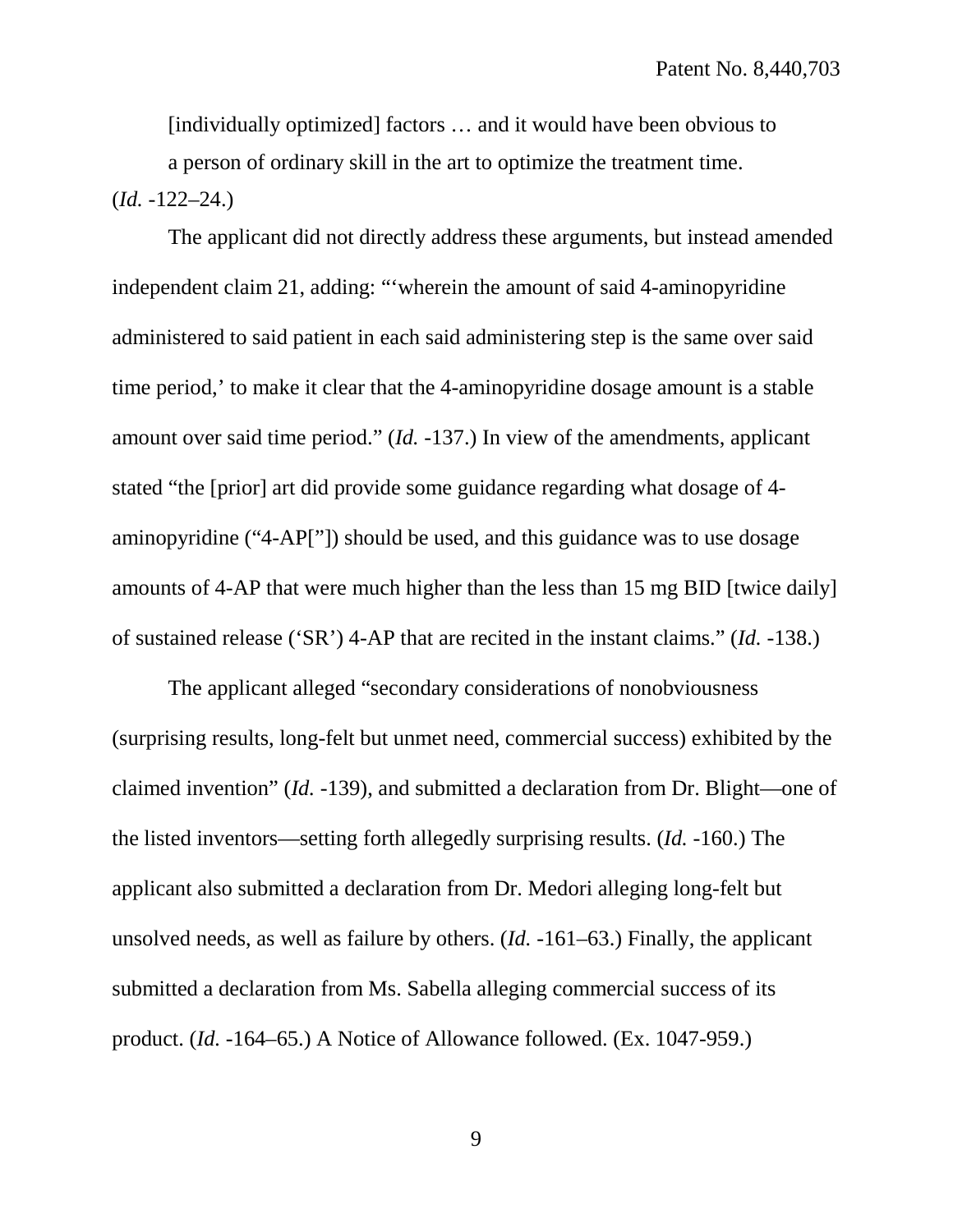#### <span id="page-19-0"></span>**B. Effective Priority Date of the '703 Patent Claims**

The '703 Patent claims the benefit of the '894 Provisional application ("the Provisional"), filed April 9, 2004 (Ex. 1007.) Nevertheless, at least claims 1–30 and 32–52 are not entitled to the benefit of the Provisional's filing date. The priority date for those claims is the '559 application's filing date: April 8, 2005.

The '703 Patent's challenged claims can only receive the benefit of the Provisional's filing date if its disclosure satisfies the requirements of 35 U.S.C. § 112 ¶1. *New Railhead Mfg., L.L.C. v. Vermeer Mfg. Co.*, 298 F.3d 1290, 1294-96 (Fed. Cir. 2002). To satisfy written description, a POSA must immediately discern that the Provisional "necessarily discloses" the '703 Patent's claim limitations from the four corners of the Provisional at the time is was filed—it is not enough that a POSA could speculate as to modifications to the Provisional's disclosure that the inventor might have envisioned but failed to disclose—and it is not even enough if such limitations are obvious from the Provisional's disclosure. *Id*. at 1296. *See also Lockwood v. American Airlines*, 107 F.3d 1565, 1571–72 (Fed. Cir. 1997); *Waldemar Link v. Osteonics Corp*., 32 F.3d 556, 558–59 (Fed. Cir. 1994). Though the Provisional need not use the exact words of later-filed claims, it must contain an equivalent description of the claimed subject matter based on an examination of the Provisional's words, structures, figures, and diagrams.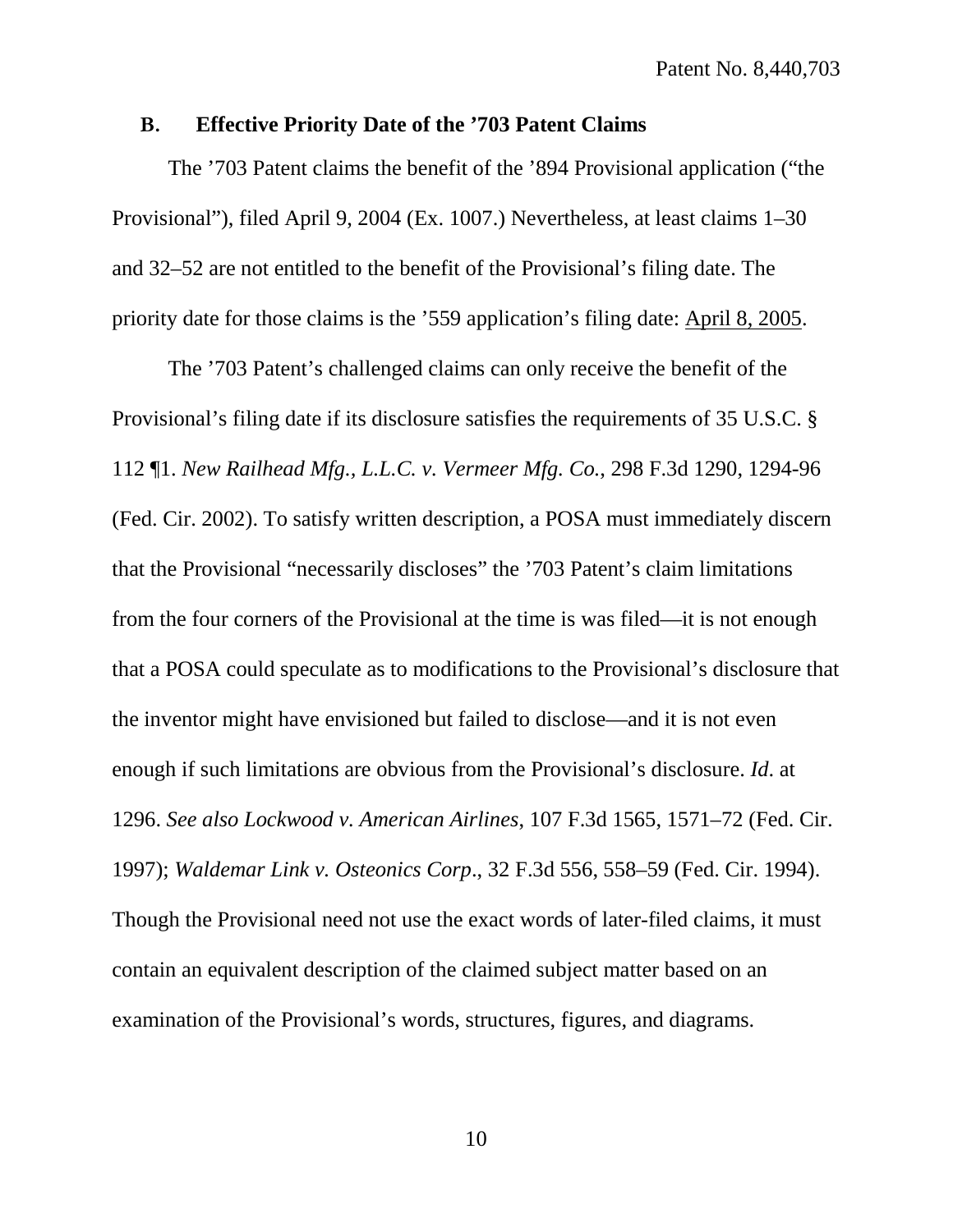*Lockwood*, 107 F.3d at 1572. For a host of reasons, the Provisional fails to provide adequate written description for the challenged claims.

*First*, all challenged claims (except claims 30–31 and 46–47) require that 10 mg (or less than 15 mg) 4-AP be administered twice daily, and the claimed time period of administration must be "at least two weeks" or "more than two weeks" (together, the "two-week limitations"). (Ex. 1001 at 29:55–32:43.) The Provisional nowhere discloses a method of improving lower extremity function by administering 10 mg 4-AP, or less than 15 mg 4-AP, for "at least two weeks" or "more than two weeks." Example 11 of the Provisional describes administering 4- AP during a *12-week* "treatment period" at 3 different doses (10 mg, 15 mg, 20 mg) to improve lower extremity function in MS patients—and that is the only disclosure in the Provisional where less than 15 mg 4-AP is administered twice daily to MS patients. (Ex. 1007-56.) However, the disclosure of a *12-week* "treatment period" to improve lower extremity function in MS patients does not adequately disclose to a POSA that the challenged claims' two-week limitations were necessarily present from the Provisional's disclosure.

Example 11 discloses a "double-blind, placebo-controlled, 20 week, parallelgroup study…designed in accordance with the Figure entitled Example 11 Study Design." (Ex. 1007-50.) The Study Design discloses the following time periods: "2-week placebo run-in"; "2-week *upward titration* (10/15 mg bid or placebo)";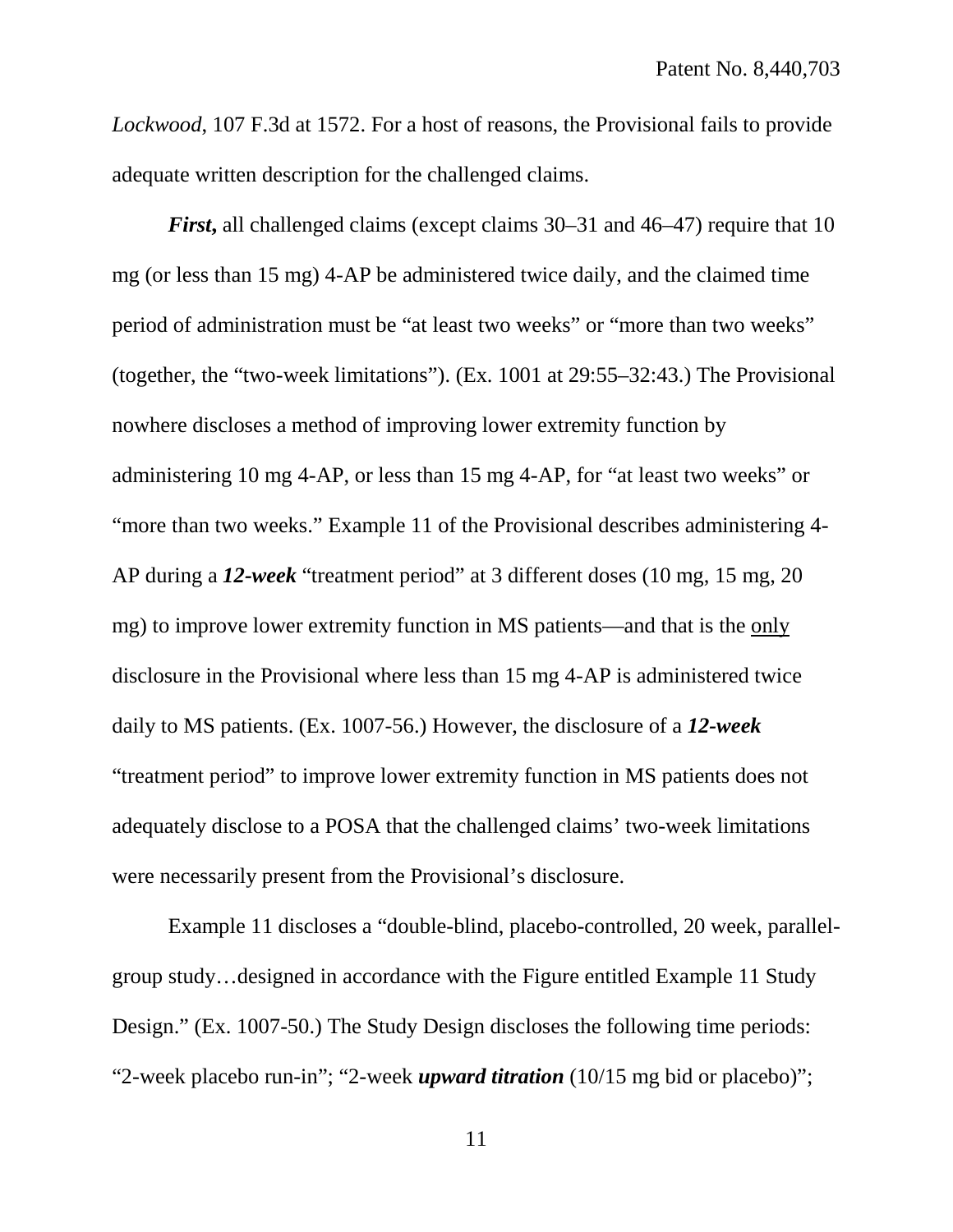"12-week stable *treatment period*"; "1-week downward titration"; and "2-week post treatment follow-up." (Ex. 1007-56; emphasis added.) Example 11 discloses data collected at Visit 4 (end of upward titration period) and not again until Visit 7. The Provisional does not disclose when Visit 7 occurred. However, based on the placement of Visit 7 in the 12-week treatment period figure, a POSA would understand that Visit 7 occurred no earlier than week 4 of the 12-week treatment period. (Ex. 1023 ¶ 41.) Example 11, therefore, "does not disclose *any* data for the first two weeks of the 12-week treatment period, and does not disclose improvement of lower extremity function after the first two weeks of this treatment period." (*Id.* ¶ 42.) A POSA would have inferred from such non-disclosure that "the applicant either collected no data after the first two weeks of the treatment period, or the applicant collected data but did not disclose it because such data did not show lower extremity function improvement." (*Id.* ¶ 43.) As a result, this disclosure is not a full, clear, concise, and exact disclosure of the challenged claims' two-week limitations—and "a POSA would not immediately discern that the Provisional necessarily disclosed the two-week limitations based on reviewing the Provisional." (*Id.* ¶¶ 43, 36.) *New Railhead*, 298 F.3d at 1294–96.

Nor does Example 11's two-week *upward-titration* period *prior* to the stable 12-week "treatment" period support the claimed two-week limitations in the challenged claims. In fact, the Provisional is silent as to precise method of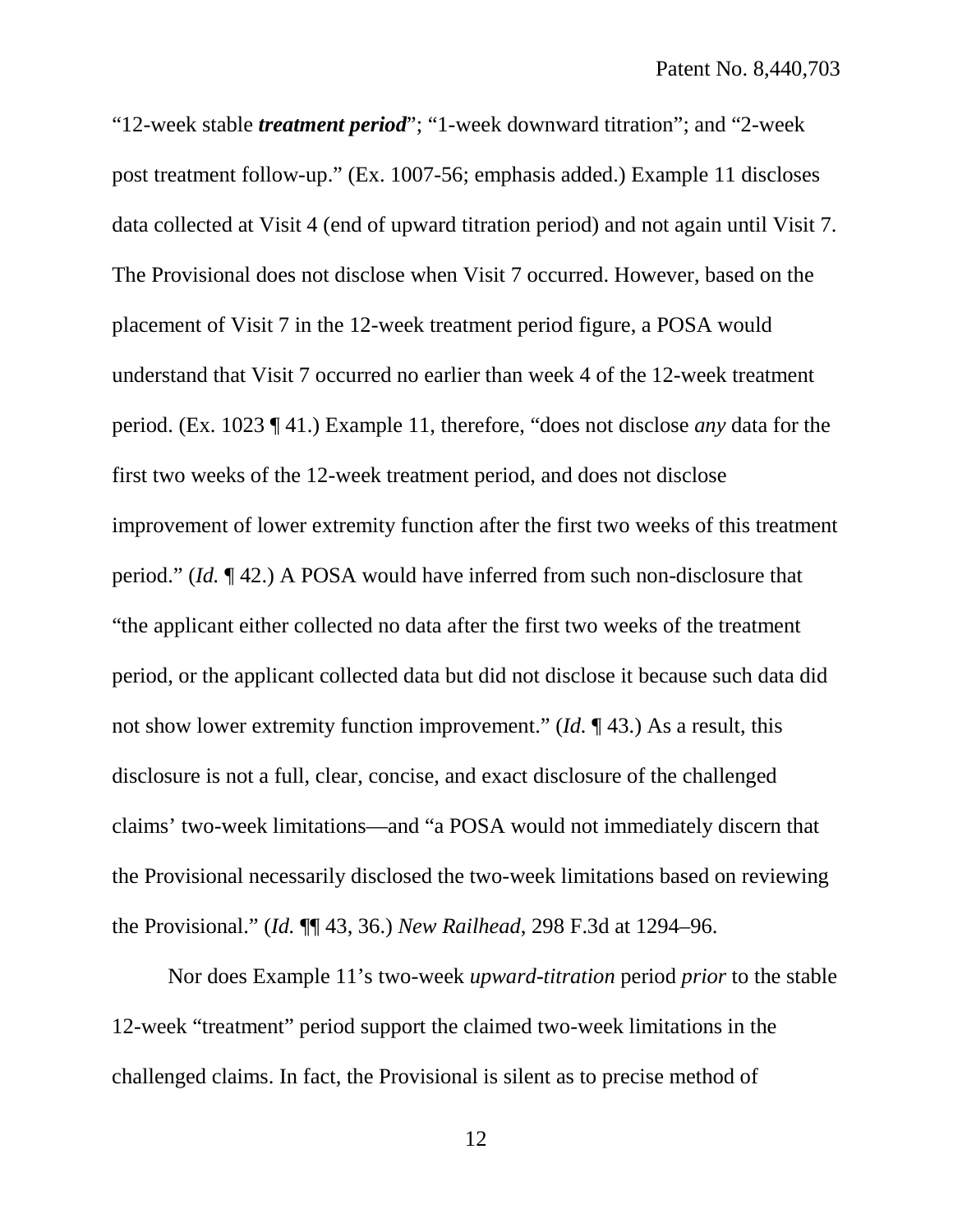performing "upward titration (10/15 mg bid or placebo)" for two weeks. (Ex. 1023 ¶¶ 46–47.) However, upon reviewing the Provisional, "a POSA would have understood from experience that the '2-week upward titration' period refers to a standard phrase in the industry that describes the time period during which a dose is introduced and gradually increased to ensure the patient does not have an adverse reaction to the medication." (*Id.* ¶ 44; Ex. 1007-56.) Specifically:

The figure entitled "Example 11 Study Design" ambiguously alludes to "2-week upward titration (*10/15 mg bid* or placebo)" without further explanation. (Ex. 1007-56.) At best, a POSA would have understood this disclosure to mean that the "2-week upward titration" period involved administering SR 4-AP BID at a dose of 10 mg for some portion of the 2-week period, following by an upward dose of 15 mg for the remaining portion of the 2-week period, to ensure patients do not have an adverse reaction. Nothing in Example 11 suggests that different treatment groups took different dosages during the upward titration period. And the applicant essentially acknowledges the Provisional's failure to disclose the upward titration method of Example 11 because it *added at least 15 lines of text* to the '703 Patent to explain the dosing parameters of the upward-titration period. (Ex. 1001 at 20:3–19.) As noted, that explanation is different from how a person of ordinary skill in the art at the time the Provisional was filed would have understood the Example 11 Study Design.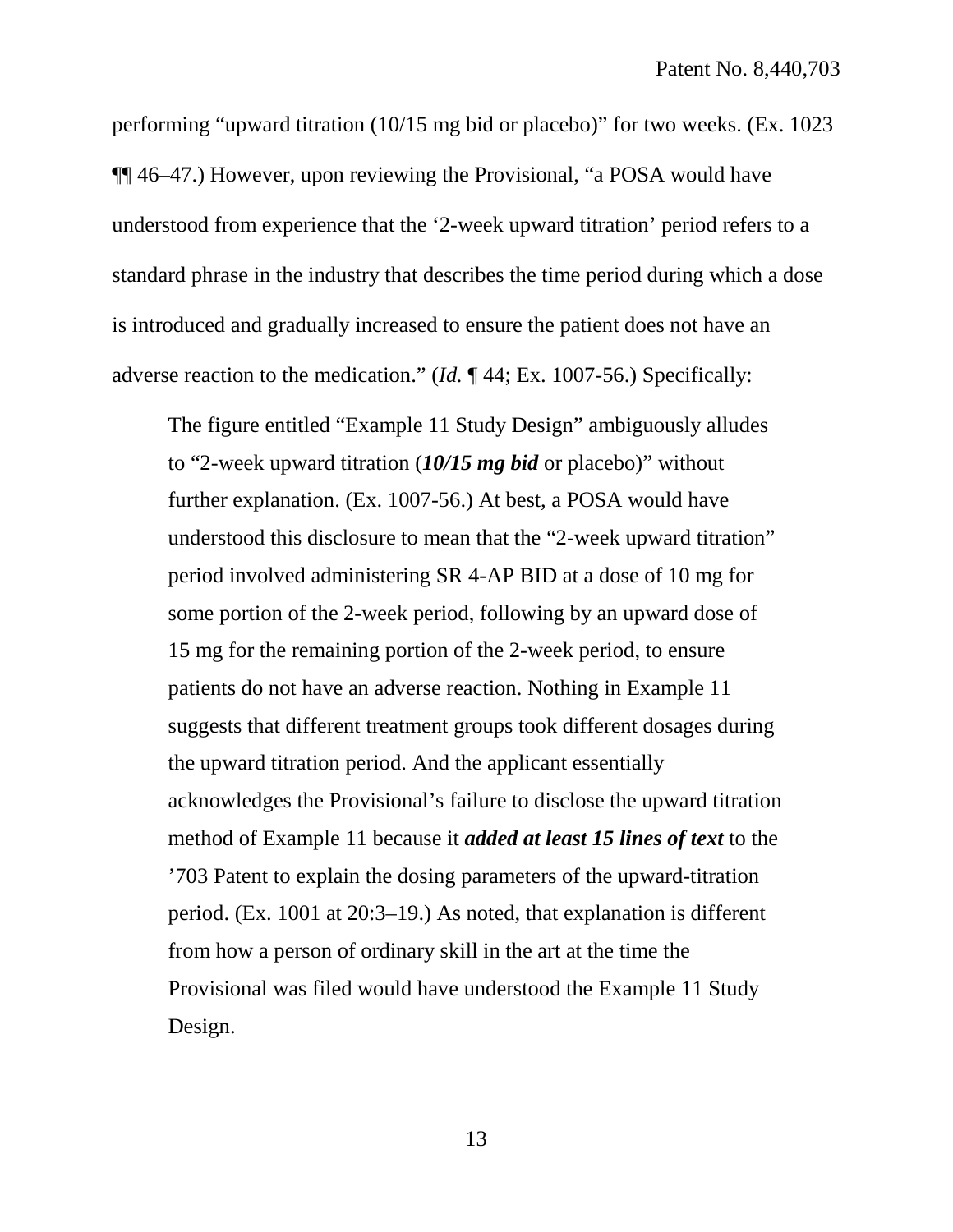(Ex. 1023 ¶ 47.) As a result, the "upward titration period of Example 11 does not disclose to a POSA that the two-week limitations of claim 1 and its dependent claims were necessarily present from the Provisional's disclosure, because those claims require administration of *less than* 15 mg 4-AP—not the 15 mg disclosed in Example 11's upward titration period." (*Id*.) Those claims also require administering *the same dose* of 4-AP for at least two weeks or more than two weeks—"not merely for a portion of the two-week upward titration period as suggested by Example 11's disclosure." (*Id*.) Likewise, "Example 11's upward titration period does not adequately disclose to a POSA that the two-week limitations in '703 Patent claim 2 (and its dependent claims) were necessarily present from the disclosure, because those claims require administration of 10 mg 4-AP for *at least two weeks or more than two weeks*—not merely for some portion of the two-week upward titration period. (*Id*.) *Lockwood*, 107 F.3d at 1571–72.

Likewise, original claims  $1-2$  of the Provisional do not satisfy § 112  $\P$  1 for the challenged claims, because those claims are entirely open-ended with respect to duration of dosing. (Ex. 1007-52.) Therefore, from the perspective of a POSA such claims "do not disclose to a POSA that the two-week limitations were necessarily present—because such limitations, or their equivalents, are not disclosed by the original claims based on a POSA's evaluation of the disclosure as a whole."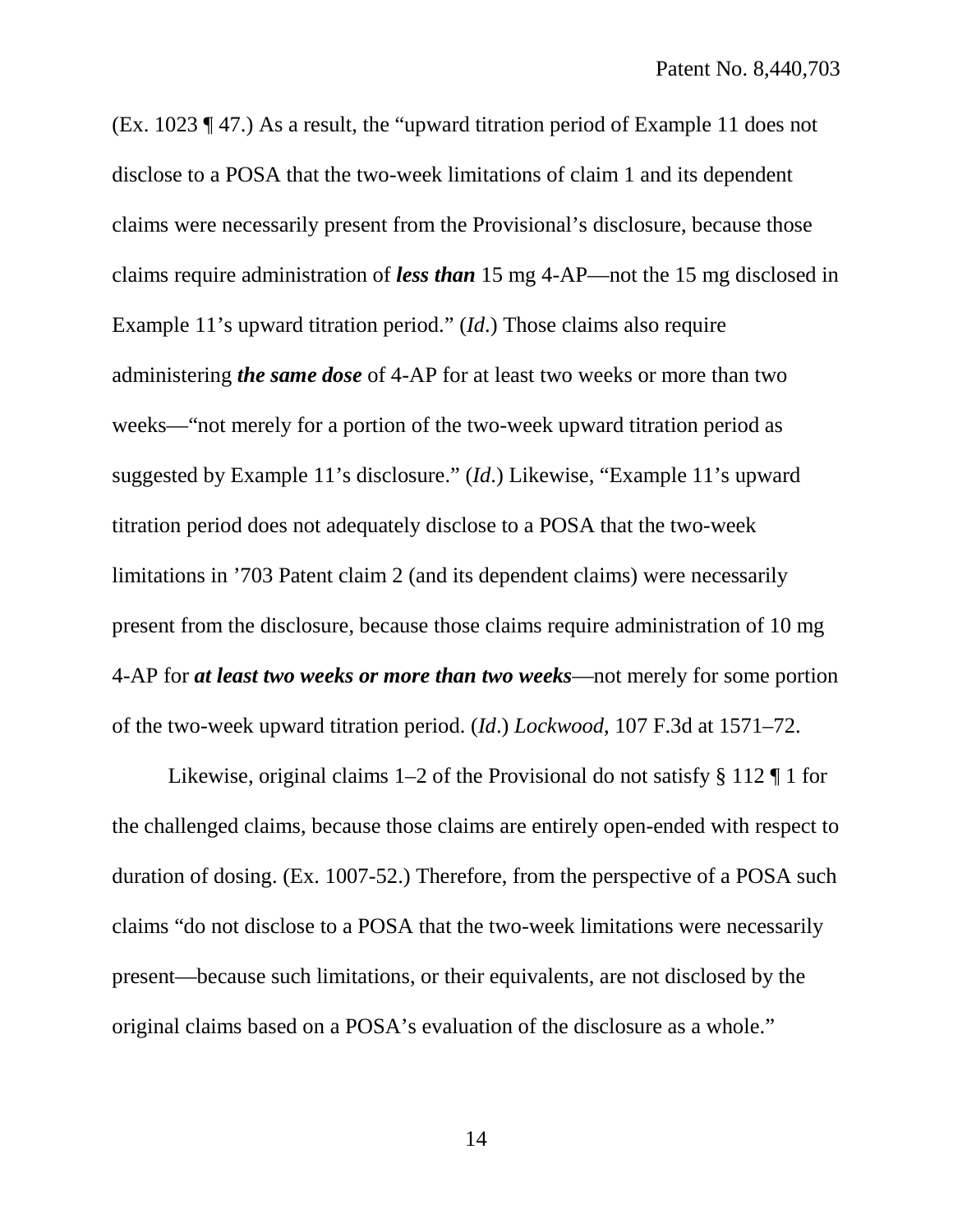(Ex. 1023 ¶ 48.) *See Ariad Pharms., Inc. v. Eli Lilly & Co.,* 598 F.3d 1336, 1349- 51 (Fed. Cir. 2010) (en banc).

*Second***,** claim 1 and its dependent claims require a dosing of "less than 15 milligrams of 4-aminopyridine twice daily…." (Ex. 1001 at 29:55–32:43.) A POSA would have understood this phrase to encompass the range of "between 0 and 15 milligrams (exclusive of 0 and 15)." *See* Section V.D.1., *infra*. The Provisional does not provide support for "less than 15 milligrams" because it does not adequately describe the full scope of the range "less than 15 milligrams." (Ex. 1023 ¶ 37.) Example 11 of the Provisional "describes a 12-week dosing of 10 mg 4-AP BID. However, other than this 10 mg dosing, the Provisional does not describe any other 4-AP doses in the range 'less than 15 milligrams.'" (*Id*.) Consequently, a POSA considering this *single data point* would not immediately discern that the Provisional necessarily disclosed the full scope of the claimed range of "less than 15 milligrams" 4-AP BID. (*Id*.) *See, e.g., In re Lukach*, 442 F.2d 967, 969 (C.C.P.A. 1971) (patentee not entitled to an earlier application's filing date for a claimed Mw/Mn ratio ranging "from 2.0 to 3.0" based on a "single example" in the priority application disclosing a "Mw/Mn ratio of 2.6"); *Ralston Purina Co. v. Far-Mar-Co.*, 772 F.2d 1570, 1575–76 (Fed. Cir. 1985) (parent application disclosing 25%–27% water does not support broader claims "in the range of 20%–30%"); *Eiselstein v. Frank*, 52 F.3d 1035, 1040 (Fed. Cir. 1995)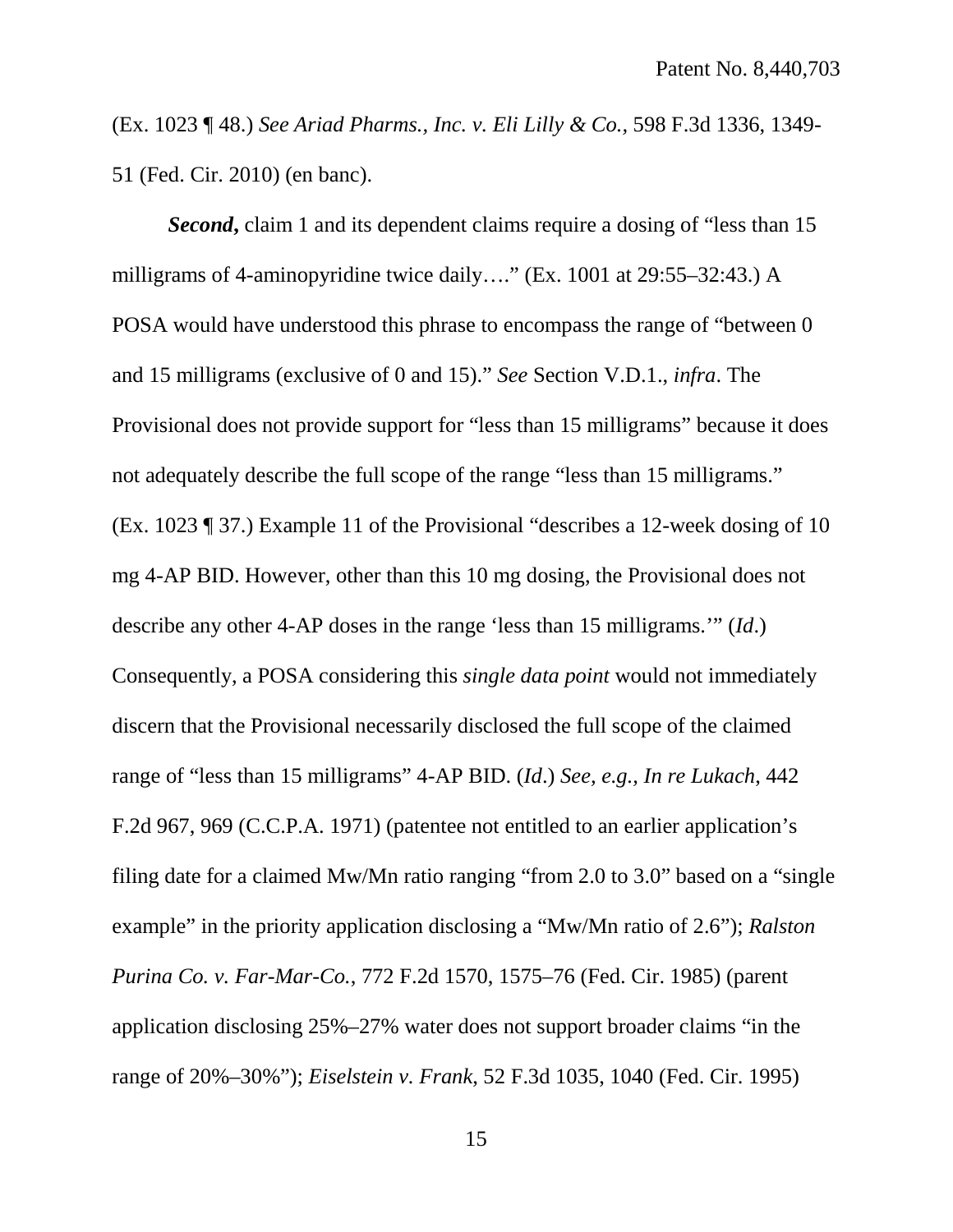(disclosed range of 45% to 55% does not provide written description for claimed range of 50% to 60%). *Cf*. *In re Fisher,* 57 C.C.P.A. 1099, 1108 (C.C.P.A. 1970) (explaining that "a single embodiment" is less likely to support a claimed range broader than the embodiment when claims are directed to physiological activity rather than the more predictable mechanical or electrical arts).

*Third***,** claims 14–15 and 35–36 are unsupported by the Provisional because they require a  $C_{avSS}$  range of 15 ng/ml to 35 ng/ml in MS patients receiving 10 mg (or less than 15 mg) 4-AP BID. By contrast, the only  $C_{avSS}$  ranges disclosed in the Provisional are in Table 7, which only discloses  $C_{avSS}$  ranges of 15.1 ng/ml to 26.5 ng/ml. (Ex. 1007-45.) Because all claimed ranges for claims 14–15 and 35–36 claim up to 35 ng/ml—while the Provisional does not disclose at least the upper range of 26.6 ng/ml–35 ng/ml—claims 14–15 and 35–36 of the '703 Patent cannot claim priority to the Provisional. *See, e.g., Chiron Corp. v. Genentech*, Inc., 363 F.3d 1247, 1259 (Fed. Cir. 2004) (claims broader than the specification lack written description where disclosure lacks a specific and useful teaching commensurate with claim scope); *In re Lukach*, 442 F.2d at 969; *Ralston Purina*, 772 F.2d at 1575–76. The written support for the claimed  $C_{avSS}$  ranges found in the '703 Patent (Ex. 1001 at 8:21–27) is absent from the Provisional, thus a POSA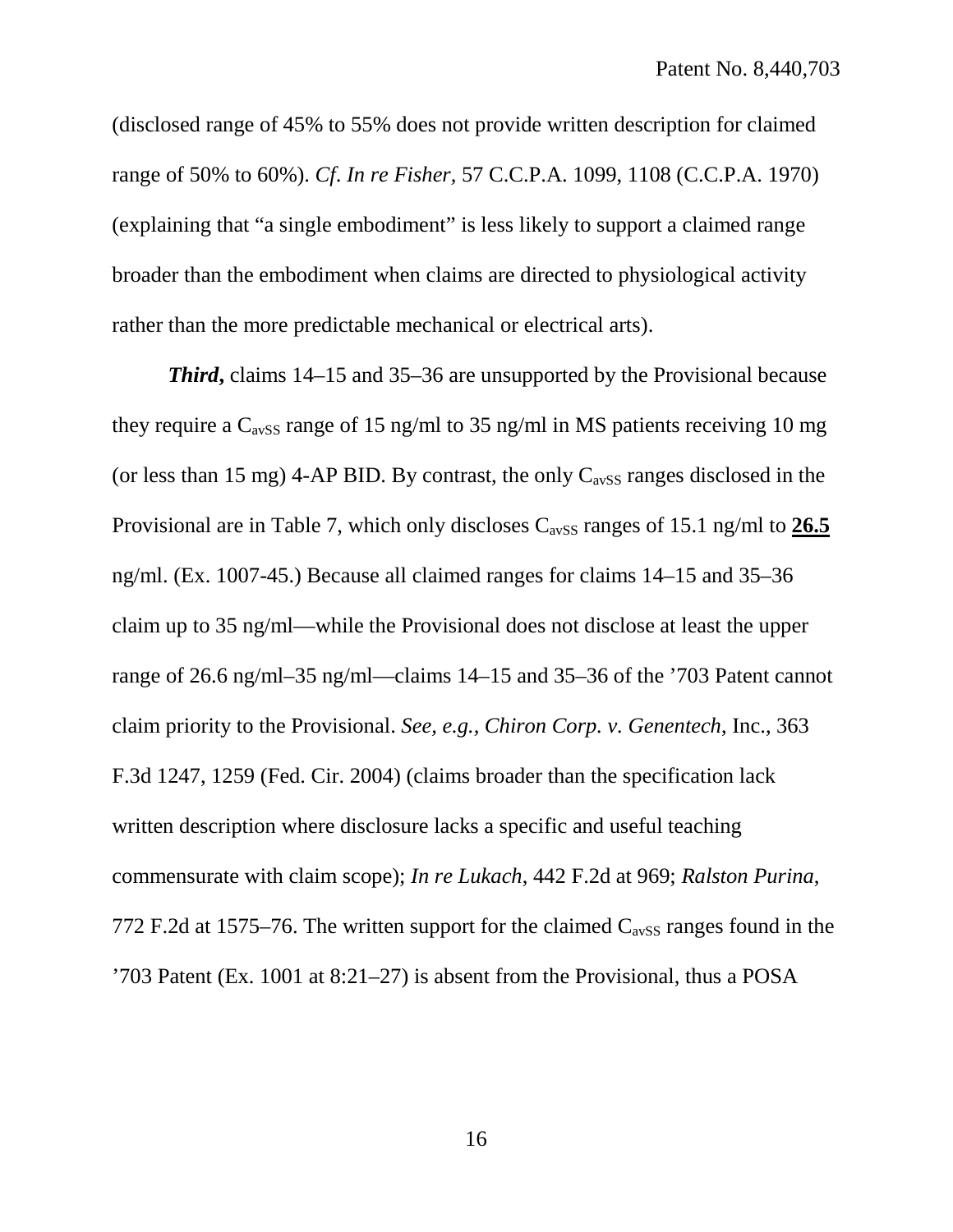would not have immediately discerned that the Provisional necessarily disclosed the full scope of the claimed  $C_{avSS}$  ranges. (Ex. 10[2](#page-26-1)3, ¶ 49.)<sup>2</sup>

For all of the foregoing reasons, at least claims 1–30 and 32–52 are entitled to a priority date that is no earlier than April 8, 2005.

#### <span id="page-26-0"></span>**C. Level of Ordinary Skill in the Art**

 $\overline{a}$ 

A POSA as of April 9, 2004—the earliest possible priority date for the '703 Patent—"would have an M.D. or Ph.D. in neuroscience or a related field with an understanding of pharmacokinetics and at least some experience in providing drug therapy to MS patients, with access to a person having an advanced degree (M.S. or Ph.D.) in pharmaceutics or pharmaceutical formulation, specifically oral sustained release formulations, or at least 5 years of experience in formulating oral sustained release pharmaceutical drug products." (Ex. 1023 ¶ 16.) "A POSA may work as part of a multi-disciplinary team and draw upon not only his or her own skills," but also take advantage of "specialized skills of others on the team." (*Id*. ¶ 17.)

<span id="page-26-1"></span><sup>&</sup>lt;sup>2</sup> The Provisional purports to incorporate by reference certain documents that cannot provide the missing disclosure because they do not identify where the incorporated material is found. (Ex. 1007, *passim*.) *See Zenon Envtl., Inc. v. U.S. Filter Corp.*, 506 F.3d 1370, 1378 (Fed. Cir. 2007).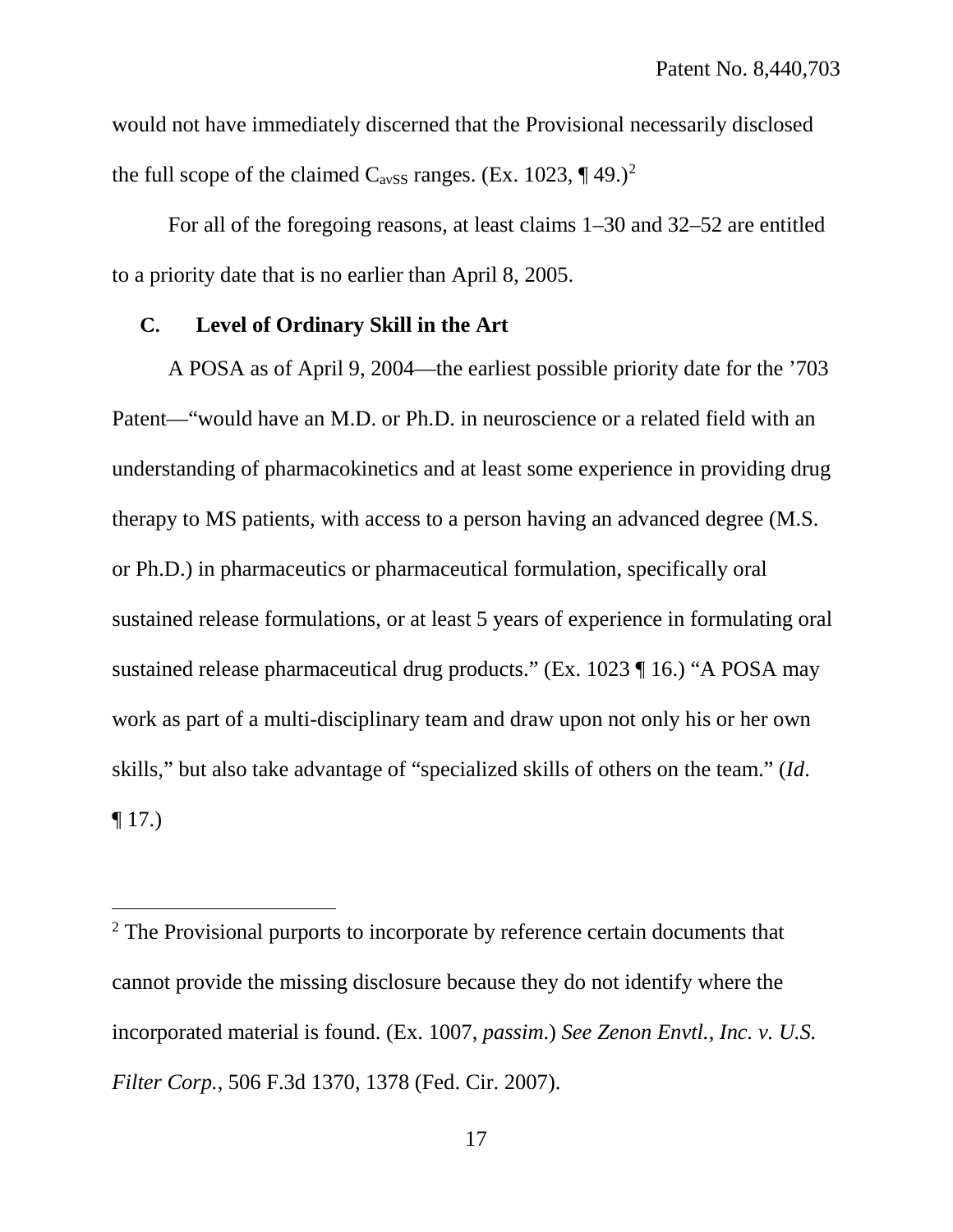#### <span id="page-27-0"></span>**D. Claim Construction of Challenged Claims**

A claim subject to IPR receives the "broadest reasonable construction in light of the specification of the patent in which it appears." 37 C.F.R. § 42.100(b); *see In re Cuozzo Speed Techs., LLC*, 778 F.3d 1271

(Fed. Cir. 2015). The broadest reasonable construction of claim language is not one that permits *any* reading, but instead is one that must be made "in light of the specification as it would be interpreted by one of ordinary skill in the art." *In re Am. Acad. of Sci. Tech. Ctr.*, 367 F.3d 1359, 1364 (Fed. Cir. 2004) (quotation omitted).

Unless otherwise noted, Petitioner accepts, for purposes of this IPR only, that the claim terms of the '703 Patent are presumed to take on the ordinary and customary meaning that they would have to a POSA.

### 1. **"less than 15 milligrams"**

<span id="page-27-1"></span>The term "less than 15 milligrams" should be construed to mean "between 0 and 15 milligrams, exclusive of 0 and 15 milligrams." (Ex. 1023 ¶ 52.)

## 2. **"release profile"**

<span id="page-27-2"></span>The term "a release profile" should be construed to mean "a concentration of a drug in a patient's plasma over time." (*See* Ex. 1001 at 7:11–15; Ex. 1023 ¶ 54.)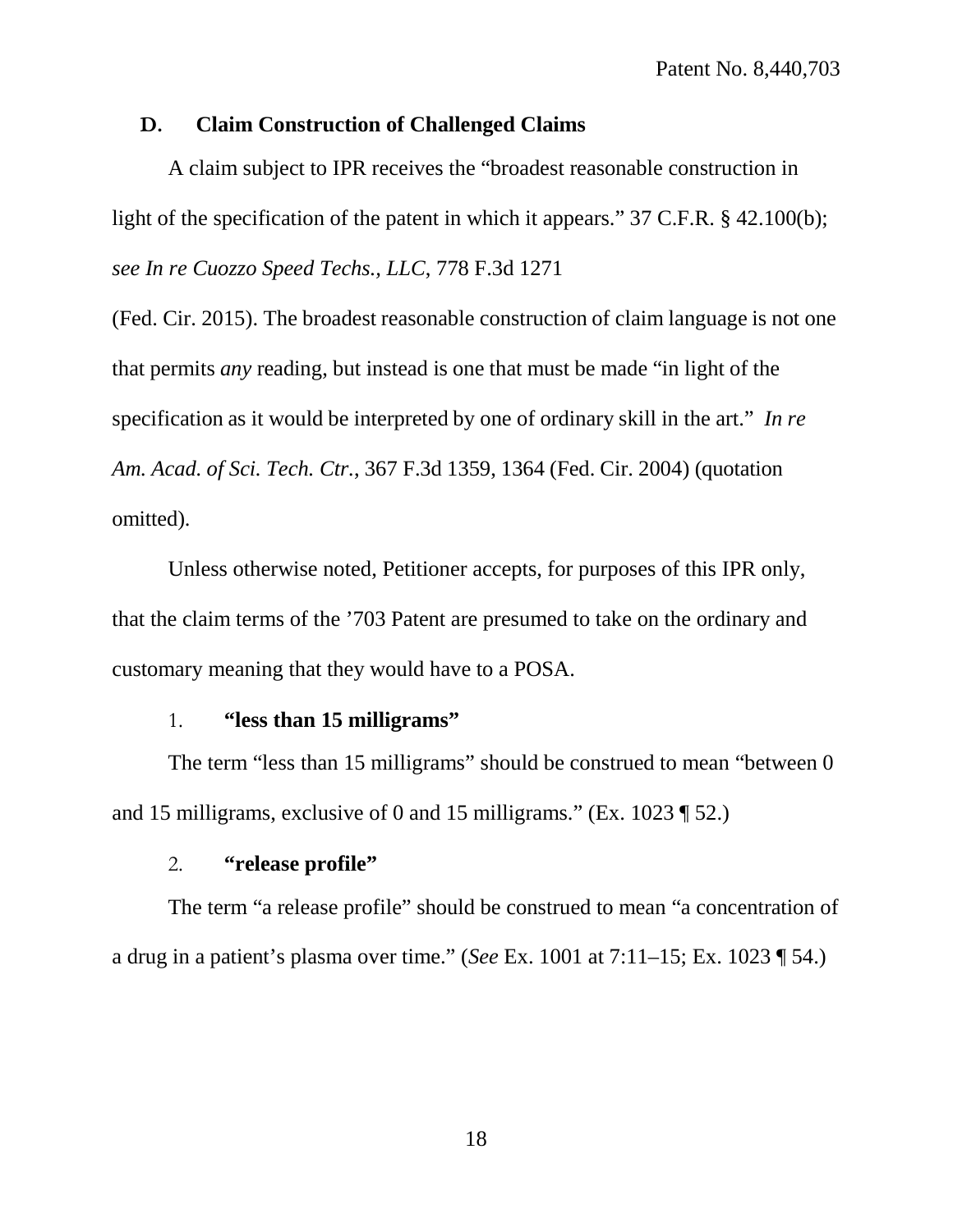#### 3. **"matrix"**

<span id="page-28-0"></span>The term "matrix" should be construed to mean "a composition which provides for a sustained release of a drug into the plasma of a patient." (*See* Ex. 1001 at 3:19–21, 9:16–19; Ex. 1023 ¶ 56.)

## 4. **"improving walking"**

<span id="page-28-1"></span>Improving walking (claim 32) means "to quantifiably make better a patient's ability to walk." (Ex.  $1023 \text{ } \text{\degree}58$ .)

### 5. **"initiating treatment"**

<span id="page-28-2"></span>The phrase "initiating treatment" means "beginning administration of a therapeutic agent or drug." (Ex. 1023 ¶ 60; Ex. 1001 at 13:30–34.)

## <span id="page-28-3"></span>**E. Statement of Precise Relief Requested for Each Claim Challenged**

#### 1. **Claims for Which Review is Requested**

<span id="page-28-4"></span>Petitioner requests IPR under 35 U.S.C. § 311 of claims 1–52 of the '703 Patent, and cancellation of these 52 claims as unpatentable.

#### 2. **Statutory Grounds of Challenge**

<span id="page-28-5"></span>Petitioner requests IPR of the '703 Patent claims 1–52 in view of the following references, each of which is prior art to the '703 Patent under 35 U.S.C. §§ 102(a) and (b) or 103. The *S-1* was not cited by the applicant or otherwise introduced to the Examiner during the '703 Patent prosecution, and the Examiner did not rely on any of the prior art in the following chart as the basis of any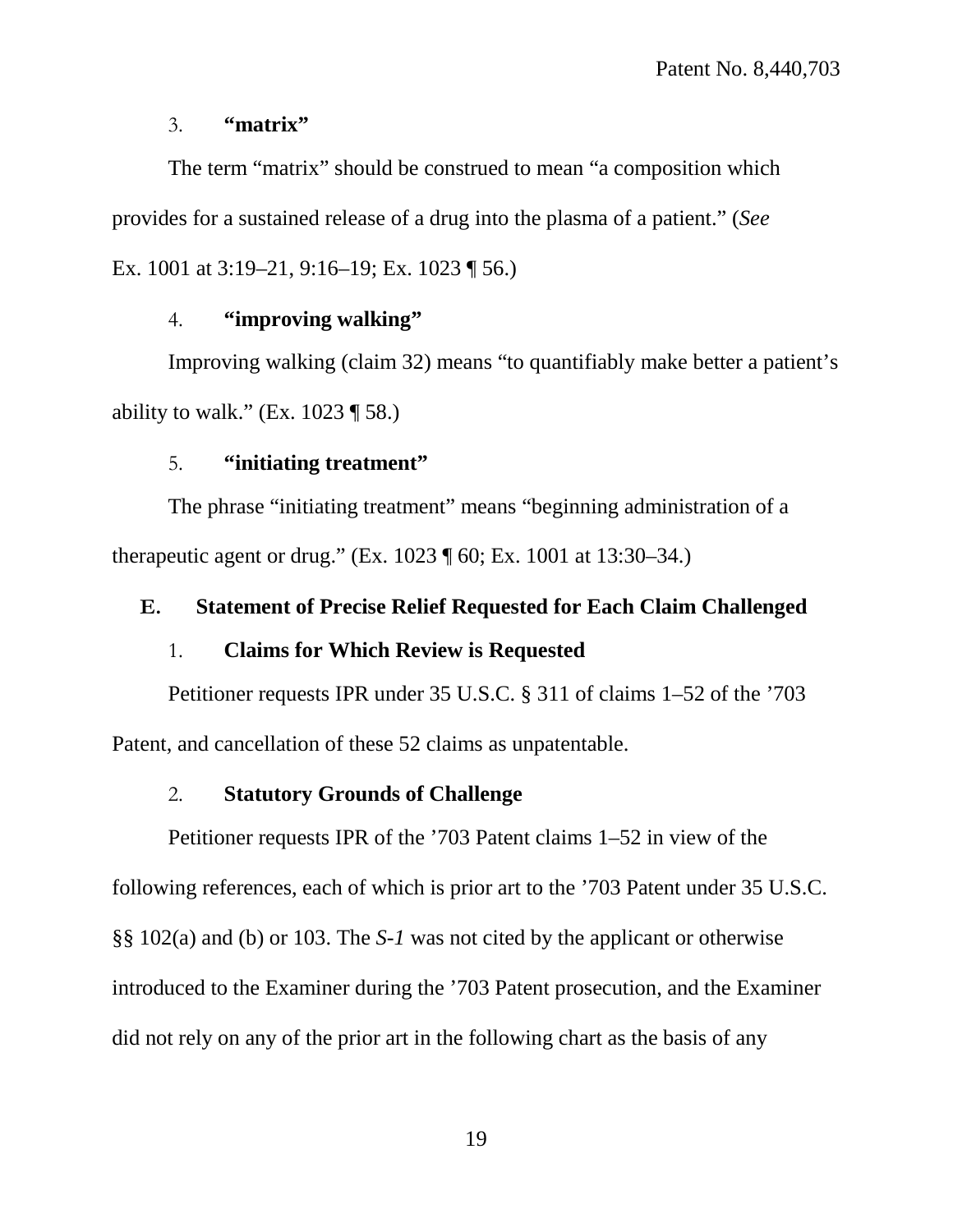rejection in any Office Action. (*See* Exs. 1002, 1046-47, *passim*.) Claims 1–52 are unpatentable under 35 U.S.C. § 103:

| Ground         | Proposed Rejections for the '703 Patent                     | Exhibit<br>Number(s) |
|----------------|-------------------------------------------------------------|----------------------|
| $\mathbf{1}$   | Claims $1-7$ , $10-11$ , $26-33$ , $44-46$ , 52 are obvious | 1003                 |
|                | under 35 U.S.C. $\S$ 103 in light of the S-1                |                      |
| $\overline{2}$ | Claims 8–9, 12–21, 34–41, 47–49 are obvious                 | 1003, 1005           |
|                | under 35 U.S.C. $\S$ 103 in light of the S-1 in view        |                      |
|                | of <i>Hayes</i>                                             |                      |
| 3              | Claims 22–25, 42–43, 50–51 are obvious under 35             | 1003, 1006           |
|                | U.S.C. § 103 in light of the S-1 in view of Juarez          |                      |

## <span id="page-29-1"></span><span id="page-29-0"></span>**F. Overview of the State of the Art and Prior Art References**

#### 1. **4-AP History and State of the Art at the Time of the '703 Patent**

The '703 Patent does not claim the 4-AP compound. (Ex. 1001, *passim*.)

Nor does it claim to have pioneered the use of 4-AP to treat MS patients. (*Id*.) The '703 Patent does not even claim that the oral administration of 10 mg 4-AP (or less than 15 mg) BID to MS patients or the use of sustained release 4-AP are novel, because those teachings were known in the art. (*See, e.g.*, Ex. 1003; Ex. 1005; Ex. 1020.) Instead, the '703 Patent claims methods of administering 4-AP BID to MS patients for a time period to attain therapeutic objectives such as improving walking. By at least April 9, 2004—the earliest possible priority date for the '703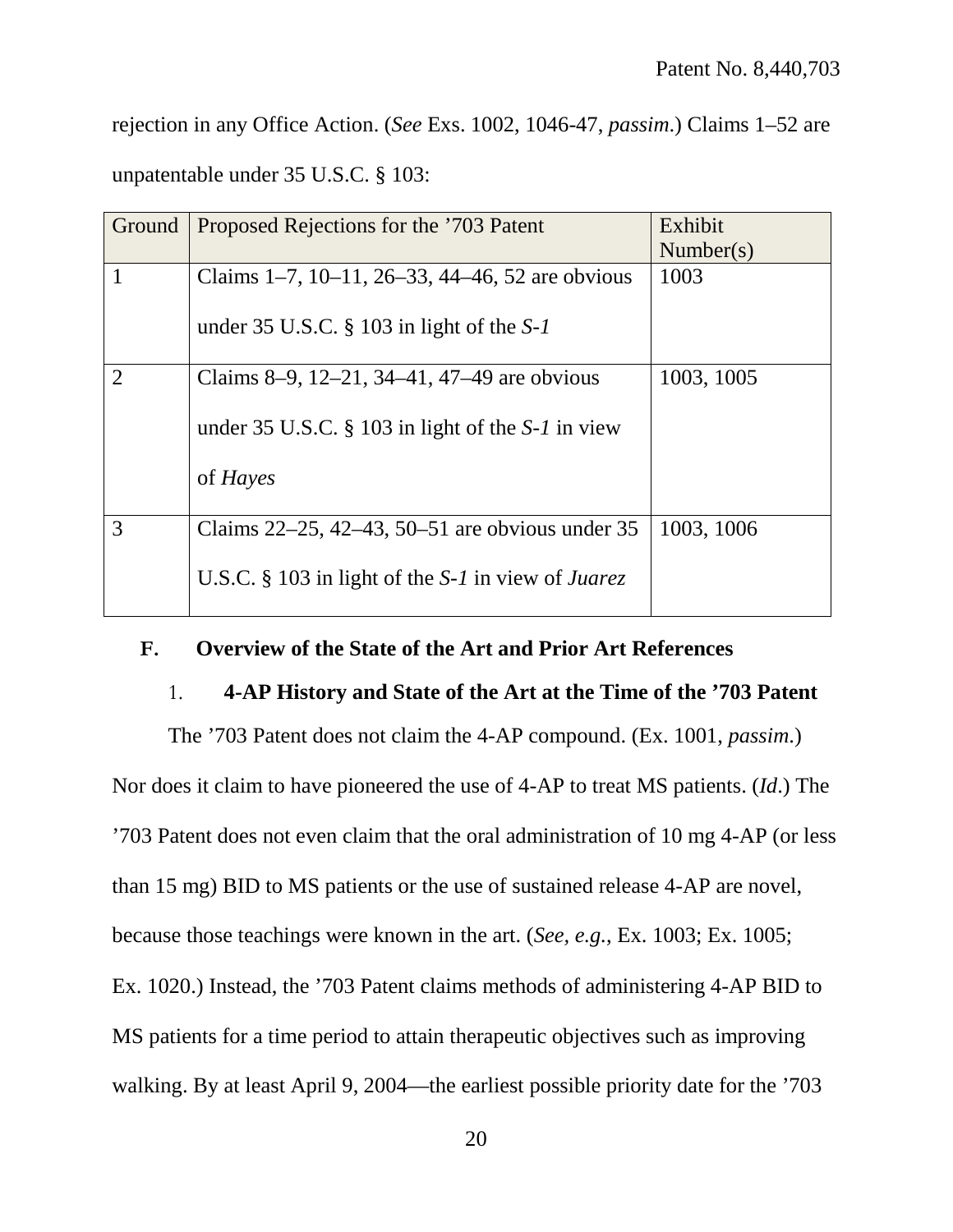Patent—a POSA would have known to apply the claimed methods to achieve those objectives.

The pharmacological properties of 4-AP have been studied for decades. For over 30 years, researchers have shown the effectiveness of 4-AP treatment in MS patients—"an inflammatory demyelinating disease featuring selective destruction of the central nervous system (CNS) myelin." (Ex. 1023 ¶ 18; Ex. 1010-2.) By the 1990s, researchers conducted double-blind studies evaluating the effectiveness of *oral* 4-AP administration in MS patients. (*See generally*, Ex. 1011; 1012.) And by 1991, it was even known in the art that *sustained-release* oral compositions of 4- AP were effective in treating MS. (*See, e.g.*, Ex. 1008, *passim*.)

By April 2004, a POSA would have known that MS is a chronic disease that causes problems with walking and lower extremity muscle function on an ongoing basis, and especially as the disease progresses over time. (Ex. 1023 ¶ 26.) As a result, among the therapeutic objectives of a POSA "seeking to treat MS patients with 4-AP prior to April 2004, were to improve walking, increase walking speed, and increase lower extremity muscle strength and tone." (*Id*. ¶ 27.) By 1987, researchers had measured neurological changes from 7–35 mg of 4-AP in 1–5 mg doses administered every 10–60 minutes, with "motor function (power, coordination, gait)" in 5 out of 12 patients improving "within minutes of drug injection at doses as low as 2 mg." (Ex. 1013-1*.*) In 1990, Davis *et al*. administered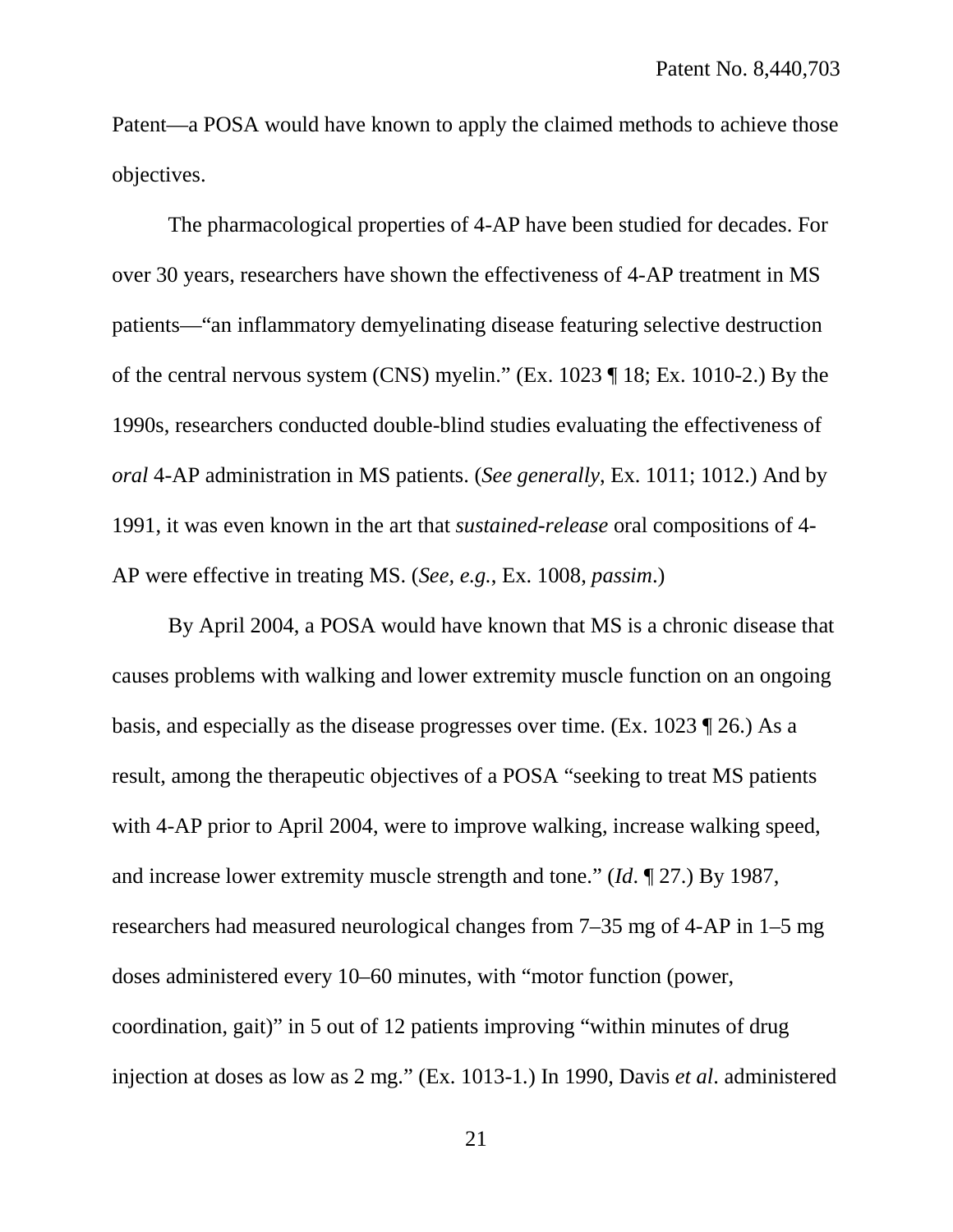10–25 mg 4-AP (total doses per individual) to MS patients and observed marked improvements in motor functions, including gait, in doses as low as 10 mg. (Ex. 1014-1.) Polman also found that "4-Aminopyridine was more effective than 3,4-diaminopyridine, especially for ambulation" in patients with MS. (Ex. 1012-3.) Thus, by April 2004, a POSA would have known to use less than 15 mg (e.g., 10 mg) 4-AP to improve lower extremity function in MS patients.

By 1996, the National Multiple Sclerosis Society ("NMSS") had introduced four disease categories for MS: relapsing-remitting, relapsing-progressive, primary-progressive, and secondary-progressive. (Ex. 1023 ¶¶ 21–22; Ex. 1022-2.) Relapsing-remitting MS is the most common form of MS, affecting 85% of patients. (Ex. 1015-1*.*) A typical MS treatment regimen would almost certainly extend for at least two weeks or even months, because all four disease states require continuous treatment to maintain the benefits of the drug over time. (Ex. 1023 ¶ 28.) For example, *van Diemen* taught administering 4-AP to treat MS disability for at least two weeks, with an efficacy analysis performed only in patients who completed "at least two weeks" of treatment. (Ex. 1011-2–3.) *van Diemen* further teaches a statistically significant estimated effect of 4-AP on the mean EDSS score after 2, 6, and 12 weeks of treatment. (*See id.* at Table 1.)

It is a basic precept in medicine that "physicians always seek to prescribe the lowest effective dose of any medication" to minimize side effects. *Healthcare Grp.*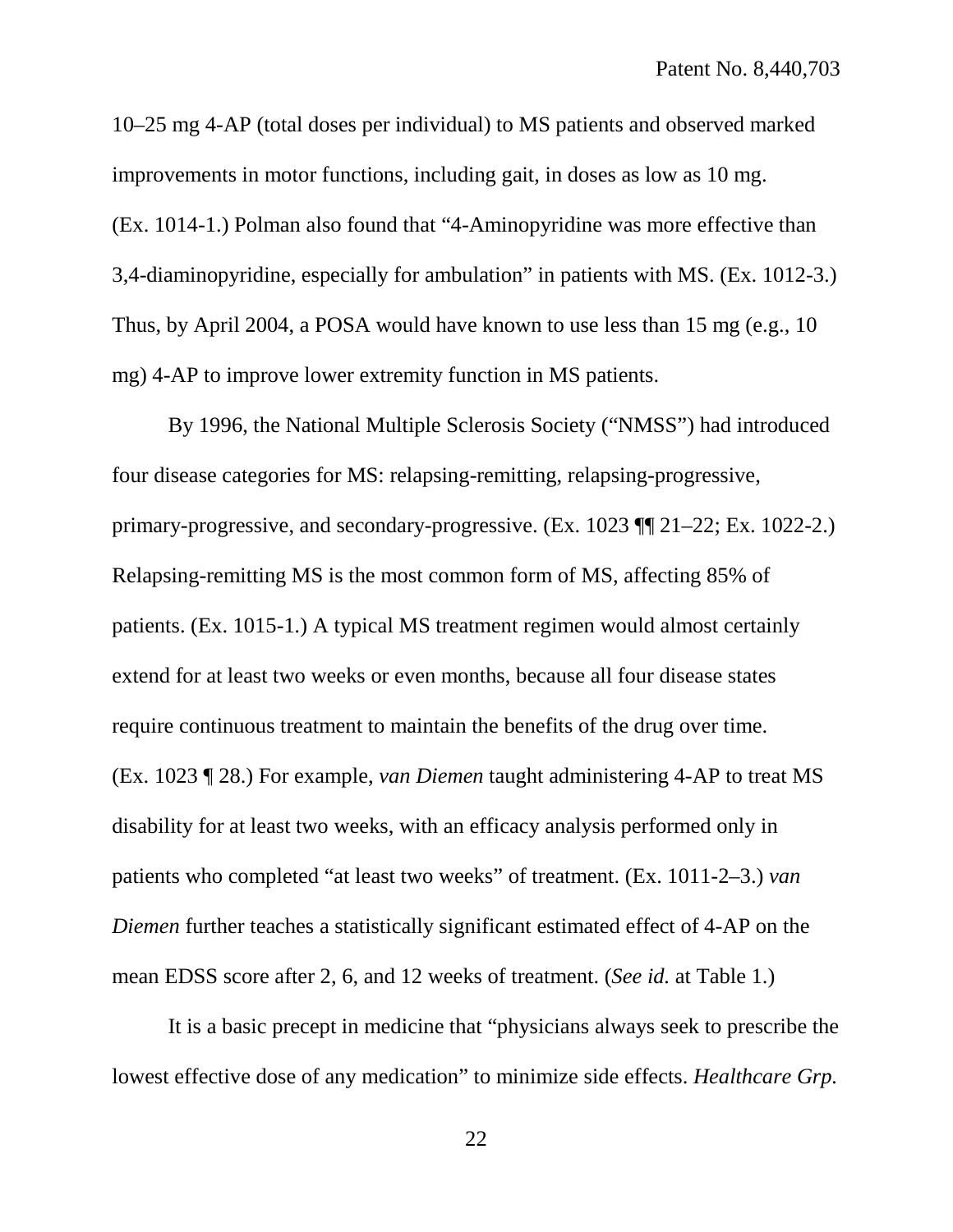*LP v. Mut. Pharm. Co.*, 642 F.3d 1370, 1371–72 (Fed. Cir. 2011)*.* Therefore, a POSA would be motivated to combine the elements of the prior art showing that an oral sustained-release tablet of 4-AP at a low dose (e.g., 10 mg BID) would be *effective* in achieving the treatment objectives for an MS patient, while *minimizing* adverse effects, and to sustain treatment for a period of time of at least two weeks to maintain the benefits from treatment. (Ex. 1023 ¶ 29.)

#### 2. **The** *S-1* **(Ex. 1003)**

<span id="page-32-0"></span>The *S-1* constitutes prior art under 35 U.S.C. §§ 102(a) and (b) because it was printed and made publicly available at least as early as September 30, 2003 more than one year before the earliest effective filing date of April 8, 2005 (for claims without provisional priority). (Ex. 1004-9; *see generally*, Ex. 1003.) Even assuming *arguendo* that the priority date is April 9, 2004, the *S-1* would still qualify as prior art against *all* claims under 35 U.S.C. § 102(a). The *S-1* was not art of record during the '703 Patent prosecution. (*See* Ex. 1001-1–10.)

A reference is a "printed publication" if it was "available to the extent that persons interested and ordinarily skilled in the subject matter or art[,] exercising reasonable diligence, can locate it." *Voter Verified, Inc. v. Premier Election Solutions, Inc*., 698 F.3d 1374, 1380 (Fed. Cir. 2012) (quotation omitted). The touchstone is access. If the *S-1* was accessible to interested persons skilled in the art "it is unnecessary to show that anyone actually inspected the reference." *In re*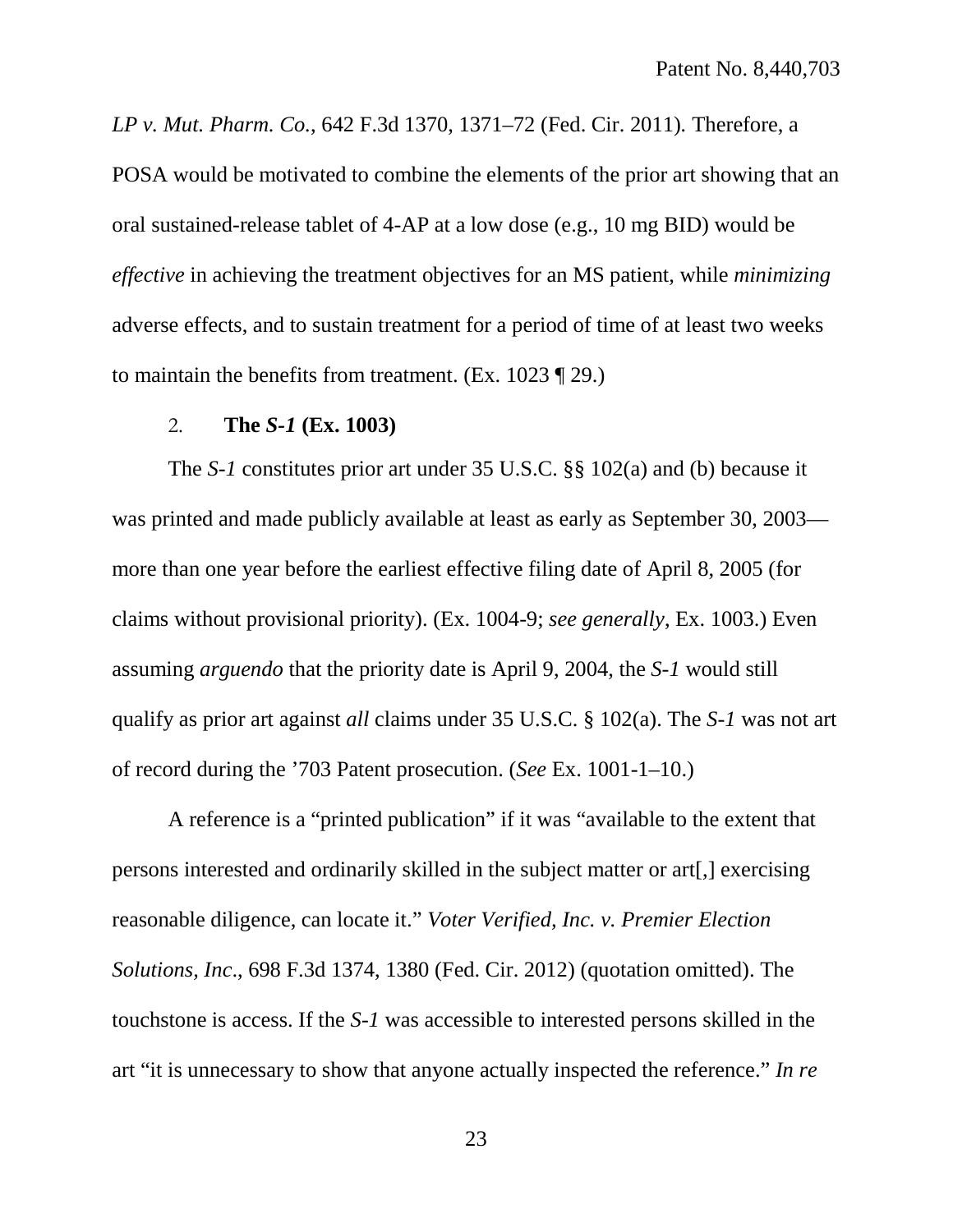*Lister*, 583 F.3d 1307, 1314 (Fed. Cir. 2009). *See also Constant v. Advanced Micro-Devices, Inc*., 848 F.2d 1560, 1569 (Fed. Cir. 1988) (holding if publication is accessible, "there is no requirement to show that particular members of the public actually received the information.").

As early as 2000, a POSA would have known that Acorda was investigating fampridine [4-AP] "for the potential treatment of spinal cord injuries and multiple sclerosis." (Ex. 1017-1.) This had received attention in prominent publications in the field as well as general news sources from 2002 until the date of the *S-1* filing. (*See id;* Ex. 1018-1 ("[f]ampridine-SR is also in Phase 2 clinical trials to evaluate safety and efficacy in the treatment of symptoms associated with multiple sclerosis (MS)."); Ex. 1019-1 ("[t]he Company's lead product, Fampridine-SR, is in Phase 3 clinical trials for chronic SCI and Phase 2 for MS.").) Based on such information, a POSA would have been motivated to consult information—particularly public filings such as the *S-1*—relating to Acorda's research*.* A POSA interested in researching and treating MS would have known that Acorda is active in the field of SR 4-AP research to treat patients with MS, "and would have been motivated to keep apprised of Acorda's research and studies conducted with 4-AP in 2003. A POSA would therefore monitor and seek information about such studies by looking for and accessing statements and publications by researchers and companies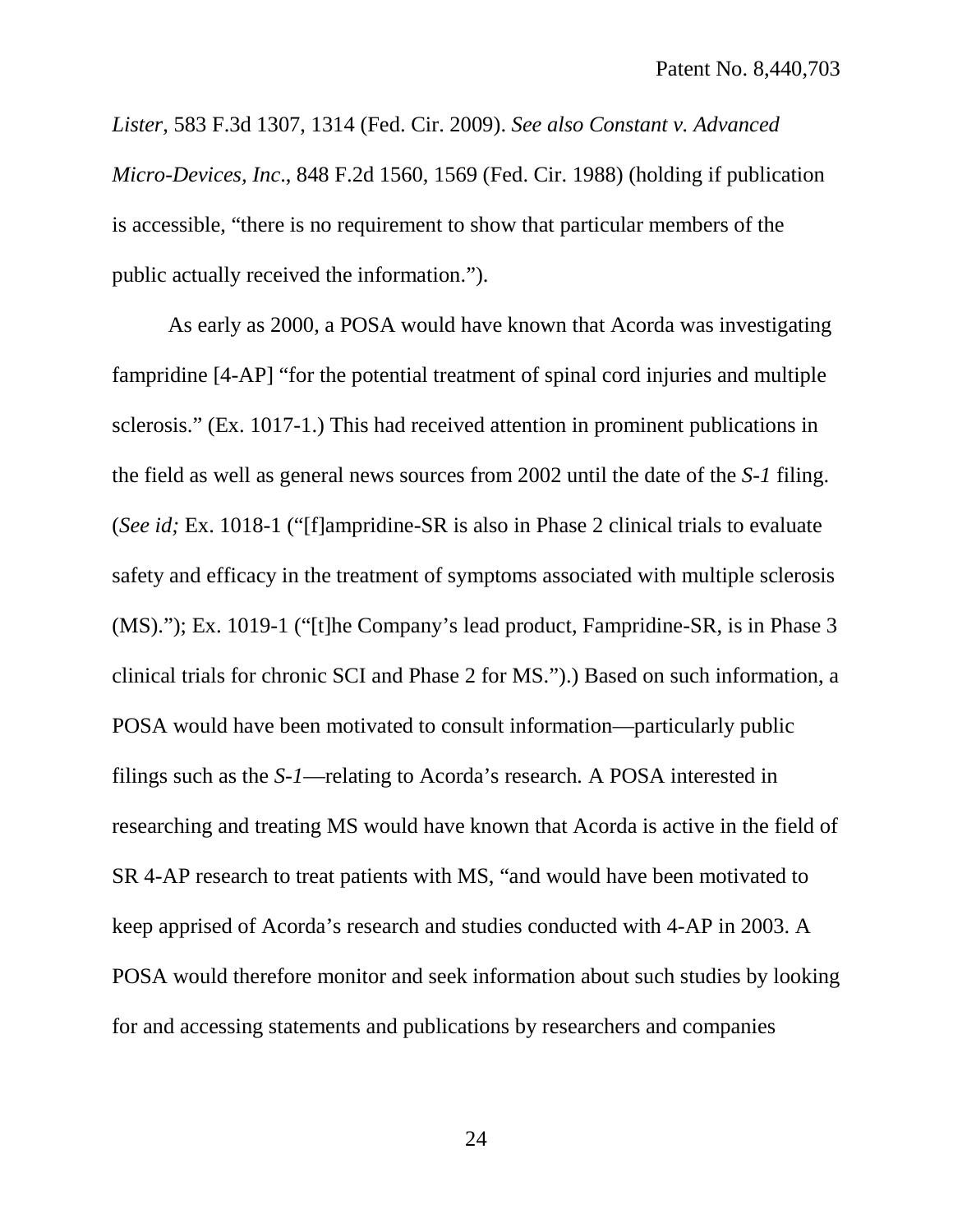conducting such studies, including Acorda's research and disclosures." (Ex. 1023,  $\P\P$  62–63.)

"By law, companies in the United States making an initial public offer of stock must file certain forms with the U.S. Securities and Exchange Commission (SEC)." (Ex. 1016 ¶ 11.) "Since 1996, these public filings have been available online in the SEC's EDGAR (Electronic Data Gathering, Analysis, and Retrieval) system," which endeavors to make the filings publicly available within "a matter of minutes." (*Id*. ¶ 12, n.2.) *See Constant*, 848 F.2d at 1569 ("Evidence of routine business practice can be sufficient to prove that a reference was made accessible before a critical date.") "Included in these disclosures is the S-1 form, which contains basic business and financial information about the issuer." (*Id.* ¶ 11.)

The *S-1* HTML properties establish that, "[t]he SEC received the Acorda Therapeutics filing, including the S-1 form, on 26 September 2003" and "filed it on 29 September 2003." (*Id.* ¶¶ 14–15.) Thus, by at least September 30, 2003, the *S-1*  was available to a POSA interested in reviewing information regarding Acorda Therapeutics. (*Id.*) The September 30, 2003 SEC Registration Statement, which provided instructions to the public for obtaining a printed copy of the *S-1* publication via mail, further establishes its public availability. (Ex. 1004-9.)

Lest there be any doubt, Acorda has admitted that the *S-1* is prior art to a European counterpart of the '703 Patent with the same priority date, and that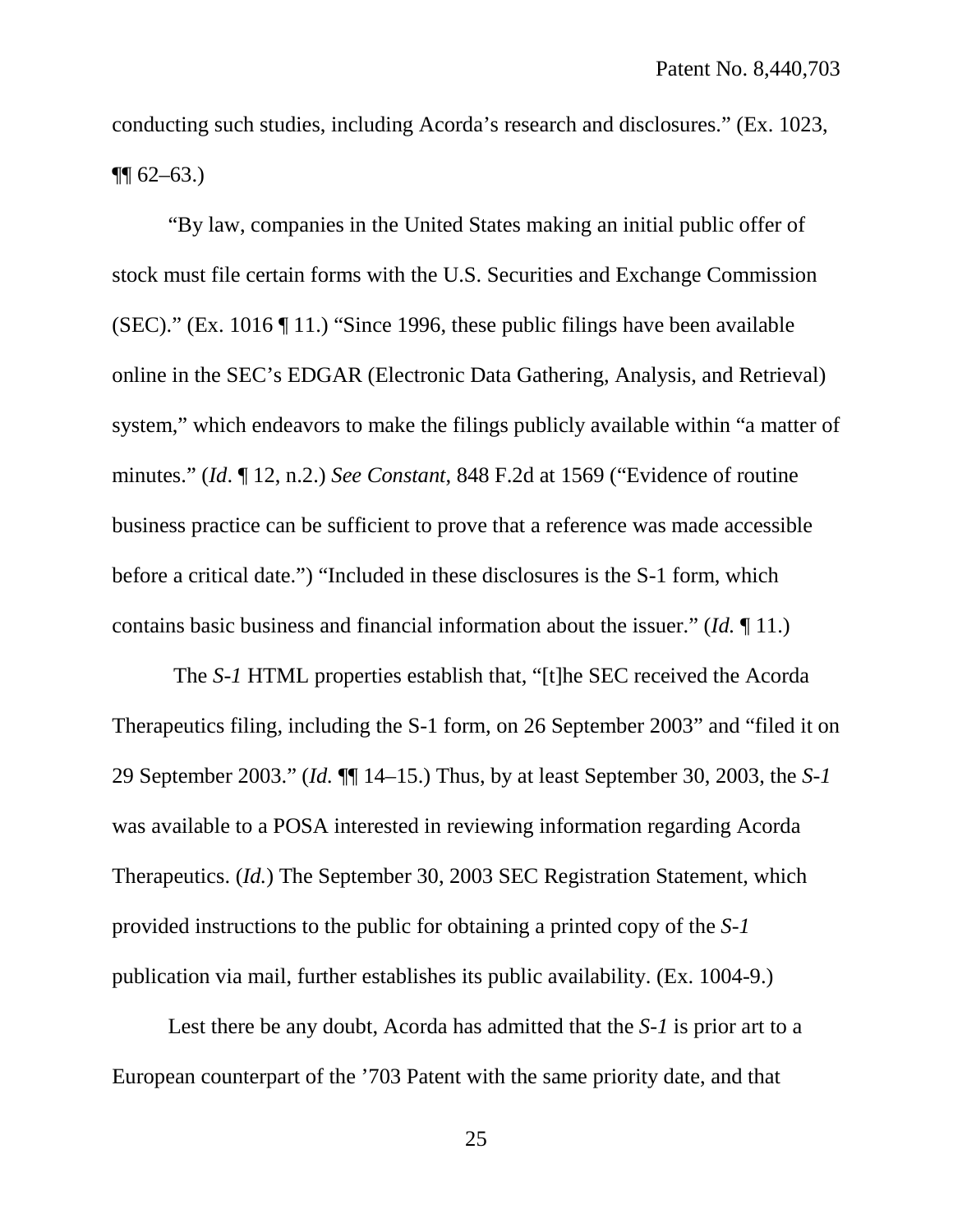admission is binding here. [3](#page-35-0) Specifically, on September 16, 2014, Acorda responded to an appeal opposing its European Patent No. 1732548 (B9) ("EP '548") (Ex. 1025), and countered an opponent's argument that the *S-1* (the "C27" reference) anticipates EP '5[4](#page-35-1)8's claims. (Ex.  $1026 \text{ }\mathcal{F}$  5.19.)<sup>4</sup> In its EPO brief, Acorda repeatedly *admitted* that the *S-1* was prior art to EP '548 (*See e.g., id*. ¶¶ 4.6, 5.27, 6.39, 6.61.) The Federal Circuit has held that a patentee's admissions of a reference's prior art status is "clear and convincing evidence" that the reference is prior art. *See, e.g.*, *Tyler Refrig. v. Kysor Indus. Corp*., 777 F.2d 687, 690 (Fed. Cir. 1985) (collecting authority). The fact that the admissions occurred during EPO proceedings does not negate Acorda's admissions.[5](#page-35-2) *See, e.g.*, *Sentry Prot. Prods. v. Eagle Mfg. Co*., No. 1:01-cv-2240, 2003 WL 25539702, 2003 U.S. Dist. LEXIS

<span id="page-35-0"></span><sup>3</sup> The EPO's "Espacenet" search tool provides access to "patent family" information, telling you if similar patents have been claimed in other countries." (Ex. 1027-2.) Espacenet's bibliographic data for the '703 Patent states it was "also published as" Acorda's opposed "EP1732548 (B9)" patent (Ex. 1028.) <sup>4</sup> The *S-1* is document C27 in the EPO appeal. (Ex. 1026, Annex A.)

 $\overline{a}$ 

<span id="page-35-2"></span><span id="page-35-1"></span><sup>5</sup> For purposes of Acorda's admissions, the EPO standards for writings as prior art are comparable to the U.S. requirements for prior art printed publications. (*See* Ex. 1021-1 ("everything made available to the public by means of a written… description …before the date of filing of the European patent application.").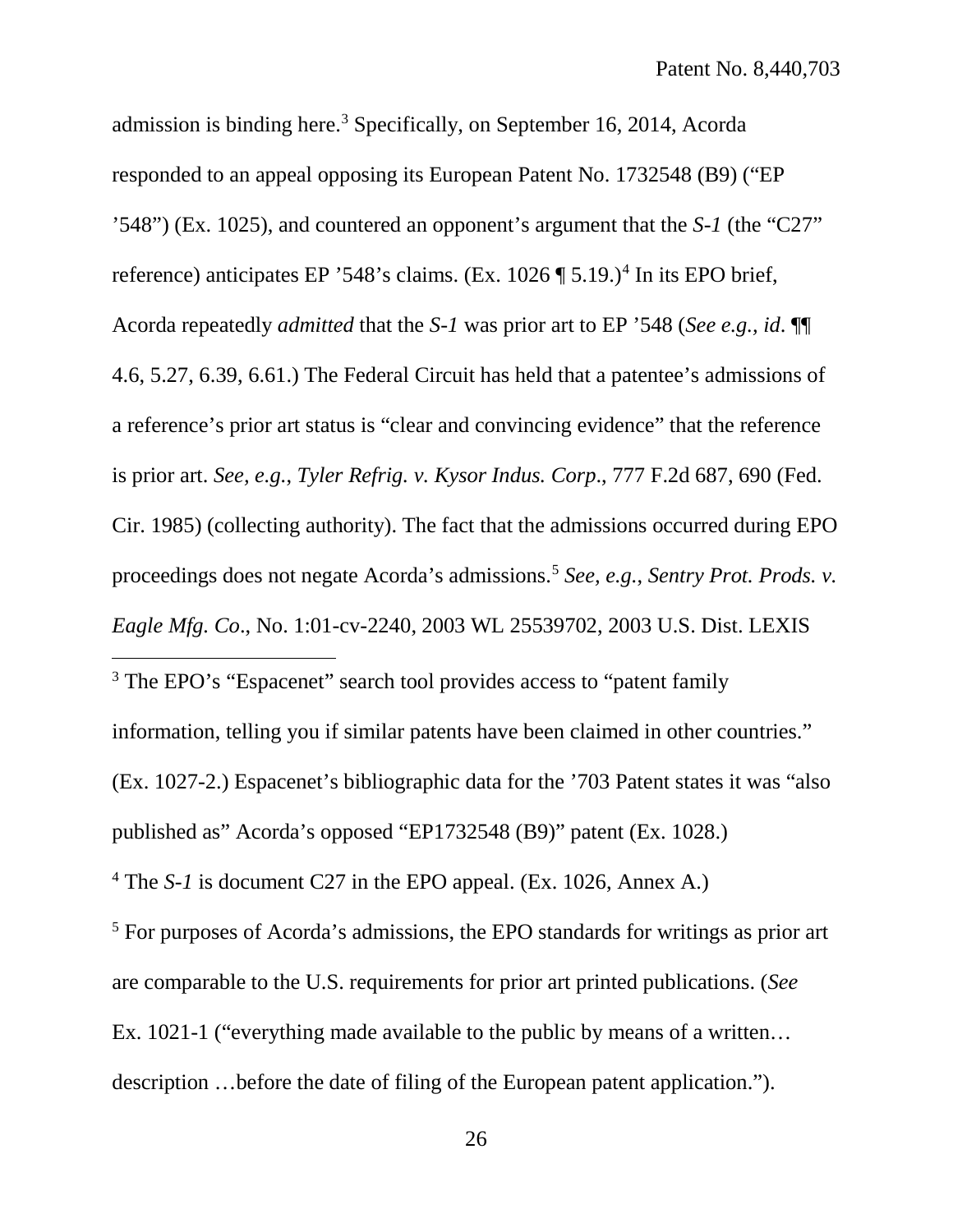27435, at \*32–33 (N.D. Ohio Sept. 30, 2003) (collecting authority and finding "[s]everal other cases have held that statements made by a patentee during foreign patent proceedings can constitute admissions"); *Donnelly Corp. v. Gentex Corp.*, 918 F. Supp. 1126, 1134–35 (W.D. Mich. 1996) (finding public use admissions from foreign patent proceedings admissible in U.S. proceedings under FRE 801(d)(2)). Thus, the *S-1* is a prior art printed publication to the challenged claims.

The *S-1* describes clinical trials conducted using a sustained-release ("SR") composition of 4-AP. The reference teaches the effectiveness of the 10–25 mg BID dosing range, stating that "clinical trials indicated that there was evidence of increasing dose-response through the range of 10 to 25 mg twice a day, but that evidence of increasing efficacy at doses higher than 25 mg twice a day was limited, possibly being offset by increased side effects." (Ex. 1003-37.) The *S-1* described using sustained-release fampridine in an MS Phase II clinical trial:

The current late Phase II clinical trial, MS-F202, was designed, after extensive consultation with a panel of expert MS neurologists and with the FDA, to provide pivotal data for support of an NDA for the use of fampridine-SR in MS. **The clinical trial is also designed to compare three doses of 10, 15 and 20 mg, twice per day, and to assess their relative safety and efficacy over a treatment period of 12 weeks**. The primary endpoint of the study is an improvement in average walking speed using the Timed 25 Foot Walk.

(*Id.* -37, emphasis added.)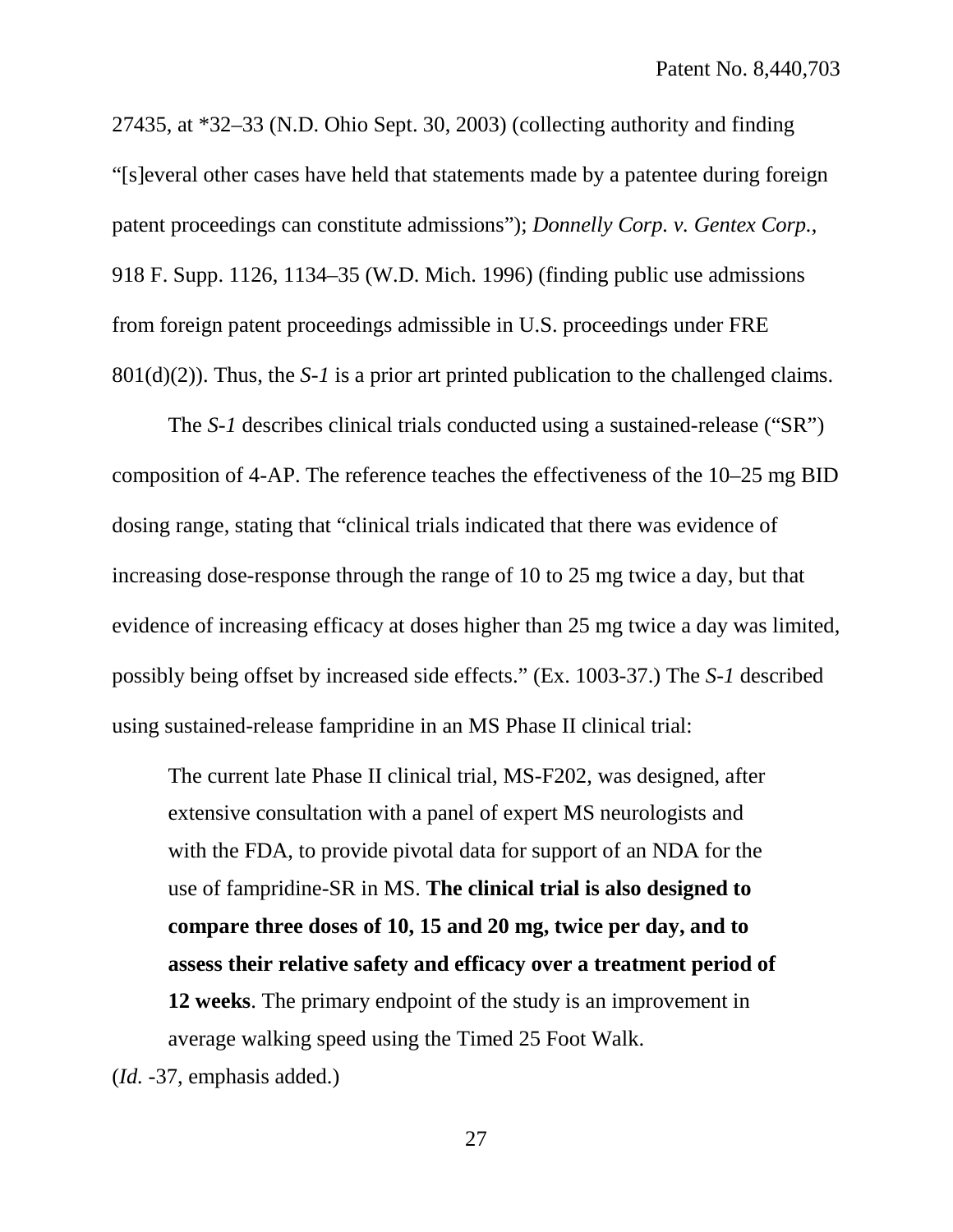The *S-1* also discussed a previously conducted Phase II study, MS-F201, which was completed in 2001. (*Id*.) In that study, "a total of 25 subjects received fampridine-SR in doses increasing from 10 mg to 40 mg twice per day over eight weeks of treatment, and 11 subjects were given placebo over the same period." *Id.* The MS-F201 Phase II trial "demonstrated that doses up to 25 mg twice a day were well tolerated, and were associated with statistically significant improvements in walking speed and leg muscle strength" and that "[m]ost of the improvement in strength and walking speed was apparent within the first three weeks of the Fampridine-SR treatment, at doses from 10 to 25 mg twice a day." (*Id*.) The *S-1* disclosures teach nearly all claim limitations, as explained in more detail below.

#### 3. *Hayes* **(Ex. 1005)**

<span id="page-37-0"></span>*Hayes* constitutes prior art under 35 U.S.C. §§ 102(a) or (b) to all claims because it was published and accessible by September 2003 (Ex. 1016 ¶¶ 16–21) in the peer-reviewed journal, *Clinical Neuropharmacology*—more than one year before the earliest effective filing date of April 8, 2005, for claims not entitled to provisional priority. (Ex. 1005.) Even assuming *arguendo* an April 9, 2004, priority date, *Hayes* would still be prior art against all claims under 35 U.S.C. § 102(a). *Hayes* was not the basis of any Examiner rejection during the '703 Patent prosecution. (Exs. 1002, 1046-47, *passim*.) Rather, the applicant cited *Hayes* as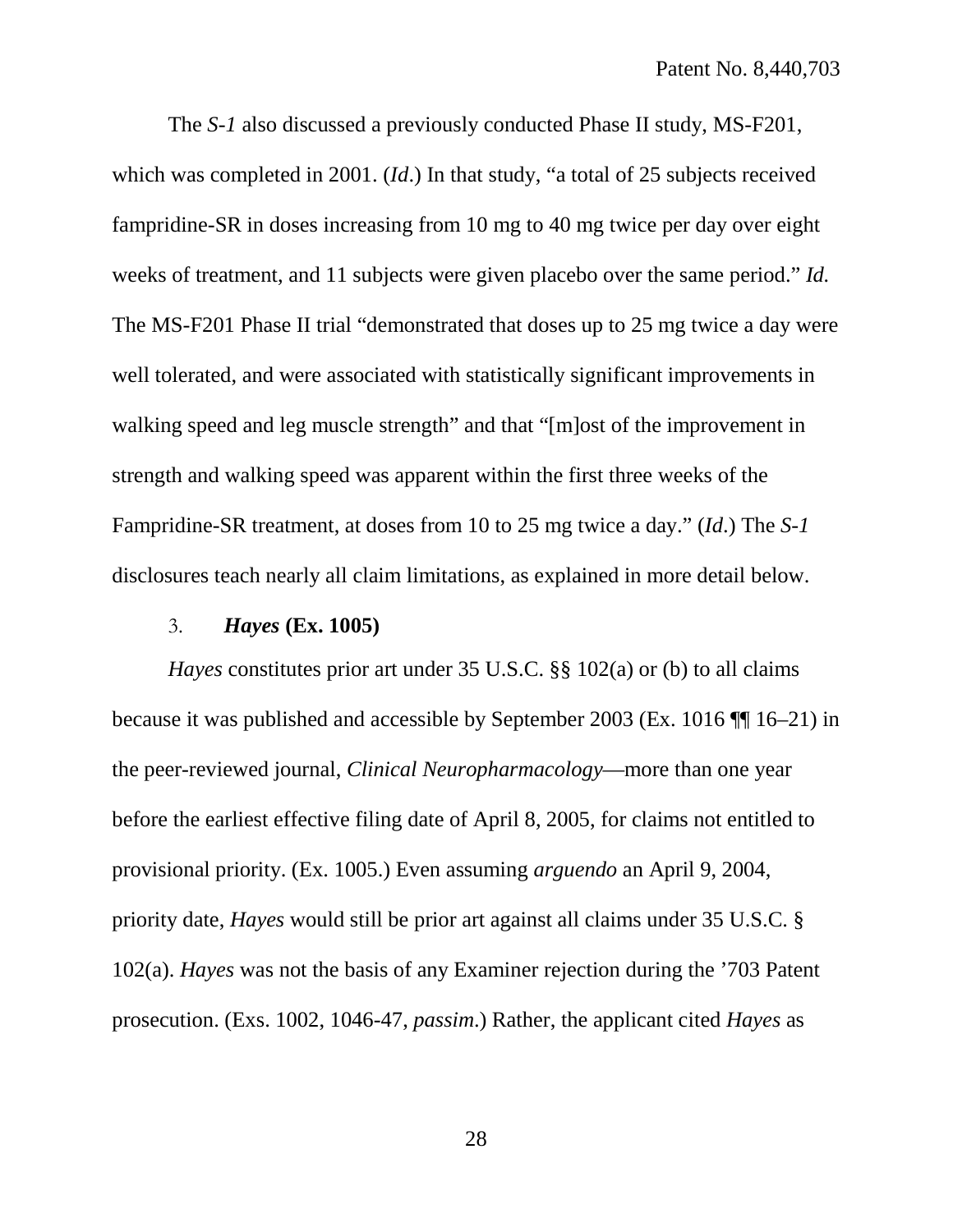prior art evidence *supporting* its claimed pharmacokinetic ranges. (Ex. 1002-151– 52, 157.)

*Hayes* notes that "[c]linical trials have confirmed that administration of fampridine [4-AP] results in symptomatic improvements in patients with SCI and multiple sclerosis." (Ex. 1005-1.) It presents the results of two studies "conducted to determine the pharmacokinetics and safety profile of an oral, sustained-release (SR) formulation of fampridine (fampridine-SR, 10–25 mg) [1] administered as a single dose…and [2] twice daily for 1 week…in patients with chronic, incomplete SCI." (Ex. 1005-1.) Dose administrations occurred every 12 hours. (*Id.* -3.) The doses in each study were 10 mg, 15 mg, 20 mg, and 25 mg. (*Id.* -2.)

*Hayes* reported that "[s]teady state was achieved by day 5…after twice-daily administration" and recorded pharmacokinetic data in relation to the plasma concentration of the drug. (*Id.* -4.) Figure 1 provides release profile information for the drug, and Table 3 provides pharmacokinetic data. (*Id.* -5, 7.) The data for 10 mg BID showed a  $C_{avSS}$  (average plasma concentration at steady state) of 20.8  $(\pm 5.7)$  ng/mL—a range of 15.1 ng/mL to 26.5 ng/mL (accounting for error), a t<sub>max</sub> of 10 mg SR 4-AP is  $2.7 \pm 1.0$  hours—a range of 1.7–3.7 hours (accounting for error), and a release profile of 24 hours. (*Id.* -5, 7.)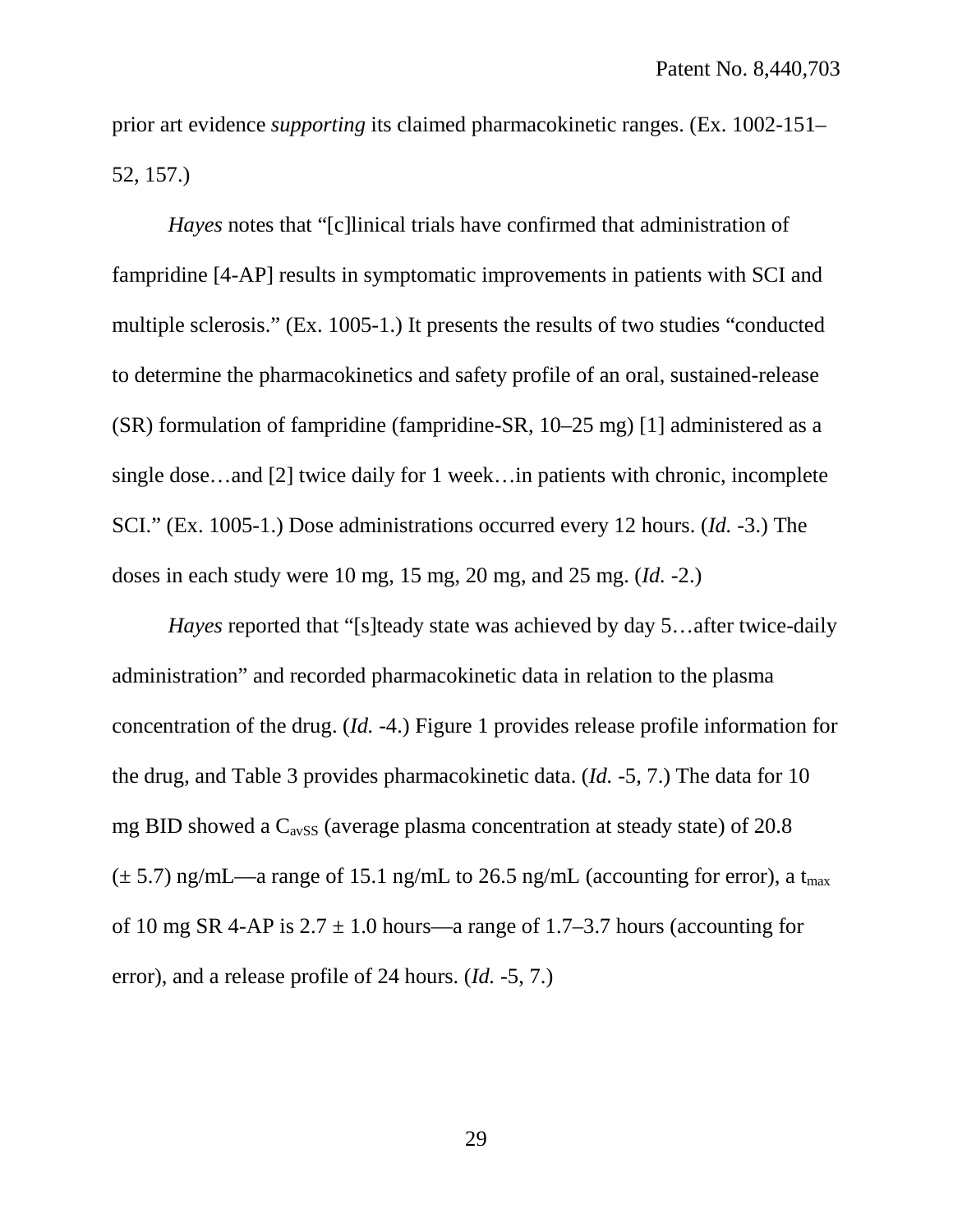#### 4. *Juarez* **(Ex. 1006)**

<span id="page-39-0"></span>*Juarez* constitutes prior art under 35 U.S.C. § 102(b) regardless of priority date, because it was published in the *Int'l J. of Pharm.* in 2001, which is more than one year before April 9, 2004. (Ex. 1006-1.) *Juarez* was not the basis of any Examiner rejection during the '703 prosecution. (Exs. 1002, 1046-47, *passim*.)

*Juarez* teaches the preparation of an oral tablet comprising 4-AP and a rate of release controlling polymer. (Ex. 1006-1–3.) *Juarez* also discloses a sustained release 4-AP composition formulated as a matrix with the polymer hydroxypropyl methylcellulose ("HPMC"). (Ex. 1006-2–3.) *Juarez* further discloses that the purpose of this HPMC matrix is to "prolong delivery with zero-order kinetics to maintain a constant in vivo plasma drug concentration, and with this to maintain a constant pharmacological effect." (*Id*. -2.)

### <span id="page-39-1"></span>**VI. DETAILED EXPLANATION OF THE CHALLENGE**

# <span id="page-39-2"></span>**A. Ground 1: Claims 1–7, 10–11, 26–33, 44–46, and 52 are obvious in light of the** *S-1* **in view of the knowledge of a POSA.**

Independent claims 1 and 2 require:

A method of improving lower extremity function in a human multiple sclerosis patient in need thereof comprising orally administering to said patient a sustained release composition … of 4-aminopyridine twice daily for a time period of at least two weeks.

(Ex. 1001 at 29:55–67.) Claim 1 further requires that the twice daily dosage of 4-

AP is "less than 15 milligrams," while claim 2 requires the dosage to be "10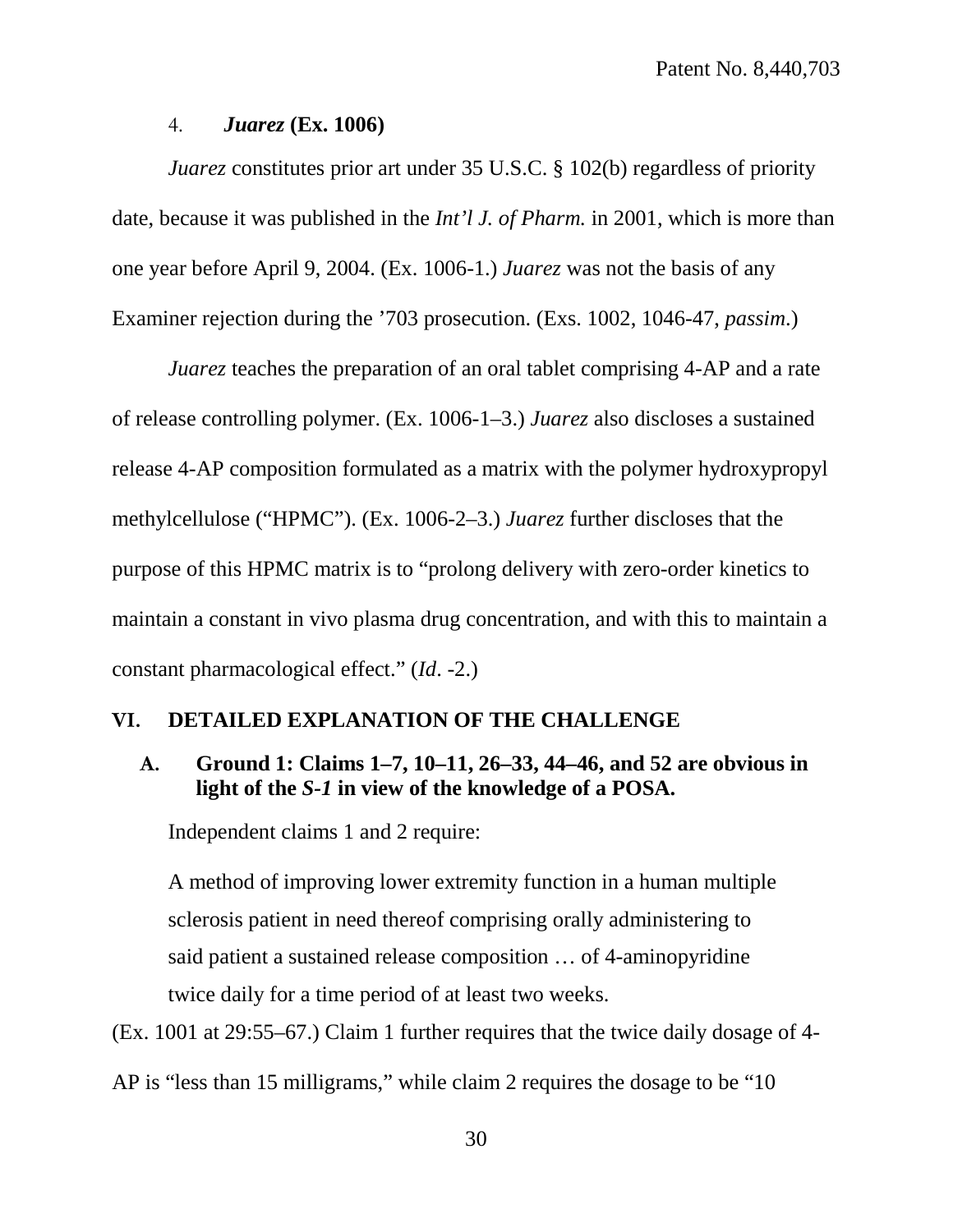milligrams." (Ex. 1001 at 29:58, 66.) Claim 1 further requires that "the amount of said 4-aminopyridine administered to said patient in each said administering step is the same over said time period." (Ex. 1001 at 29:58–62.)

The combination of the *S-1* with common knowledge available to a POSA teaches each element of the challenged claims. A POSA would have been motivated to combine the *S-1* with common knowledge in an effort to arrive at low-dose methods for improving lower-extremity functions associated with MS, while minimizing adverse side effects. (Ex. 1023 ¶ 62–120.)

## <span id="page-40-0"></span>1. **Independent claims 1 and 2 are obvious in light of the** *S-1* **disclosure and the knowledge of a POSA.**

The *S-1* teaches every limitation of claims 1 and 2. The *S-1* describes research into "Fampridine-SR, [which] is a **sustained release, oral tablet** formulation of **fampridine**, suitable for **twice daily dosing**." (Ex. 1003-34 (emphasis added).) Thus, the *S-1* confirms, and a POSA would have understood, that Fampridine-SR is another name for sustained release 4-aminopyridine, or SR 4-AP. (Ex. 1003-34 ("We have a worldwide exclusive license from Elan to its patent for the sustained release formulation of aminopyridines, which includes fampridine"); Ex. 1023 ¶ 39.) The *S-1* also discloses the details of multiple clinical trials in which Fampridine-SR was administered to patients suffering from MS, all with the intended outcome of improving lower-extremity function. (Ex. 1023  $\P$ 63, 66, 67–68*.*)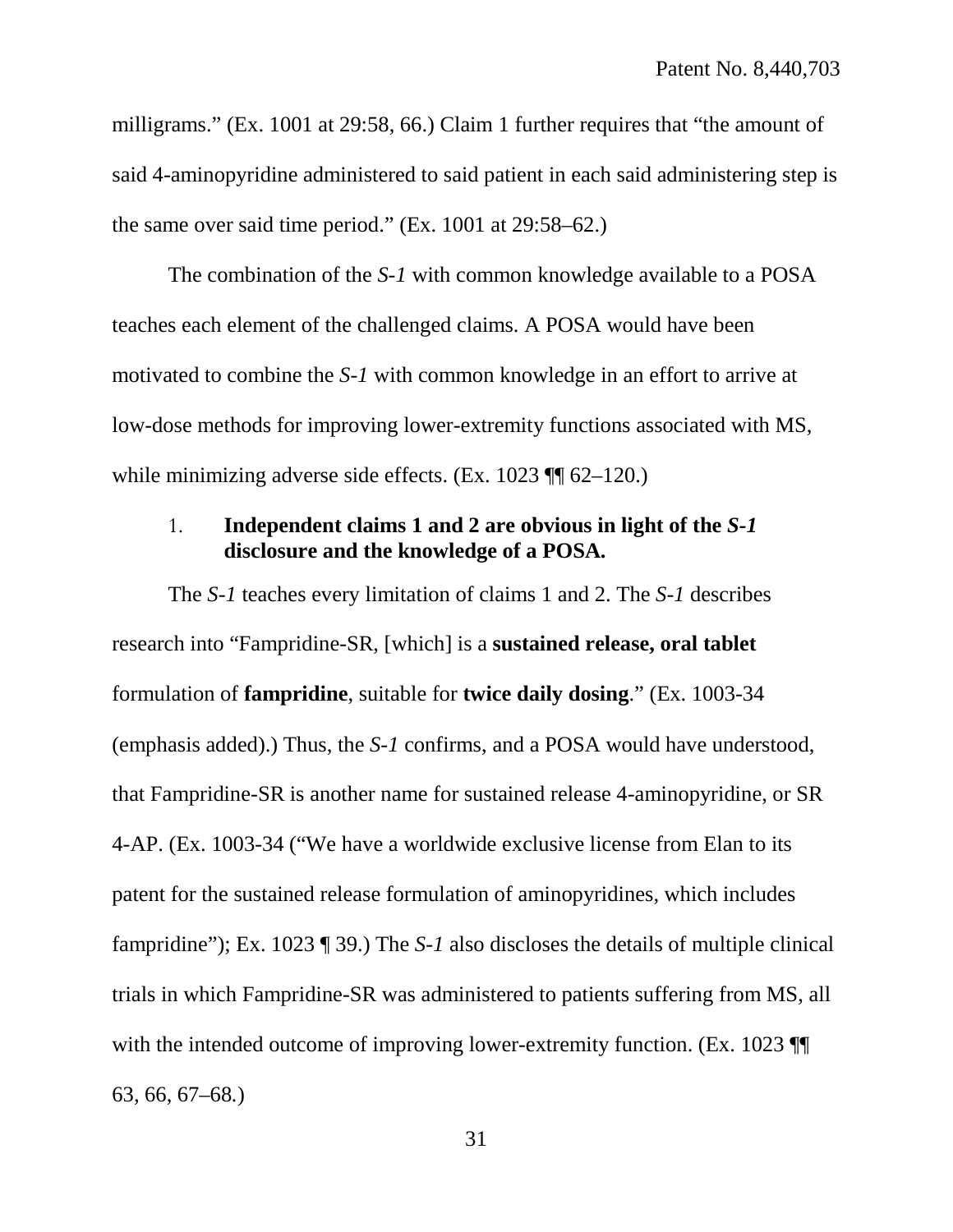The *S-1* discloses that the "Phase 2 clinical trial of **Fampridine-SR** in

**Multiple Sclerosis**, MS-F201…was designed to determine the optimal dose level of Fampridine-SR and to evaluate possible ways in which to measure the effect of the drug on symptoms of the disease, including motor strength, timed walking, and self-reported fatigue." (Ex. 1003-37 (emphasis added).) To do so, "subjects received Fampridine-SR in doses increasing from 10 mg to 40 mg **twice per day over eight weeks** of treatment," and "demonstrated that **doses up to 25 mg twice a day**…were associated with statistically **significant improvements in walking speed and leg muscle strength**." (*Id.* -37 (emphasis added).) Significantly, "**[m]ost of the improvement in strength and walking speed was apparent within the first three weeks** of the Fampridine-SR treatment, **at doses from 10 to 25 mg twice a day**." (*Id.* (emphasis added).)

In sum, the *S-1* disclosed the results of a completed clinical trial, MS-F201, in which MS patients received 4-AP twice a day orally for 8 weeks, wherein patients exhibited improvements in walking strength and speed within the first 3 weeks. The 4-AP dosing during the first 3 weeks of treatment was 10–25 mg twice per day. "A POSA considering the teachings disclosed in the *S-1* as clinical trial MS-F201 would have understood that low-dose SR 4-AP could be orally administered to MS patients for a short period of time (e.g., several weeks) to achieve an improvement in lower extremity strength and walking speed." (Ex.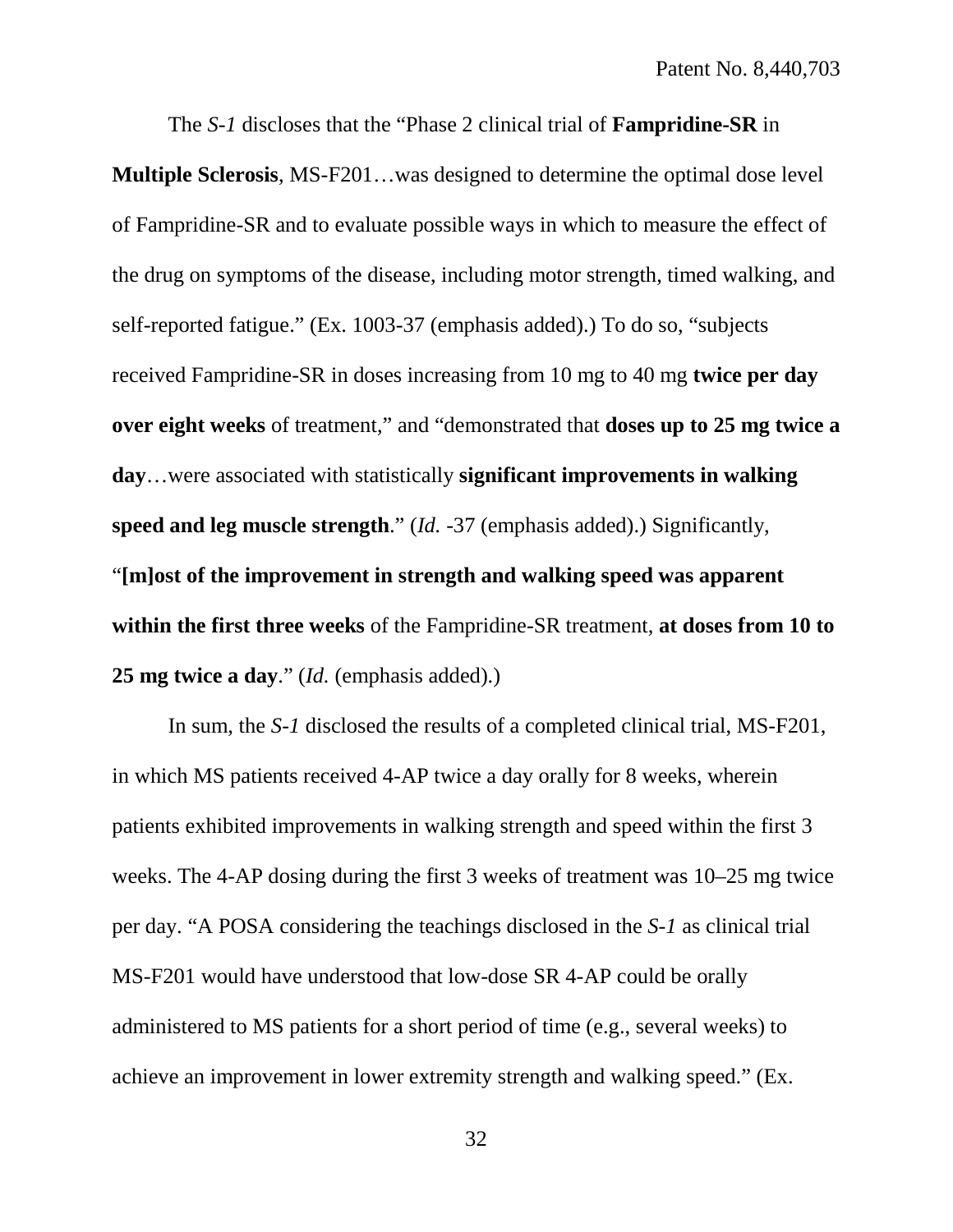1023 ¶ 113.) Further, "common knowledge available at the time would have motivated a POSA to seek similar teachings in which lower doses of 4-AP could be administered to achieve efficacious results." (*Id.* ¶ 115.) *See Tyco Healthcare Grp. LP*, 642 F.3d at 1371–72 ("physicians always seek to prescribe the lowest effective dose of any medication"). The *S-1* provides exactly that teaching.

Following the MS-F201 trial, the *S-1* discloses a second "Phase 2 clinical trial, MS-F202, [that] was designed…to provide pivotal data for support of an NDA for the use of **Fampridine-SR** in **MS**." (Ex. 1003-37 (emphasis added).) According to the *S-1*, this trial, which was "designed to *compare* **three doses of 10, 15, and 20 mg, twice per day**, and to assess their relative safety and efficacy over a treatment period of **12 weeks**. The primary endpoint of the study is an **improvement in average walking speed** using the Timed 25 Foot Walk." (*Id.* -37 (emphasis added).) "In light of this disclosure that a stable 10 mg dose was chosen for MS-F202 following the conclusion of the MS-F201 trial 'designed to determine the optimal dose level of Fampridine-SR,' the '703 Patent's claimed point of novelty over the prior art—its 10 mg (or less than 15 mg) dose—would have been obvious to a POSA." (*Id.* -37; Ex. 1023 ¶ 77.) *See In re Peterson*, 315 F.3d 1325, 1329–30 (Fed. Cir. 2003) ("[W]hen, as here, the claimed ranges are completely encompassed by the prior art, the [obviousness] conclusion is even more compelling than in cases of mere overlap."); *In re Applied M*at*erials, Inc.*, 692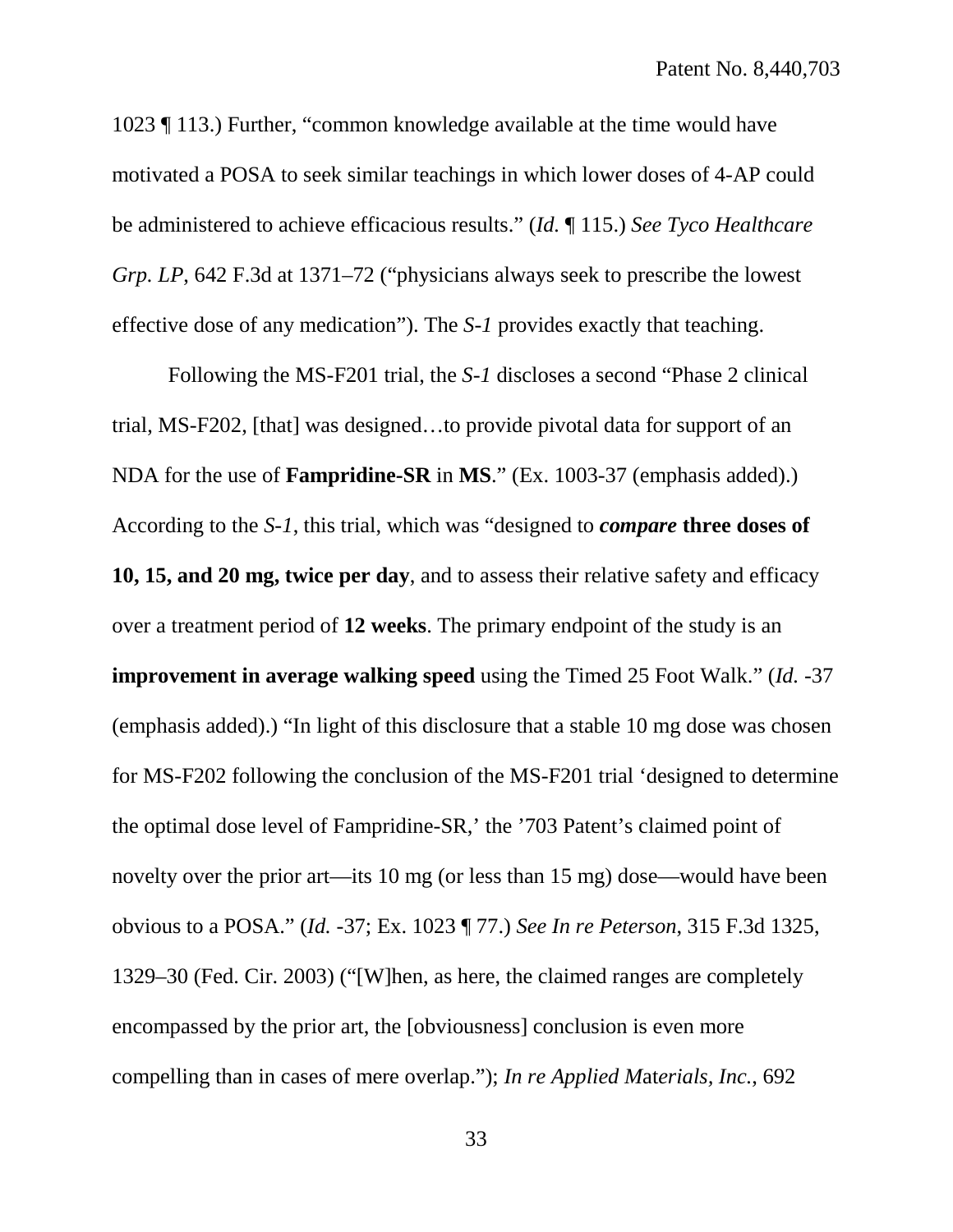F.3d 1289, 1295 (Fed. Cir. 2012) ("'[W]here the general conditions of a claim are disclosed in the prior art, it is not inventive to discover the optimum or workable ranges by routine experimentation.'") (quoting *In re Aller*, 220 F.2d 454, 456 (CCPA 1955)). Such is the case here because it is a basic precept in the field of medicine that "a POSA would have been motivated to try to use the lowest effective dose to minimize side effects." (Ex. 1023 ¶ 29.) *See Tyco Healthcare Grp. LP*, 642 F.3d at 1371–72 (affirming summary judgment of invalidity on the basis that it would have been obvious to administer a medication at the lowest disclosed efficacious range since "physicians always seek to prescribe the lowest effective dose of any medication," particularly in the case of "patients sensitive to the side effects of" the medication).

Moreover, the *S-1* further discloses that the data from the MS-F202 trial was intended "to support an indication for the **treatment of lower extremity motor dysfunction, characterized by weakness and walking impairment**." (Ex. 1003- 37 (emphasis added).) "Based on these statements of intent to rely on this clinical data for NDA submission and drug label indications, a POSA would reasonably expect all doses (10, 15, and 20 mg) of this trial to be successful in treating lower extremity motor dysfunction, and particularly with respect to improving lower extremity muscle strength and walking speed." (Ex. 1023 ¶ 89.) *See In re Montgomery*, 677 F.3d 1375, 1382–83 (Fed. Cir. 2012) (affirming invalidity over a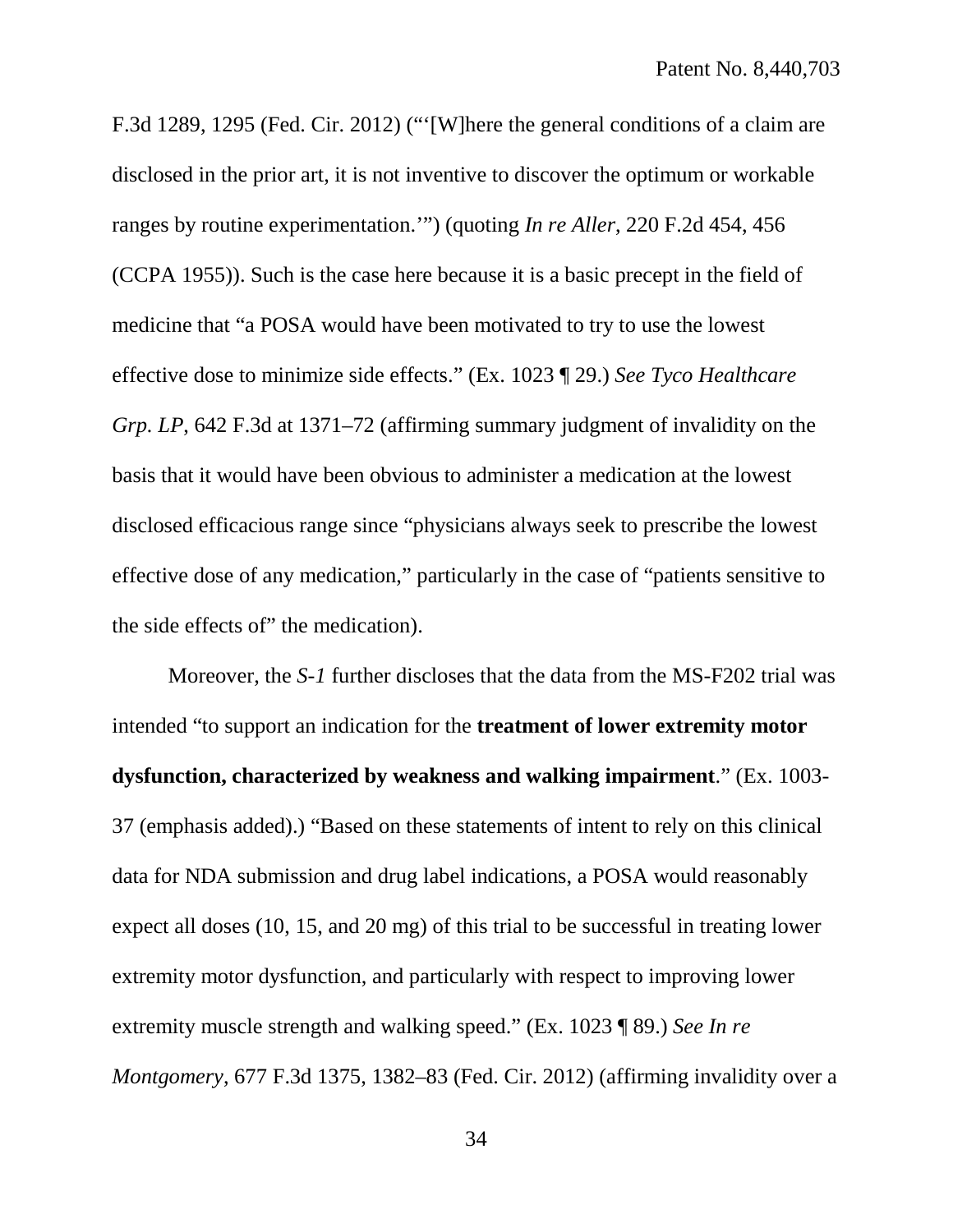published clinical protocol "designed to obtain data for submission to regulatory agencies" and so in "an advanced stage of testing designed to secure regulatory approval" in light of Manual of Patent Examining Procedure § 2107.03's statement that, "if an applicant has initiated human clinical trials for a therapeutic product or process, [Patent & Trademark] Office personnel should presume that the applicant has established that the subject matter of that trial is reasonably predictive of having the asserted therapeutic utility").

<span id="page-44-0"></span>As the bold typeface above indicates, the *S-1* explicitly discloses every element common to **claims 1 and 2**: "1) improving lower extremity function; 2) in a human<sup>[6](#page-44-0)</sup> multiple sclerosis patient in need thereof; 3) comprising orally administering to said patient; 4) 10 mg (and thus less than 15 mg); 5) of a sustained release composition of 4-aminopyridine (Fampridine-SR); 6) twice daily; 7) for a time period of at least two weeks (i.e., 12 weeks)." *See In re Applied Materials,*  <sup>6</sup> "A POSA would have understood, and the *S-1* confirms, that these Phase 2 clinical trials for MS were conducted in 'human multiple sclerosis patient[s] in need' of treatment." (Ex. 1023 ¶ 68; Ex. 1003-45 ("Human clinical trials…: Phase 2: The drug is administered to a limited subject population to identify possible adverse effects and safety risks, to determine the efficacy of the product for specific targeted diseases and to determine dosage tolerance and optimal dosage.").)  $\overline{a}$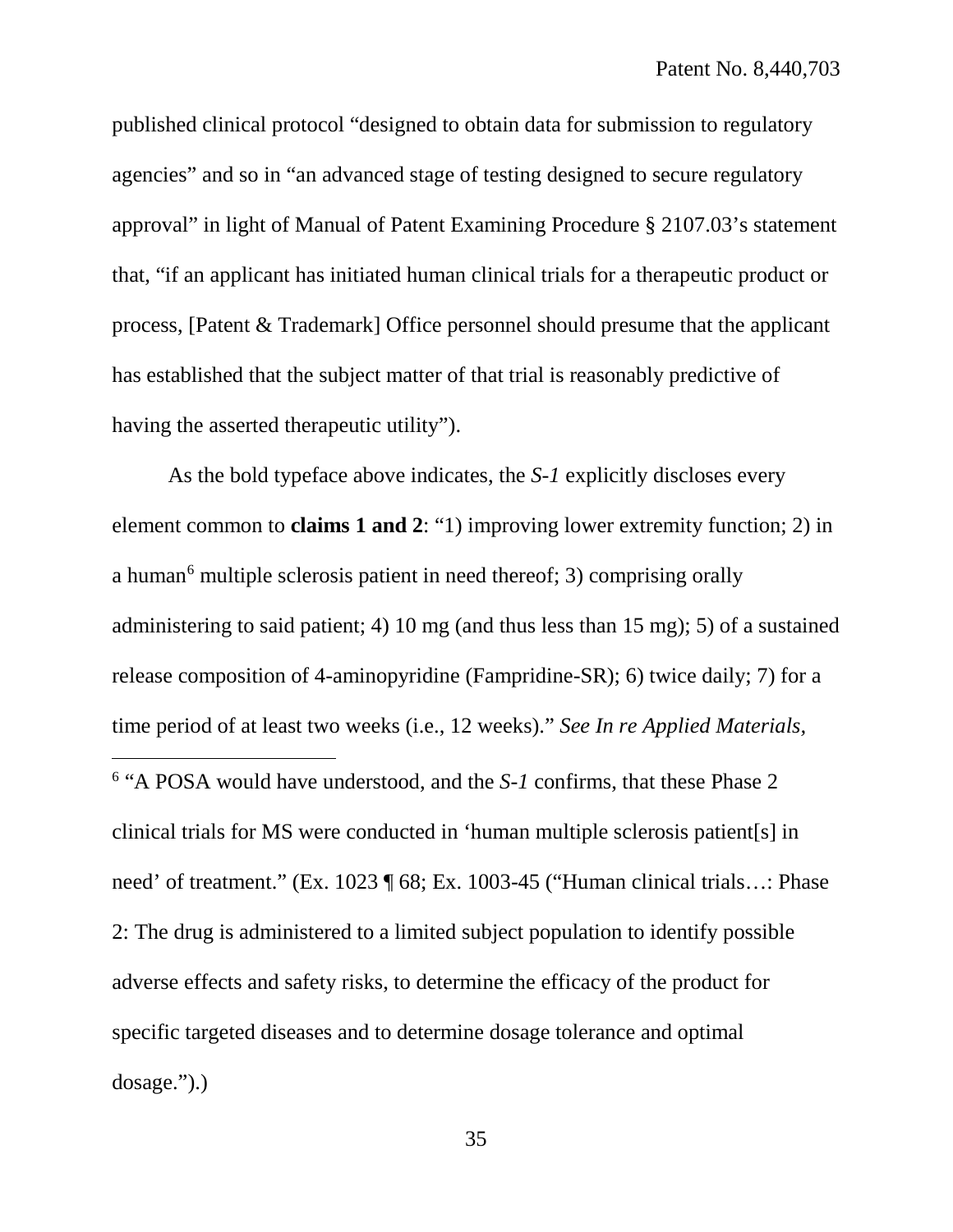*Inc.*, 692 F.3d 1289, 1295 (Fed. Cir. 2012) ("A prima facie case of obviousness typically exists when the ranges of a claimed composition overlap the ranges disclosed in the prior art.") (quotation omitted). (Ex. 1023 ¶ 66.)

With respect to the final element of **claim 1**, "[a] POSA would have understood that the MS-F202 comparison in the *S-1* of 'three doses of 10, 15, and 20 mg, twice a day…over a treatment period of 12 weeks' means that 10 mg of Fampridine-SR was administered twice per day to a first patient group for 12 weeks; hence receiving the *same* **amount** (i.e. 10 mg) of 4-AP at each administration step as **claim 1** requires." (*Id.* ¶ 71 (emphasis added.)

Thus, for at least the foregoing reasons, "[**c]laims 1 and 2** of the '703 Patent would have been obvious to a POSA in light of the *S-1*." (*Id.* ¶ 72.)

# <span id="page-45-0"></span>2. **Dependent claims 3–7, 10–11, 26–33, 44–46, and 52 are obvious in light of the** *S-1* **and a POSA's knowledge.**

The dependent claims fail to add any non-obvious limitations. Each element of the dependent claims is disclosed in the *S-1*, or would have been obvious to a POSA in light of the common knowledge in the field.

# <span id="page-45-1"></span>**a. The** *S-1* **teaches improving lower extremity function, including walking, muscle strength, and muscle tone, as well as increasing the patient's walking speed (claims 3–5, 32).**

**Claim 3** depends from claim 1 and additionally requires that "the improving lower extremity function in the patient is increasing walking speed of the patient."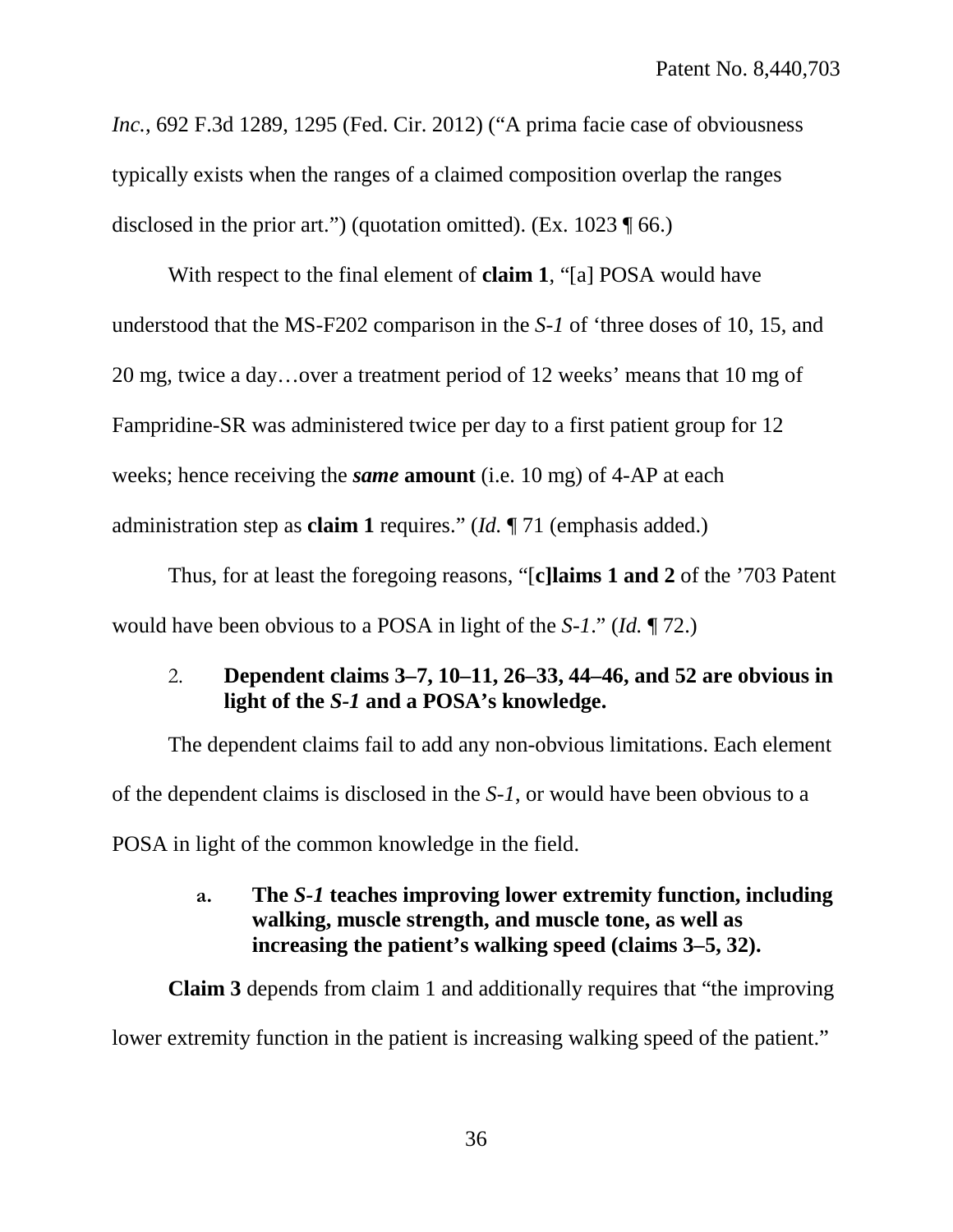(Ex. 1001 at 30:1–3.) **Claim 32** also depends from claim 1, and additionally requires that "the lower extremity function is walking." (Ex. 1001 at 31:15–16.)

The *S-1* disclosure of Fampridine-SR clinical trials "to support an indication for the treatment of lower extremity motor dysfunction, characterized by weakness and walking impairment," measuring "an improvement in average walking speed" and "the effect of the drug on symptoms of the disease, including motor strength, [and] timed walking" satisfies the additional limitations of **claims 3 and 32**. (Ex. 1003-37 (emphasis added).) *See In re Montgomery*, 677 F.3d at 1382–83.

The *S-1* is replete with the researchers' observations that the administration of the sustained-release formulation of fampridine resulted in "improvement in walking speed." (Ex. 1003-30, 33, 35, 37.) In particular, the *S-1* teaches that "[t]he primary endpoint of the study is an improvement in average walking speed using the Timed 25 Foot Walk ("T25-FW"). (*Id*. -37.) The T25-FW "is part of a standardized set of neurological tests, called the Multiple Sclerosis Functional Composite Score, and involves timing the subject completing a 25 foot walk." (*Id.*) In one clinical trial, when the researchers "examined the measurements from individual subjects, and looked at the improvement in walking speed between the baseline period and the average over the first four treatment weeks, [they] found clear differences in the pattern of response between Fampridine-SR and placebo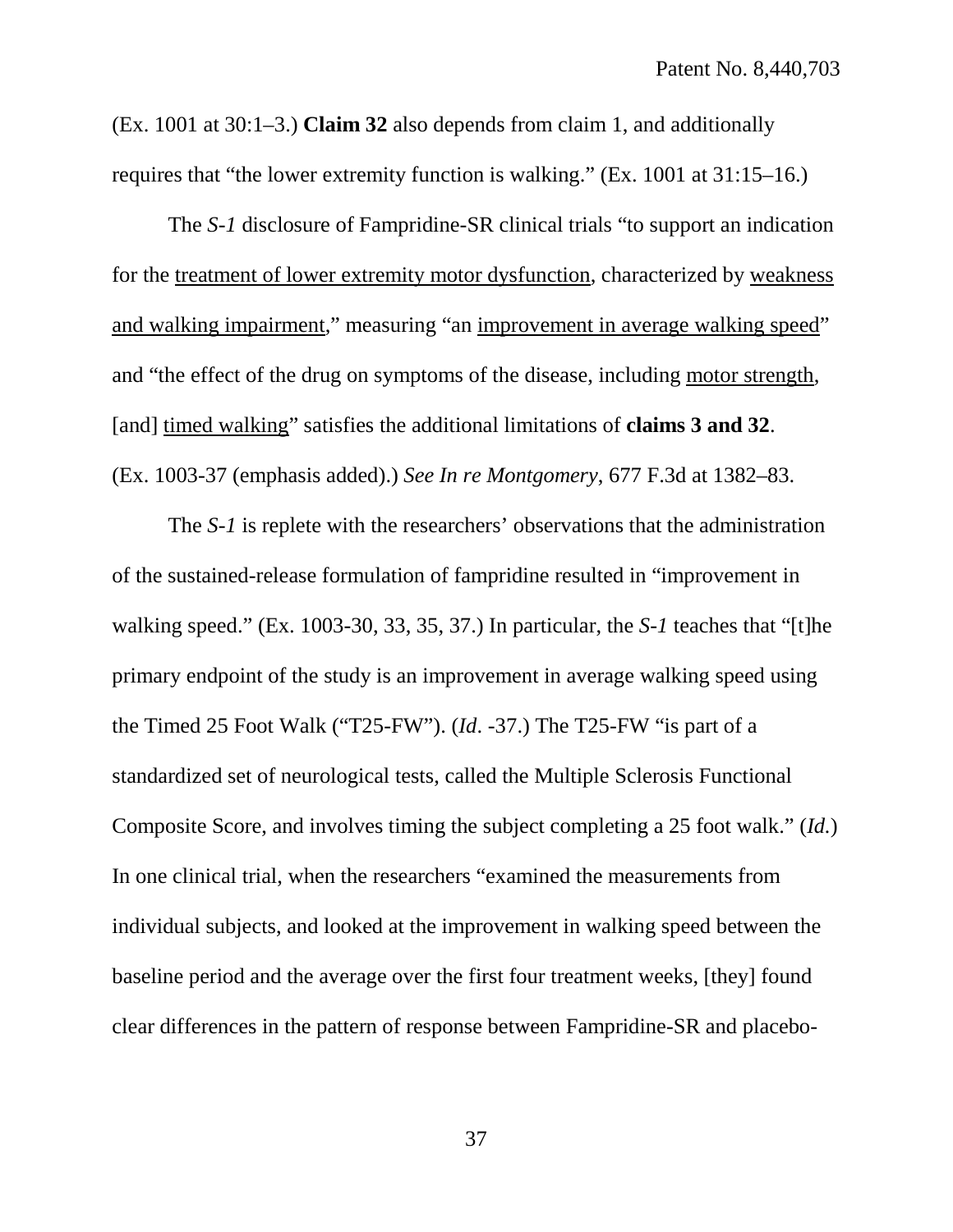treated subjects." (*Id.*) The researchers additionally found that "the Fampridine-SR treated group showed a marked tendency for improvement in speed." (*Id*.)

A patient's score on the T25-FW, used as a primary measure of improvement in the studies disclosed in the *S-1*, is indicative of not just walking speed, but also other aspects of walking. (Ex. 1023 ¶ 93.) "Applying this knowledge to the *S-1*, a POSA would have concluded—based on a reasonable expectation—that the administration of 10 mg BID of sustained release 4-AP" in the reference resulted in the **claim 3** improved walking speed and **claim 32** improved walking. (*Id.* ¶ 94.) Therefore, these claims would have been obvious to a POSA. (*Id.*)

**Claim 4** depends from claim 1 and additionally requires that "the lower extremity function is lower extremity muscle strength." (Ex. 1001 at 30:4–5.) **Claim 5** depends from claim 1 and additionally requires that "the lower extremity function is lower extremity muscle tone." (Ex. 1001 at 30:6–7.)

As noted above, the *S-1* discloses Fampridine-SR clinical trials "to support an indication for the treatment of lower extremity motor dysfunction, characterized by weakness," and measuring "the effect of the drug on symptoms of the disease, including motor strength." (Ex. 1003-37 (emphasis added).) In light of this *S-1* disclosure regarding improving lower extremity weakness and motor strength, it would have been obvious to a POSA that such improvements would naturally also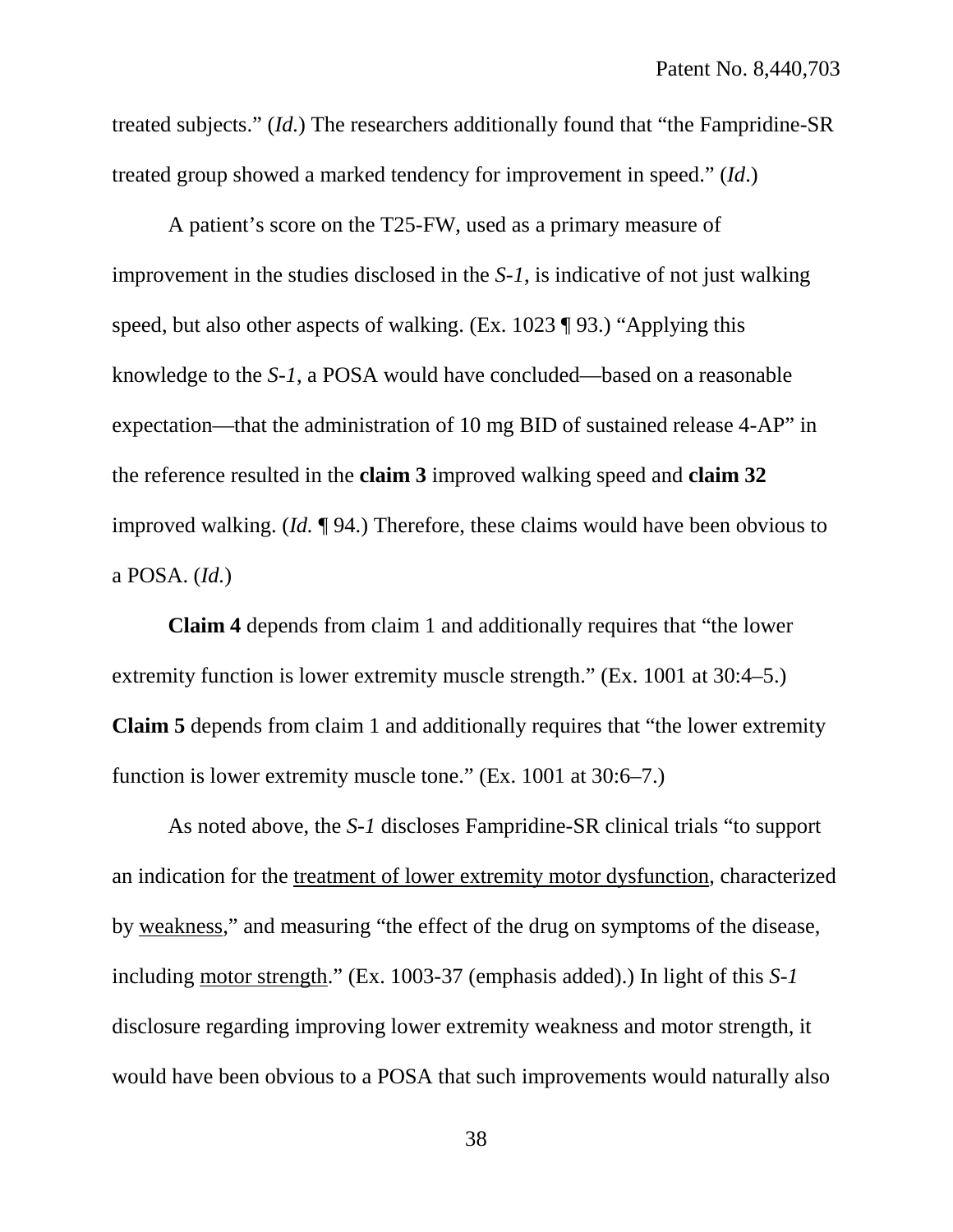improve "lower extremity muscle tone," satisfying **claim 5**. (Ex. 1023 ¶¶ 97–98.) *See Perfect Web Techs., Inc. v. InfoUSA, Inc.*, 587 F.3d 1324, 1329 (Fed. Cir. 2009) ("*KSR* expanded the sources of information for a properly flexible obviousness inquiry to include … background knowledge, creativity, and common sense of the person of ordinary skill."); *In re Montgomery*, 677 F.3d at 1382–83.

A POSA would have understood "weakness" in this context to refer to both muscle strength and tone. (Ex. 1023 ¶ 97.) Muscle tone, as a POSA would have known, refers to a muscle's resistance to passive stretch during a resting state. (*Id.*) Lower extremity weakness in an MS patient implies both deficient muscle tone and strength. (*Id.*) Therefore, the *S-1's* disclosure of treating lower extremity motor dysfunction, characterized by weakness, implies an indication directed to improvements in muscle strength and muscle tone. (*Id.* ¶¶ 97–98.) Thus, a POSA would have found "it obvious to apply the methods disclosed in the *S-1* to achieve the additional elements of **claims 4 and 5**." (*Id.* ¶ 98 (emphasis added).)

# <span id="page-48-0"></span>**b. The** *S-1* **teaches "initiating treatment of said patient with 4 aminopyridine by orally administering said sustained release composition twice daily to said patient" (claims 6–7, 33).**

Claim 6 depends from claim 1, claim 7 depends from claim 2, and claim 33 depends from claim 32—described above in Section VI.A.2.a. Each of **claims 6**–**7 and 33** requires "initiating treatment." (Ex. 1001 at 30:8–15, 31:18–21.)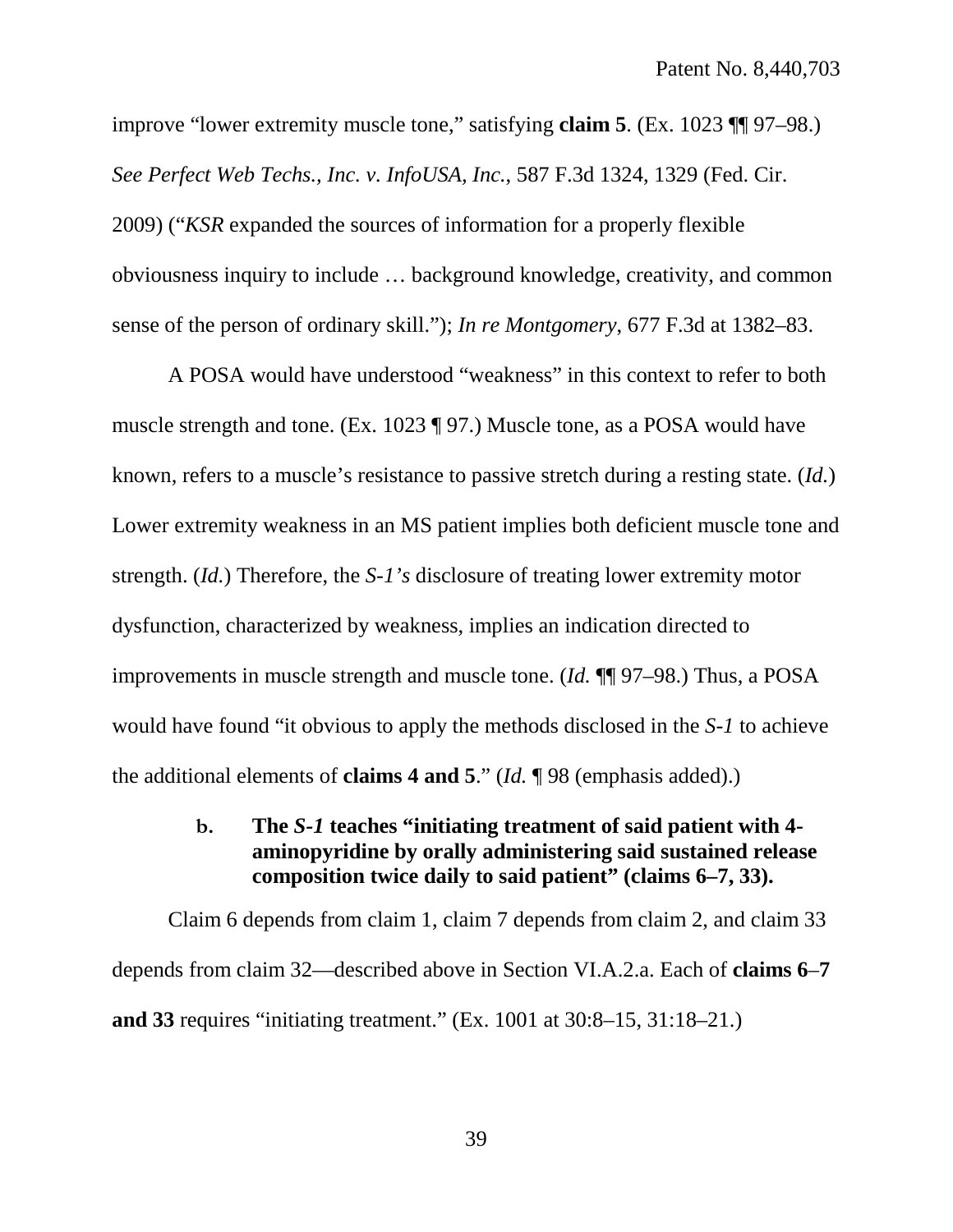A POSA would have understood that "initiating treatment" refers to administering a therapeutic agent or drug to a patient. "Because the *S-1* discloses initiating treatment of MS patients in the MS-F202 trial by administering to the patient doses of 10 mg BID of fampridine-SR, a POSA would have understood this to mean that patients initiated treatment with a 10 mg BID dose as indicated." (Ex. 1023 ¶ 76.) Thus, the additional limitations of **claims 6**–**7 and 33** would have been obvious to a POSA in light of the *S-1* disclosure. (*Id.* ¶ 77.)

## **c. The** *S-1* **teaches that the sustained release 4-AP is a tablet (claims 10–11).**

<span id="page-49-0"></span>Claim 10 depends from claim 1, and claim 11 depends from claim 2. Each of **claims 10**–**11** requires that "said sustained release composition is a tablet." (Ex. 1001 at 30:20–23.)

The *S-1* explicitly discloses the limitations of **claims 10**–**11**, stating that "Fampridine-SR, is an oral, small molecule drug, contained in a sustained release tablet form." (Ex. 1003-29 (emphasis added).) "Therefore, these claims would have been obvious to a POSA in light of the *S-1* disclosure." (Ex. 1023 ¶ 102.)

# **d. The** *S-1* **teaches or suggests treatment of a patient with relapsing remitting multiple sclerosis (claims 26–27, 52).**

<span id="page-49-1"></span>Claim 26 depends from claim 1, claim 27 depends from claim 2, and claim 52 depends from claim 32—described above in Section VI.A.2.a. Each of **claims**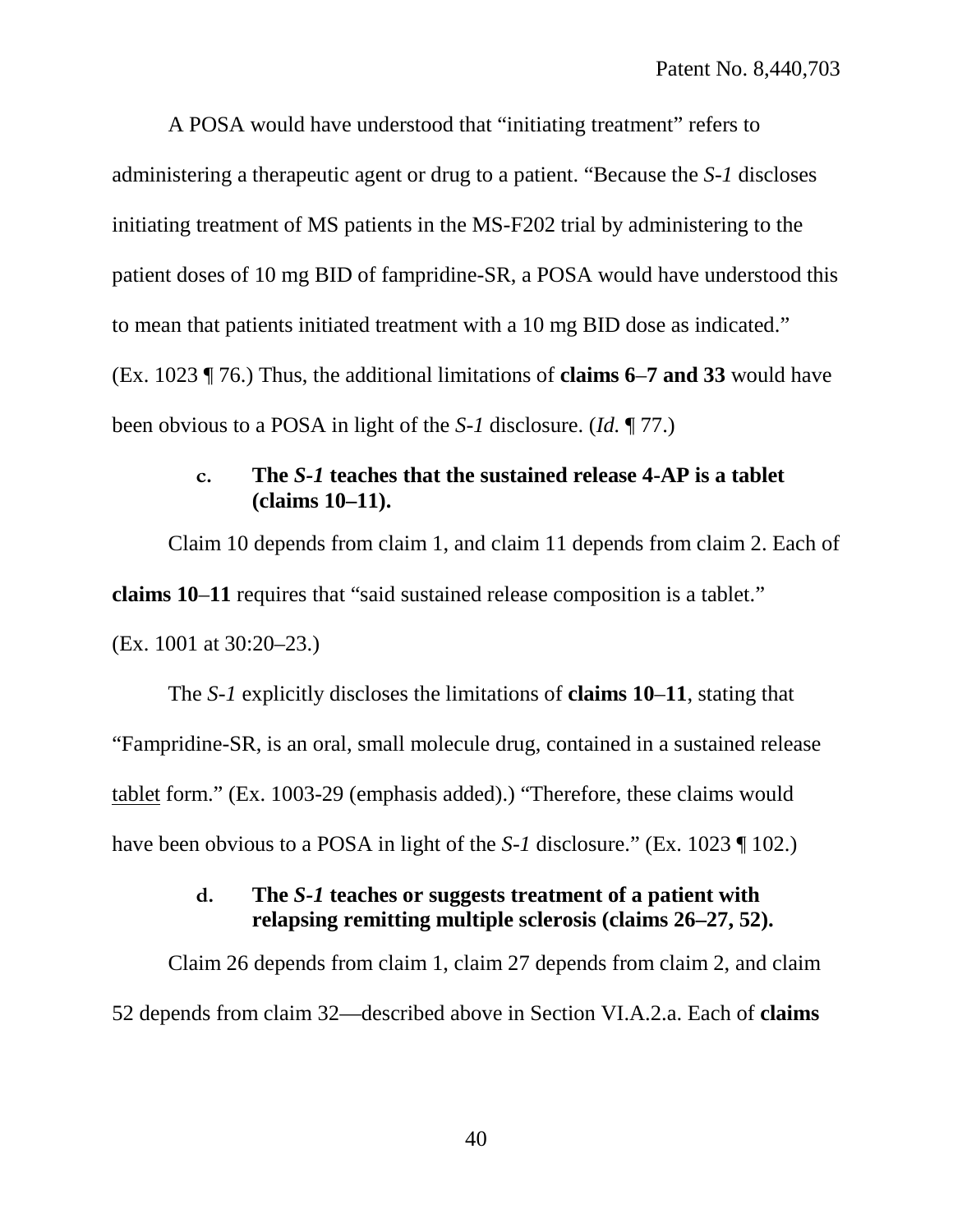**26**–**27 and 52** requires that "said patient has relapsing remitting multiple sclerosis." (Ex. 1001 at 31:3–6, 32:42–43.)

The *S-1*'s general disclosure of using "Fampridine-SR in Multiple Sclerosis" meets the limitation of **claims 26**–**27 and 52**. (Ex. 1003-37.) As the patentee acknowledged during prosecution, "[m]ultiple sclerosis has been commonly classified into four (4) clinical phenotypic subtypes: Relapsing Remitting (RR), Secondary Progressive (SP), Primary Progressive (PP), and Progressive Relapsing (PR)." (Ex. 1002-154 n.15; Ex. 1023 ¶ 21.) A POSA in April 2004 also would have appreciated the MS subtypes, and understood that RR is the most common MS subtype. (Ex. 1023 ¶¶ 21–22.) "Because the *S-1* does not specify which MS subtype it is intended to treat, or teach away from treating any particular subtype, a POSA would have been motivated to utilize the *S-1*'s disclosed methods to treat RRMS patients." (*Id.* ¶ 120.) *See Bayer Schering Pharma AG v. Barr Labs., Inc.*, 575 F.3d 1341, 1347 (Fed. Cir. 2009) ("'When there is a design need or market pressure to solve a problem and there are a finite number of identified, predictable solutions, a person of ordinary skill has good reason to pursue the known options within his or her technical grasp. If this leads to the anticipated success, it is likely the product not of innovation but of ordinary skill and common sense.'") (quoting *KSR Int'l Co.*, 550 U.S. 398, 421 (2007)). Therefore, these claims would have been obvious to a POSA in light of the *S-1* disclosure. (Ex. 1023 ¶ 120.)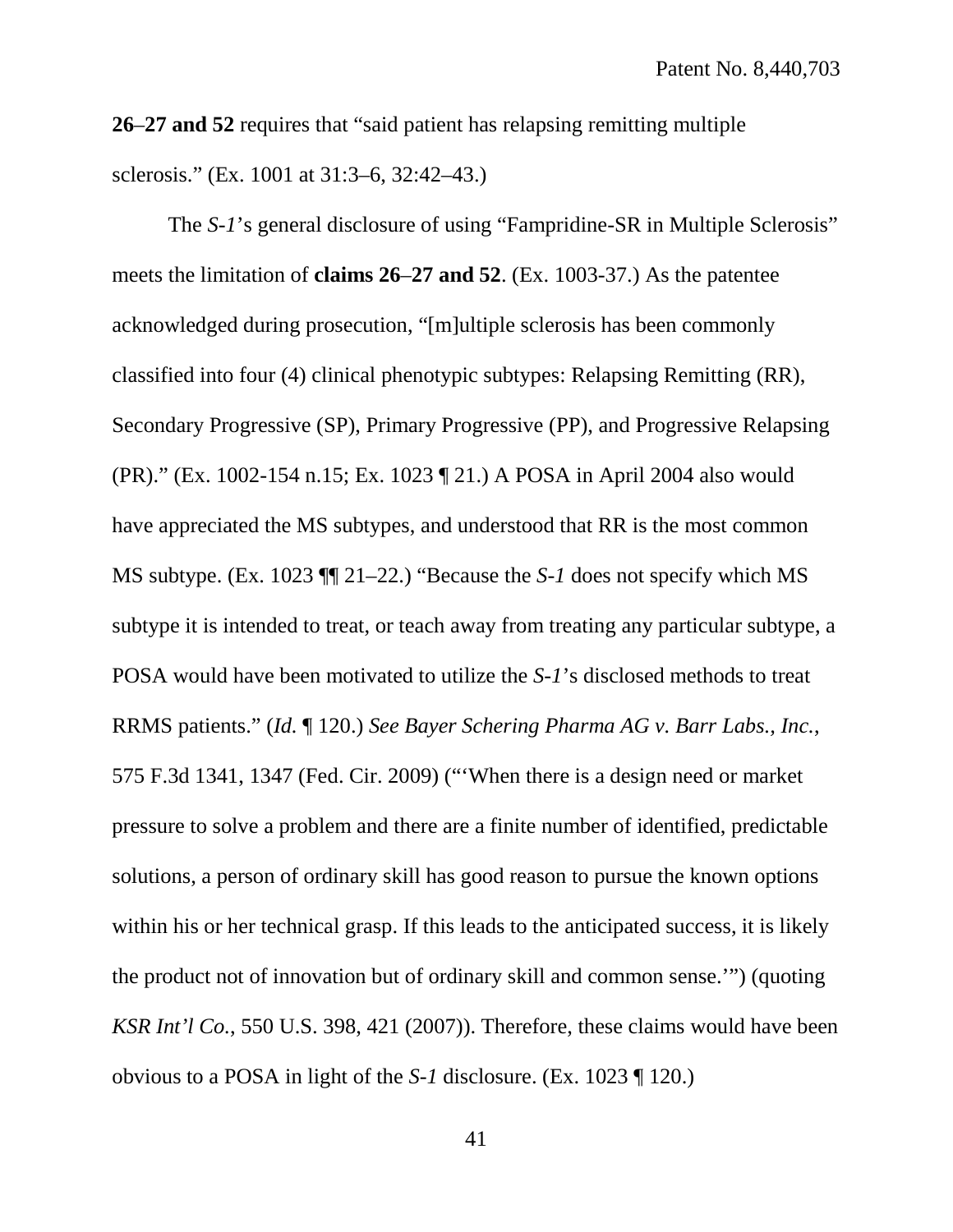<span id="page-51-0"></span>**e. The** *S-1* **teaches the administration of sustained release 4-AP for "more than two weeks" and "twelve weeks" (claims 28–31, 44–46)**

Claim 28 depends from claim 1, claims 29 and 45 depend from claim 2, and claim 44 depends from claim 32—as described in Section VI.A.2.a. Each of **claims 28**–**29 and 44**–**45** requires that "said time period is more than two weeks." (Ex. 1001 at 31:7–10, 32:18–22.) **Claim 45** requires that the "lower extremity function is walking," which the *S-1* teaches as described in Section VI.A.2.a.

Claim 30 depends from claim 1, claim 31 depends from claim 2, claim 46 depends from claim 32—described above in Section VI.A.2.a. Each of **claims 30**– **31 and 46** requires the additional limitation that "said time period comprises" twelve weeks." (Ex. 1001 at 31:11–14, 32:23–24.)

The *S-1* disclosure of a "treatment period of 12 weeks" meets the openended limitation of "said time period is more than two weeks" recited in **claims 28**–**29 and 44**–**45**, as well as the limitation "said time period comprises twelve weeks," recited in **claims 30**–**31 and 46**. (Ex. 1003-37.) *See In re Applied Materials, Inc.*, 692 F.3d at 1295. Therefore, these claims would have been obvious to a POSA in light of the *S-1* disclosure. (Ex. 1023 ¶¶ 103–114.)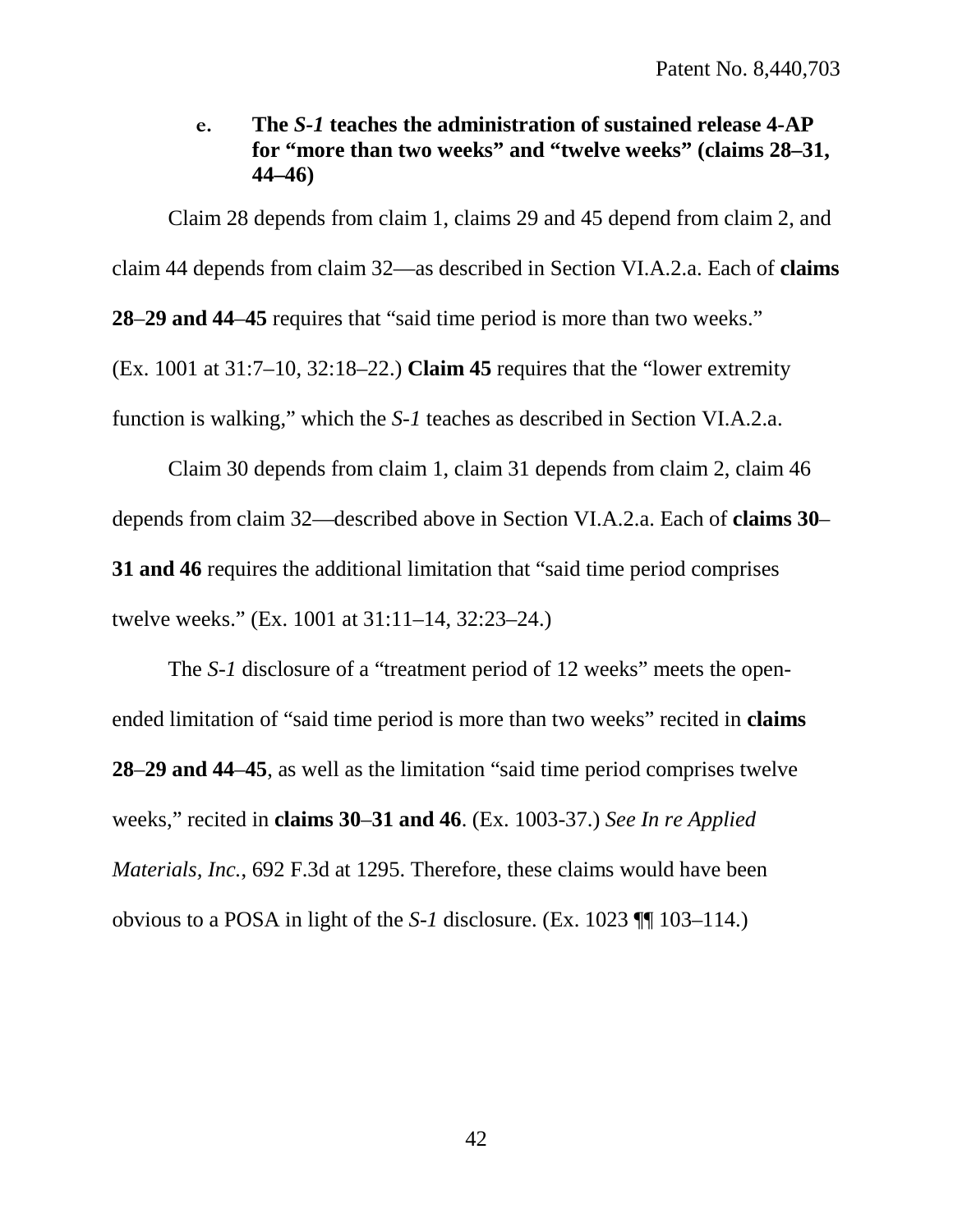## <span id="page-52-0"></span>**B. Ground 2: Claims 8–9, 12–21, 34–41, and 47–49 are obvious in light of the** *S-1* **in view of** *Hayes* **and the knowledge of a POSA.**

Dependent claims 8–9, 12–21, 34–41, and 47–49 fail to add any additional non-obvious elements. The claims upon which those claims depend (claims 1–2, and 32) are obvious for at least the reasons described with respect to Ground 1.

Each of claims 8–9, 12–21, 34–41, and 47–49 would have been obvious to a POSA over the *S-1* in further view of *Hayes* and common knowledge available to a POSA. (Ex. 1023 ¶¶ 121–71.) A POSA would have been motivated to combine the *S-1* with common knowledge and publications like *Hayes*—which focuses on the same 10 mg BID doses of SR 4-AP oral tablets disclosed in the *S-1*—"to further understand and apply the methods disclosed in the *S-1* to treat patients suffering from MS and its associated conditions." (*Id.* ¶ 125.) In particular, "a POSA considering the effectiveness of the clinical trials disclosed in the *S-1*  implementing oral low-dose SR 4-AP twice daily would have been motivated to look to the teachings of *Hayes*—disclosing the use of the same oral low-dose SR 4- AP—in an effort to achieve effective blood plasma pharmacokinetics." (*Id.*) The particular relevance of the *Hayes* teachings to the pending claims was explicitly acknowledged by the applicant during prosecution of the '703 Patent. (Ex. 1002- 151–52, 157.)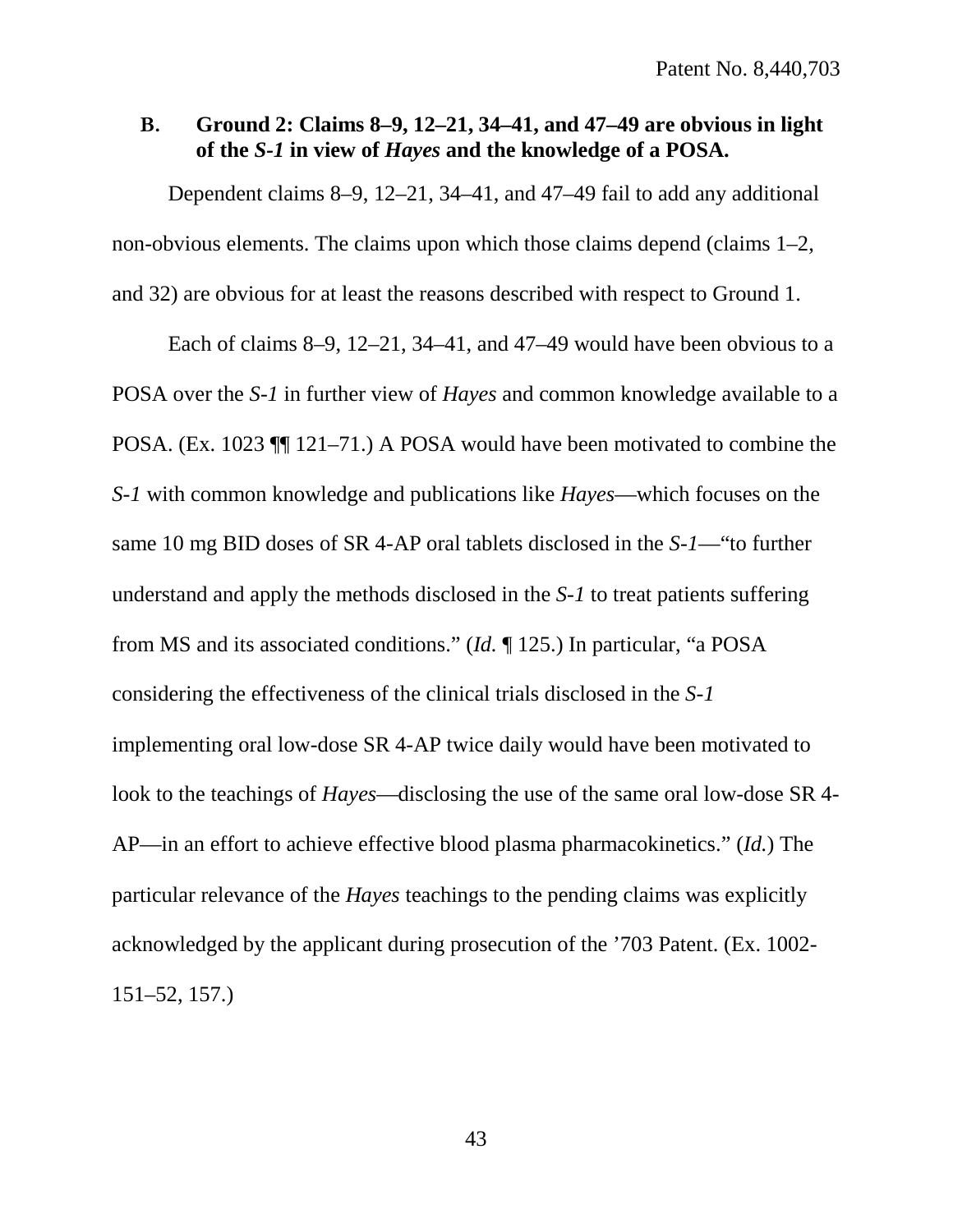## <span id="page-53-0"></span>1. **The** *S-1* **and** *Hayes* **combination teaches "twice daily is about every 12 hours" (claims 8–9, 34).**

Claim 8 depends from claim 1, claim 9 depends from claim 2, and claim 34 depends from claim 32—described above in Section VI.A.2.a. with respect to Ground 1. Each of **claims 8**–**9 and 34** requires that "twice daily is about every 12 hours." (Ex. 1001 at 30:16–19, 31:22–24.)

"A POSA would have known that the most preferable administration of the dosings '10, 15, and 20 mg [4-AP], twice per day' described in the *S-1* is about every 12 hours," as **claims 8**–**9 and 34** require. (Ex. 1003-37; Ex. 1023 ¶ 145; Ex. 1044 ¶ 51.) "The spacing of doses at 12 hour intervals is even more important and likely to occur in a clinical trial setting such as that disclosed in the *S-1*, because researchers can standardize their administration of a drug by using the 12-hour mark" as the designated dosing time. (Ex. 1023 ¶ 145; Ex. 1044 ¶ 51.) Indeed, the *S-1* discloses that the administration of Fampridine SR to spinal cord injury patients "every 12 hours produced peak concentrations of Fampridine-SR." (Ex. 1003-36.)

Additionally, *Hayes* discloses a study in which patients "received doses of orally administered fampridine-SR tablets at each dose level (10, 15, 20, and 25 mg) twice daily for 6 consecutive days …[and] were asked to take their medication at 12-hour intervals, at approximately 8:00 AM and 8:00 PM." (Ex. 1005-2–3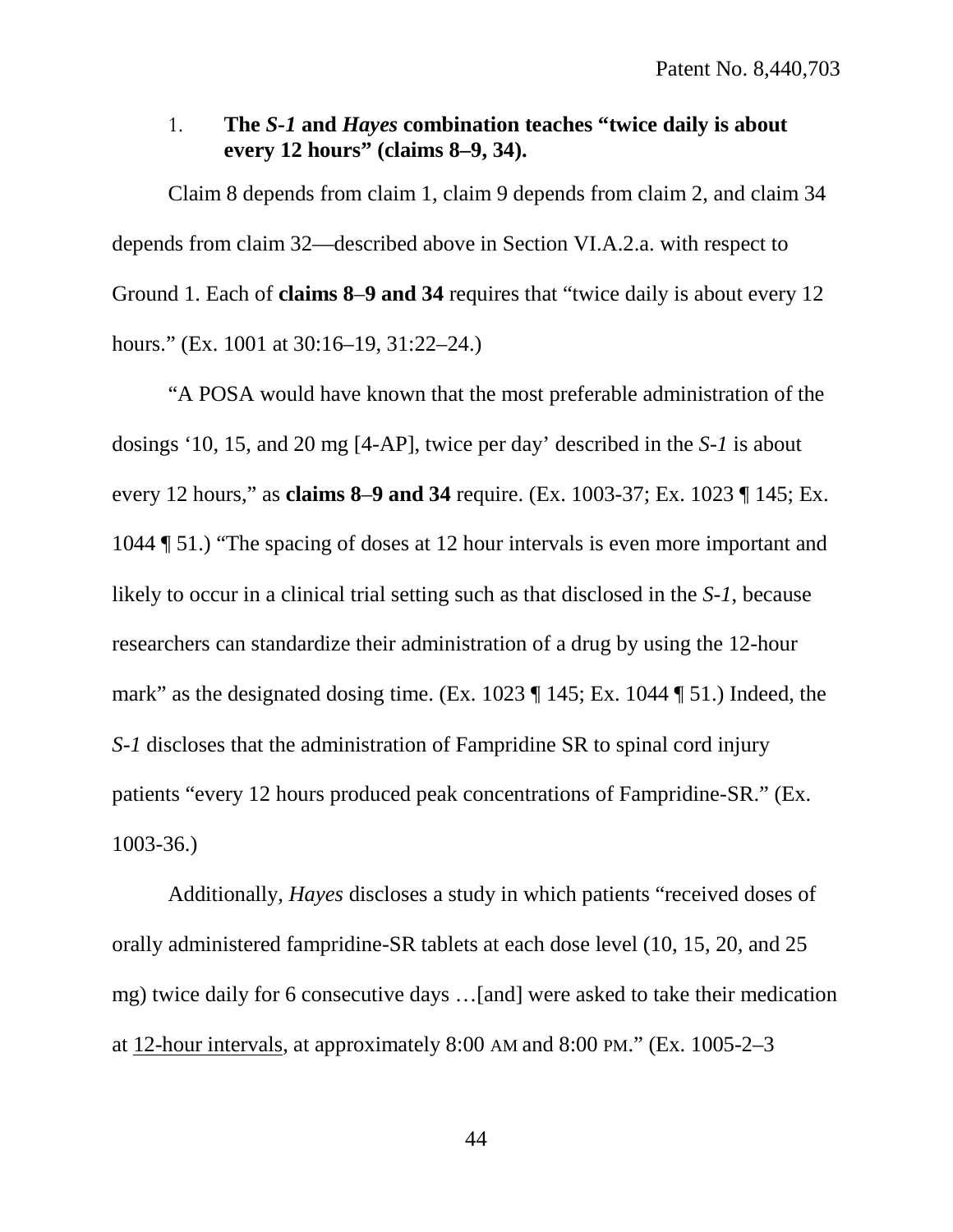(emphasis added).) Thus, **claims 8**–**9 and 34** would have been obvious over the *S-1* in view of *Hayes*. (Ex. 1023 ¶ 144; Ex. 1044 ¶ 50.)

## <span id="page-54-0"></span>2. **The** *S-1* **and** *Hayes* **combination teaches "wherein said sustained release composition is a tablet" (claims 12–13).**

Claim 12 depends from claim 8—described above in Section VI.B.1., and claim 13 depends from claim 9—also described above in Section VI.B.1. Each of **claims 12**–**13** requires that "said sustained release composition is a tablet."

(Ex. 1001 at 30:24–27.)

As explained above in Section VI.A.2.c., the *S-1* discloses the "said sustained release composition is a tablet" limitations of **claims 12**–**13**, stating that "Fampridine-SR, is an oral, small molecule drug, contained in a sustained release tablet form." (Ex. 1003-29 (emphasis added).) *Hayes* also discloses this limitation, stating that "a sustained-release tablet formulation of fampridine (fampridine-SR) has been developed." (Ex. 1005-2.) "Thus, these claims would have been obvious to a POSA in light of the *S-1* and *Hayes*." (Ex. 1023 ¶ 148; Ex. 1044 ¶ 54.)

<span id="page-54-1"></span>3. **The** *S-1* **and** *Hayes* **combination teaches that sustained release 4- AP "provides a release profile to obtain a C***avSS* **of about 15 ng/ml to about 35 ng/ml" (claims 14–15, 35–36).**

Claim 14 depends from claim 1, claims 15 and 36 depend from claim 2, and claim 35 depends from claim 32—described above in Section VI.A.2.a. with respect to Ground 1. Each of **claims 14**–**15 and 35**–**36** requires that "said sustained release composition provides a release profile to obtain a  $C_{avSS}$  of about 15 ng/ml to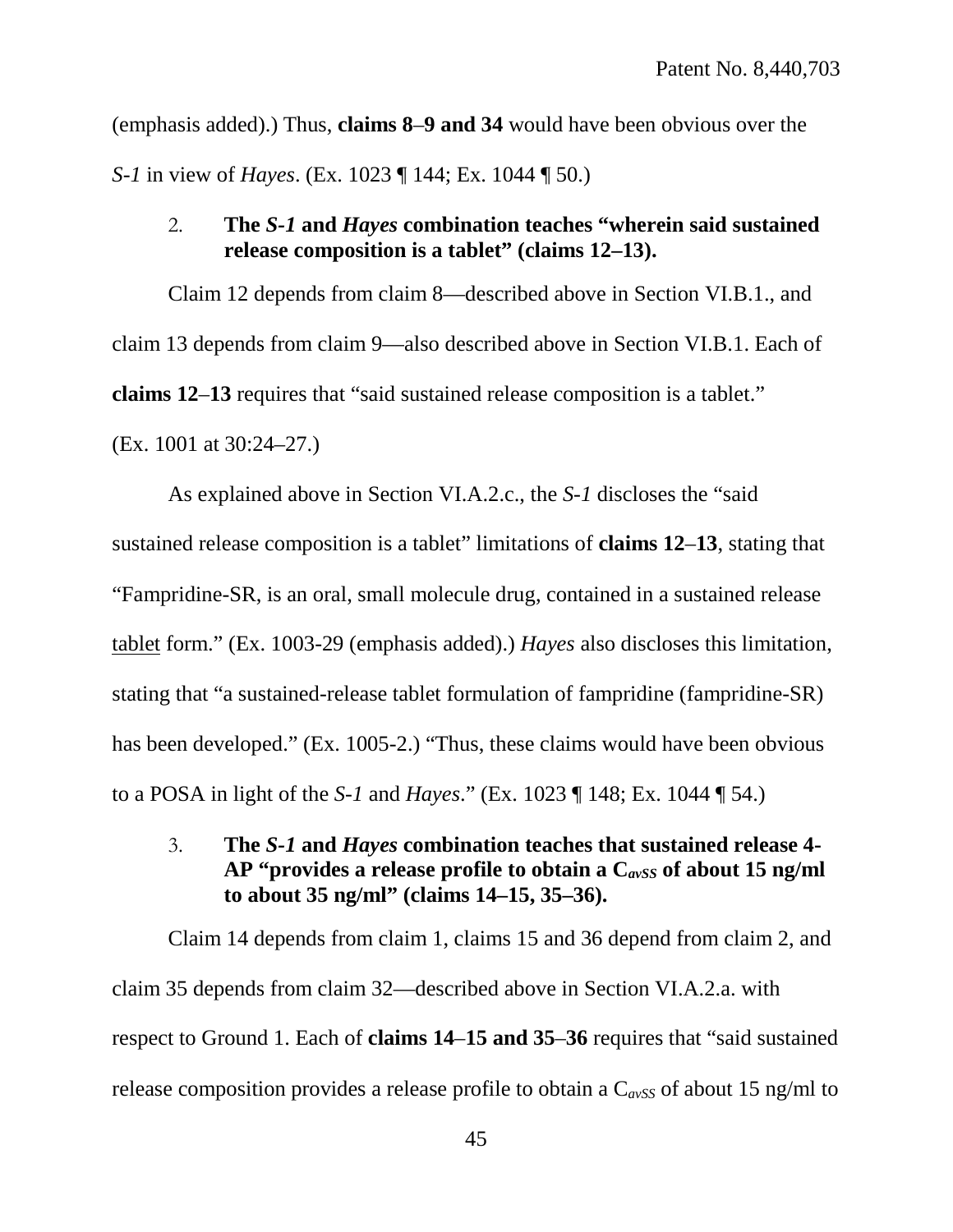about 35 ng/ml." (Ex. 1001 at 30:28–33, 31:25–31.) **Claim 36** further requires the additional limitation that the "lower extremity function is walking," which is taught by the *S-1* for reasons discussed in Section VI.A.2.a. with respect to Ground 1.

The *S-1* teaches or suggests each and every element of claims 1, 2, and 32. Additionally, *Hayes* discloses the pharmacokinetic ranges recited in dependent **claims 14**–**15 and 35**–**36**. *See also Santarus, Inc. v. Par Pharm., Inc.*, 694 F.3d 1344, 1354 (Fed. Cir. 2012) (affirming obviousness because "an obvious formulation cannot become nonobvious simply by administering it to a patient and claiming the resulting serum concentrations.") (citation omitted).

At the least, claims 14–15 and 35–36 are obvious over the combination of the *S-1* and *Hayes*. In fact, the applicant conceded as much during the prosecution of the '703 Patent. During examination, applicant's basis for patentability relied squarely on the known "pharmacokinetics of SR 4-AP." (Ex. 1002-151.) Specifically, the applicant cited "[t]he pharmacokinetics of SR 4-AP reported by [*Hayes*]" as being reliable data points for demonstrating the *in vivo* pharmacokinetics recited in the claims of the '703 Patent. (Ex. 1002-151.) The applicant further admitted that "[*Hayes*] at Table 3 on p. 191 teaches that in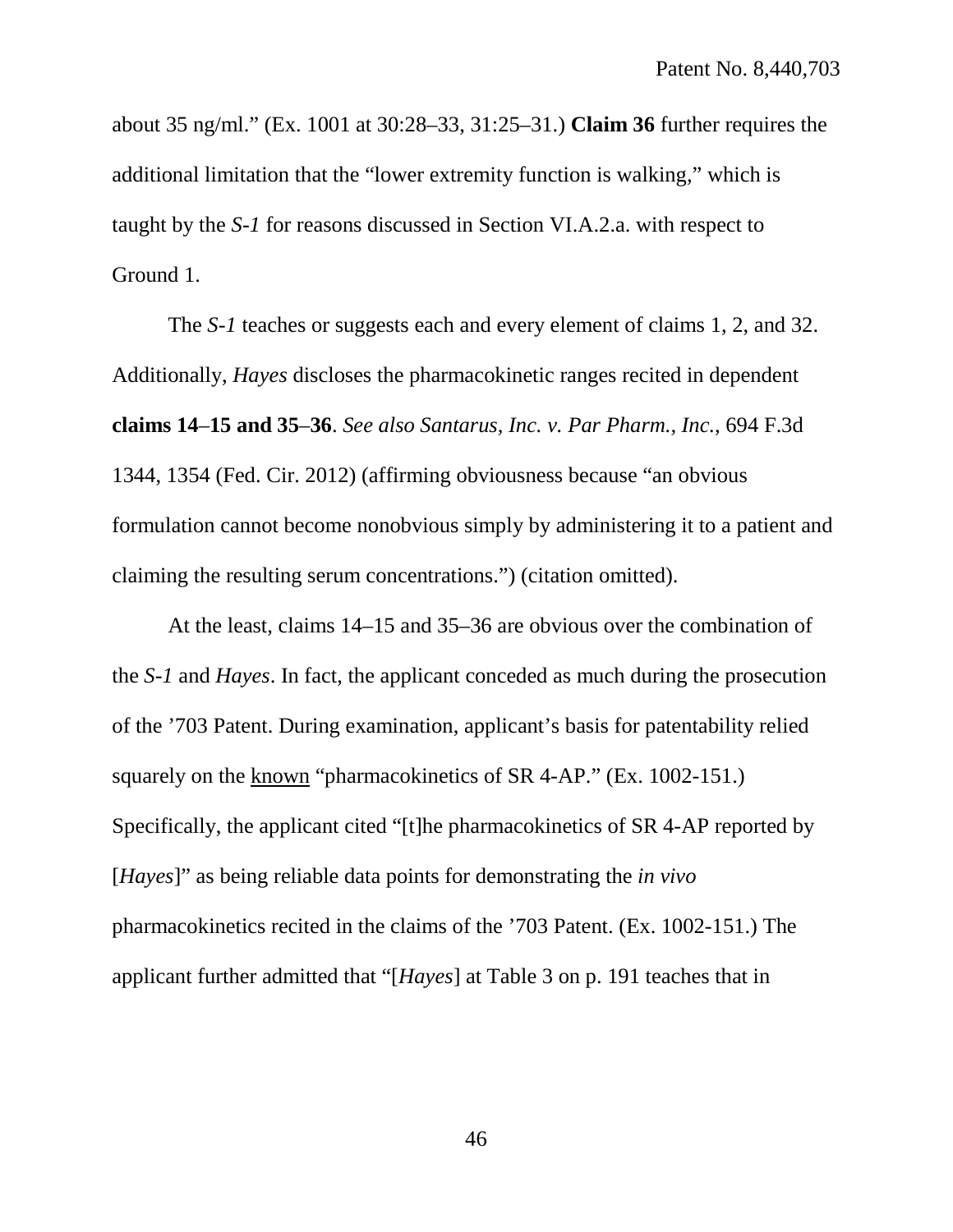patients with spinal cord injury<sup>[7](#page-56-0)</sup> [the  $C_{avSS}$ ...(in ng/ml) w[as] as follows, for 10 mg BID, 15 mg BID, 20 mg BID and 25 mg BID SR 4-AP":

|                   | $10 \text{ mg } BID$ | 15 mg BID      | $20 \text{ mg } BID$ | 25 mg BID       |
|-------------------|----------------------|----------------|----------------------|-----------------|
| $C_{\text{avSS}}$ | $20.8 \pm 5.7$       | $31.0 \pm 7.2$ | $39.4 \pm 9.3$       | $53.3 \pm 14.5$ |

(Ex. 1002-151–52.) By acknowledging the reliability of the pharmacokinetic data points reported in *Hayes*, the applicant essentially admitted that the pharmacokinetic limitations recited in the claims of the '703 Patent are obvious in view of the prior art. In particular, the reported  $C_{avss}$  of 20.8 (+5.7) in *Hayes* for 10 mg BID administration of 4-AP falls squarely within the claimed range of " $C_{avSS}$  of about 15 ng/ml to about 35 ng/ml."

"A POSA also would have known that the 10 mg BID sustained release 4- AP disclosed in the *S-1* would have the same pharmacokinetics as both *Hayes* and

 $\overline{a}$ 

<span id="page-56-0"></span><sup>7</sup> During prosecution, the applicant admitted that one of ordinary skill "'would expect the same pharmacokinetics in MS patients as in patients with spinal cord injury, because these disabilities were and are not expected to affect metabolism of half-life of 4-AP, which is largely renally cleared.'" (Ex. 1002-151.) Drs. Pleasure and Polli agree. (Ex. 1023 ¶ 136; Ex. 1044 ¶ 42.)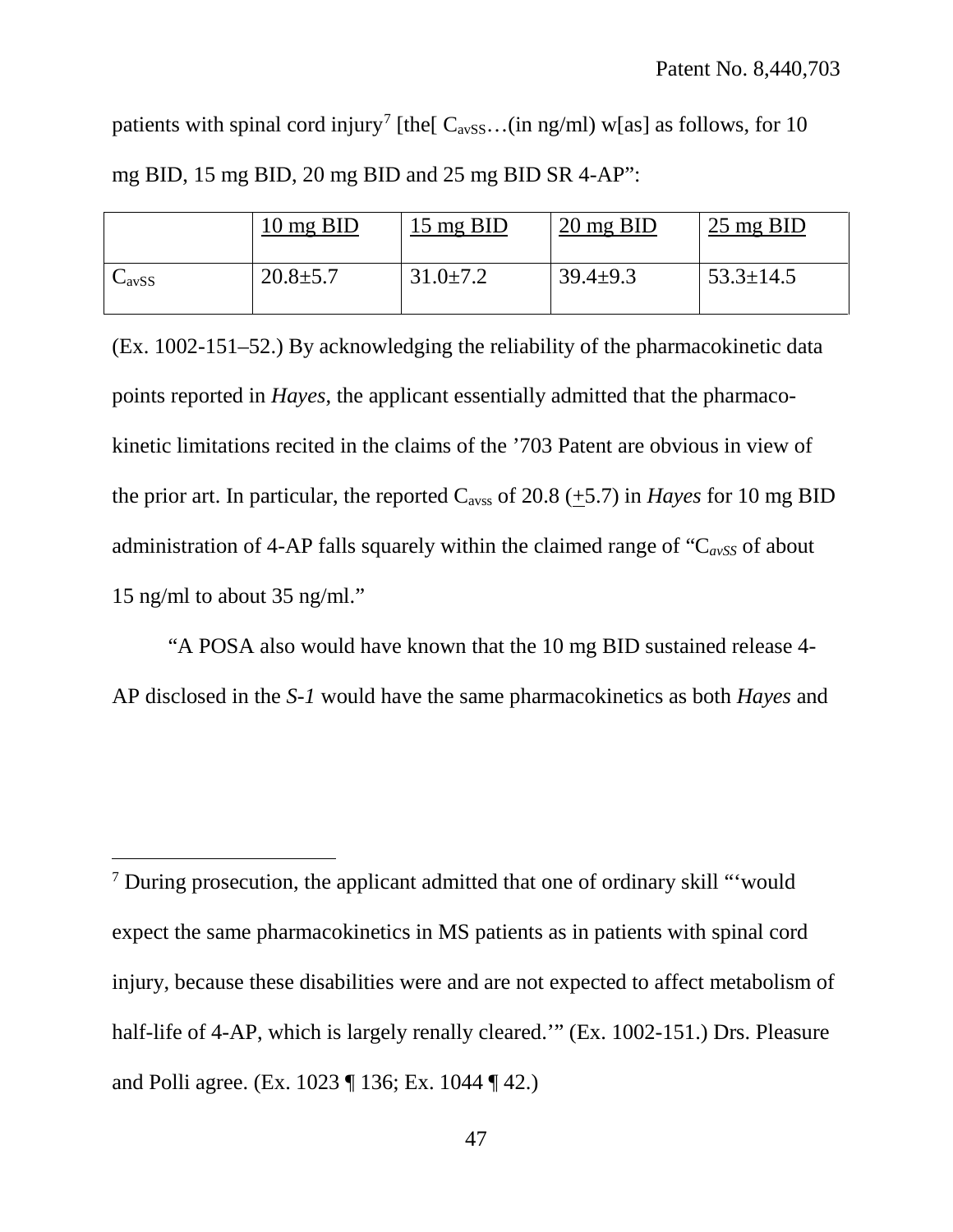<span id="page-57-0"></span>the claimed invention."<sup>[8](#page-57-0)</sup> (Ex. 1023 ¶ 137; Ex. 1044 ¶ 43.) "A POSA looking to optimize a stable dose regimen of sustained release 4-AP would have been motivated to look to both the *S-1* and *Hayes*, as they provide guidance regarding the clinical effects of 10, 15, and 20 mg BID doses, as well as the plasma concentrations resulting from those doses, respectively." (Ex. 1023 ¶ 124; Ex. 1044 <sup>8</sup> Although "the *S-1* teaches administration of 10 mg BID SR 4-AP for twelve weeks and *Hayes* teaches administration of 10 mg BID SR 4-AP for 6 ½ days, a POSA would have understood that the pharmacokinetics for the two administrations would have been the same because the  $C_{avSS}$  was measured at steady state, and *Hayes* discloses that '[s]teady state was achieved by day 5 (4 days of fampridine-SR dosing) after twice-daily administration of fampridine-SR.'" (Ex. 1005-4; Ex. 1023 ¶ 139; Ex. 1044 ¶ 45.) "Steady state refers to the pharmacokinetic situation where the drug plasma profile is the same, resulting in stable treatment efficacy of 4-AP, due to overall intake of a drug being equal to drug elimination. Prior to that point, because there are overall increasing or decreasing levels of drug in the system, any observed efficacy could correspondingly change." (Ex. 1044 ¶ 35; Ex. 1023 ¶ 129.) Similarly, "[a] POSA also would have understood that the *S-1* and the *Hayes* study each used similar formulations and dosing, and thus would have had the same  $T_{\text{max}}$ ." (Ex. 1044 ¶ 44; Ex. 1023 ¶¶ 137–38.)  $\overline{a}$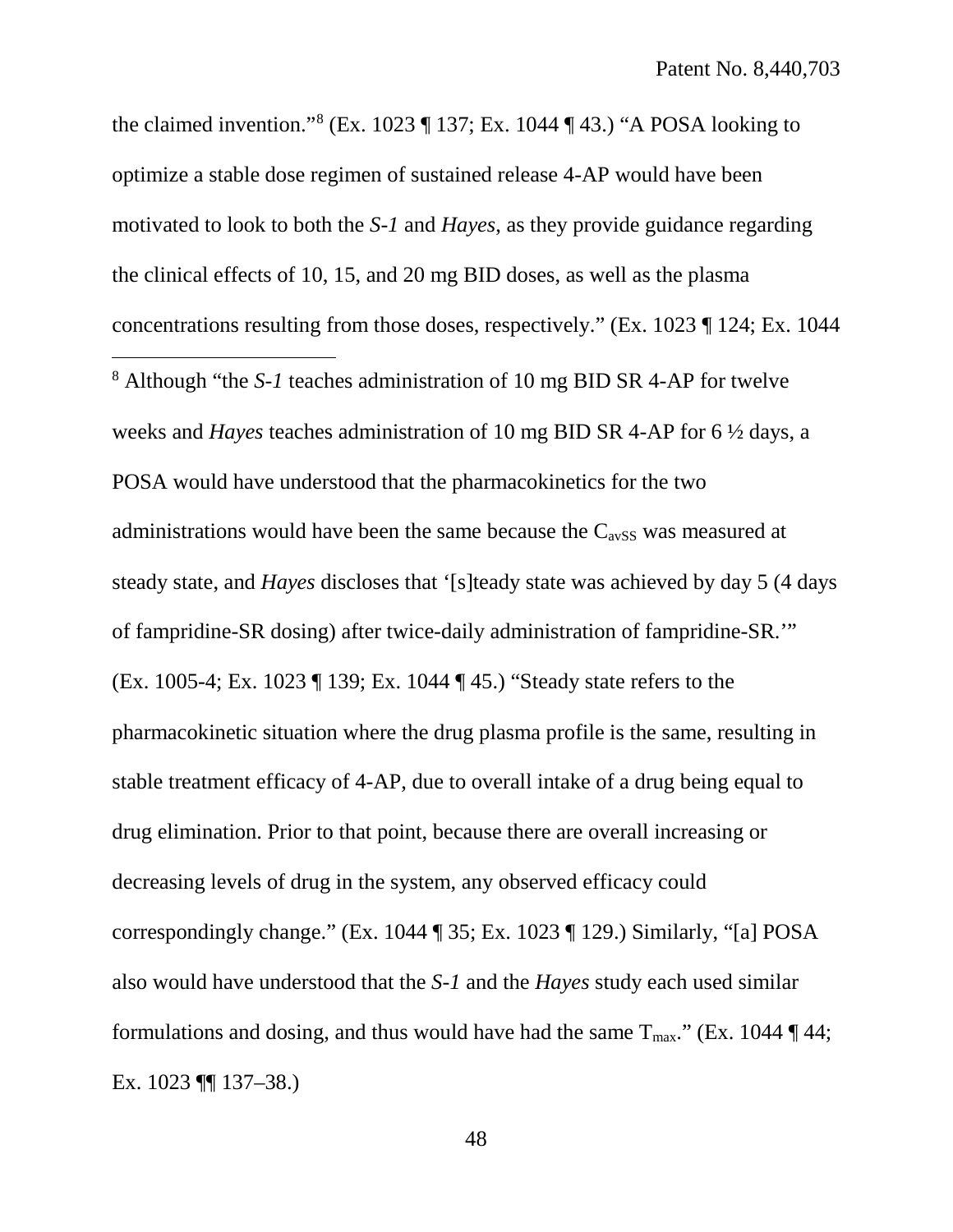¶ 55.) A POSA would find further motivation to combine the references to assess the safety of sustained release 4-AP. (*Id.*; Ex. 1003-37 ("The clinical trial is also designed to compare three doses of 10, 15, and 20 mg, twice per day, and to assess their relative safety and efficacy"); Ex. 1005-2 ("This paper describes 2 open-label, single-center studies designed to examine the pharmacokinetics and safety profile of fampridine-SR".).) *See KSR Int'l Co. v. Teleflex Inc.*, 550 U.S. 398, 420 (2007) (holding that "any need or problem known in the field of endeavor at the time of invention and addressed by the patent can provide a reason for combining the elements in the manner claimed").

Thus, as demonstrated by Table 3 of *Hayes*, a POSA would have known that "the  $C_{avSS}$  of 10 mg sustained release 4-AP at steady state was  $20.8 \pm 5.7$ "—a range of 15.1–26.5 when accounting for error—"rendering obvious the pharmacokinetic limitations of **claims 14**–**15 and 35**–**36** when combining the teachings of *Hayes*  with the 10 mg BID dosing regimen of sustained release 4-AP described in the *S-1*." (Ex. 1023 ¶ 154; Ex. 1044 ¶ 60.) *See In re Applied Materials, Inc.*, 692 F.3d at 1295.

# <span id="page-58-0"></span>4. **The** *S-1* **and** *Hayes* **combination teaches a mean T***max* **in a range of about 2 to about 5.2 or 6 hours after SR 4-AP administration (claims 16–19, 37–41).**

Claim 16 depends from claim 1, claims 17 and 38 depend from claim 2, and claim 37 depends from claim 32—described above in Section VI.A.2.a. with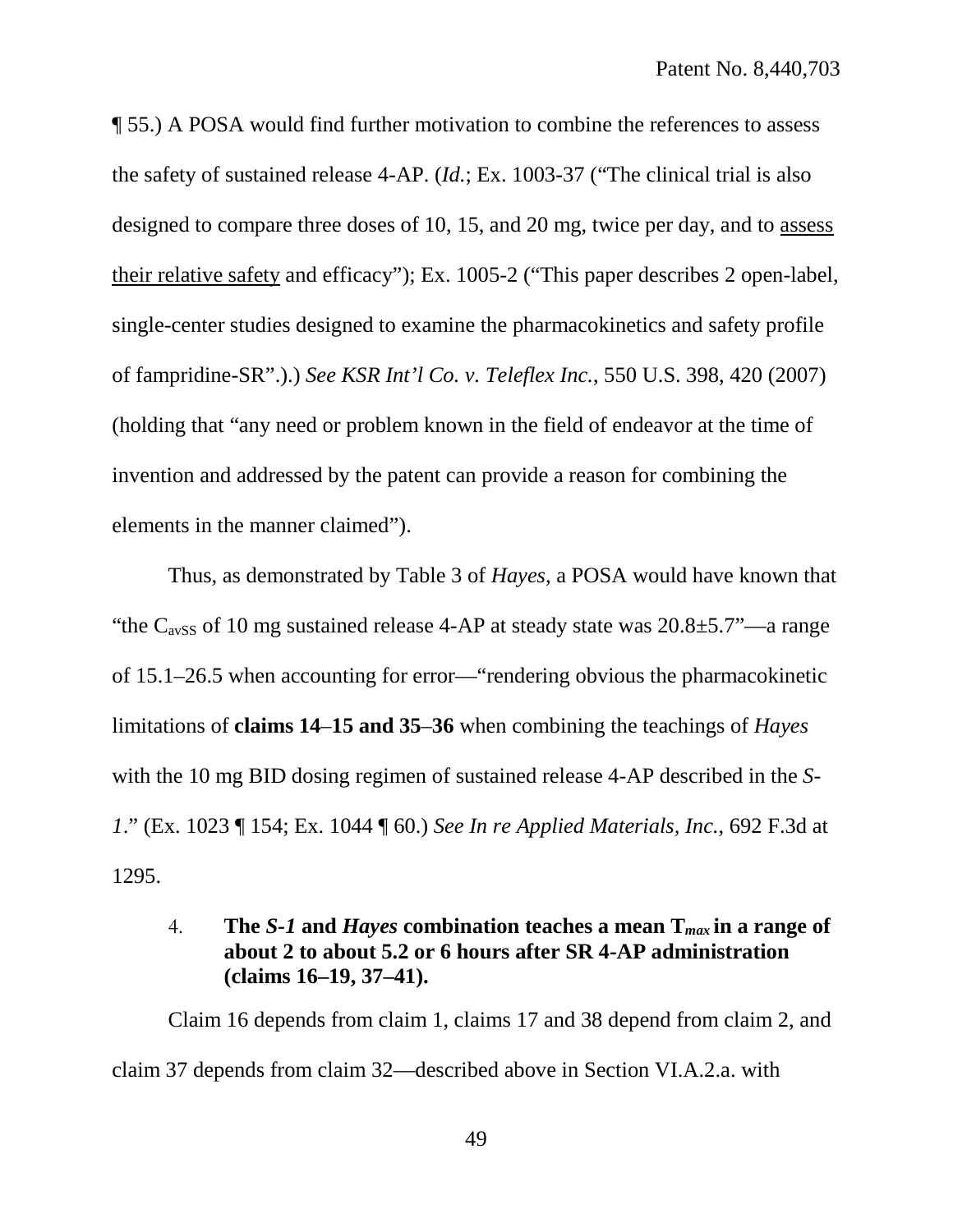respect to Ground 1. Each of **claims 16**–**17 and 37**–**38** requires that "said sustained release composition provides a mean  $T_{max}$  in a range of about 2 to about 6 hours after administration of the sustained release composition to the patient." (Ex. 1001 at 30:34–41, 31:32–40.)

Claim 18 depends from claim 1, claims 19 and 41 depend from claim 2, claim 39 depends from claim 32—described above in Section VI.A.2.a. with respect to Ground 1—and claim 40 depends from claim 34—described above in Section VI.B.1. Each of **claims 18**–**19 and 39**–**41** requires that "said sustained release composition provides a mean T*max* in a range of about 2 to about 5.2 hours after administration of the sustained release composition to the patient." (Ex. 1001 at 30:42–49, 31:41–32:9.)

**Claims 38 and 41** further require that the "lower extremity function is walking," which is as the *S-1* teaches as discussed in Ground 1, Section VI.A.2.a.

For reasons similar to those stated above with respect to the  $C_{avSS}$ pharmacokinetic parameter, the *S-1* teaches or suggests each and every element of that claims from which **claims 16**–**19 and 37**–**41** depend. Additionally, *Hayes* discloses the steady state  $t_{\text{max}}$  pharmacokinetic ranges for sustained release 4-AP. *See also Santarus, Inc.*, 694 F.3d at 1354. During prosecution, the applicant admitted that *Hayes* teaches the "t<sub>max</sub> of SR 4-AP in fasting patients given 15 or 20 mg BID is about 3h." (Ex. 1002-151.) And in Table 3, for 10 mg BID sustained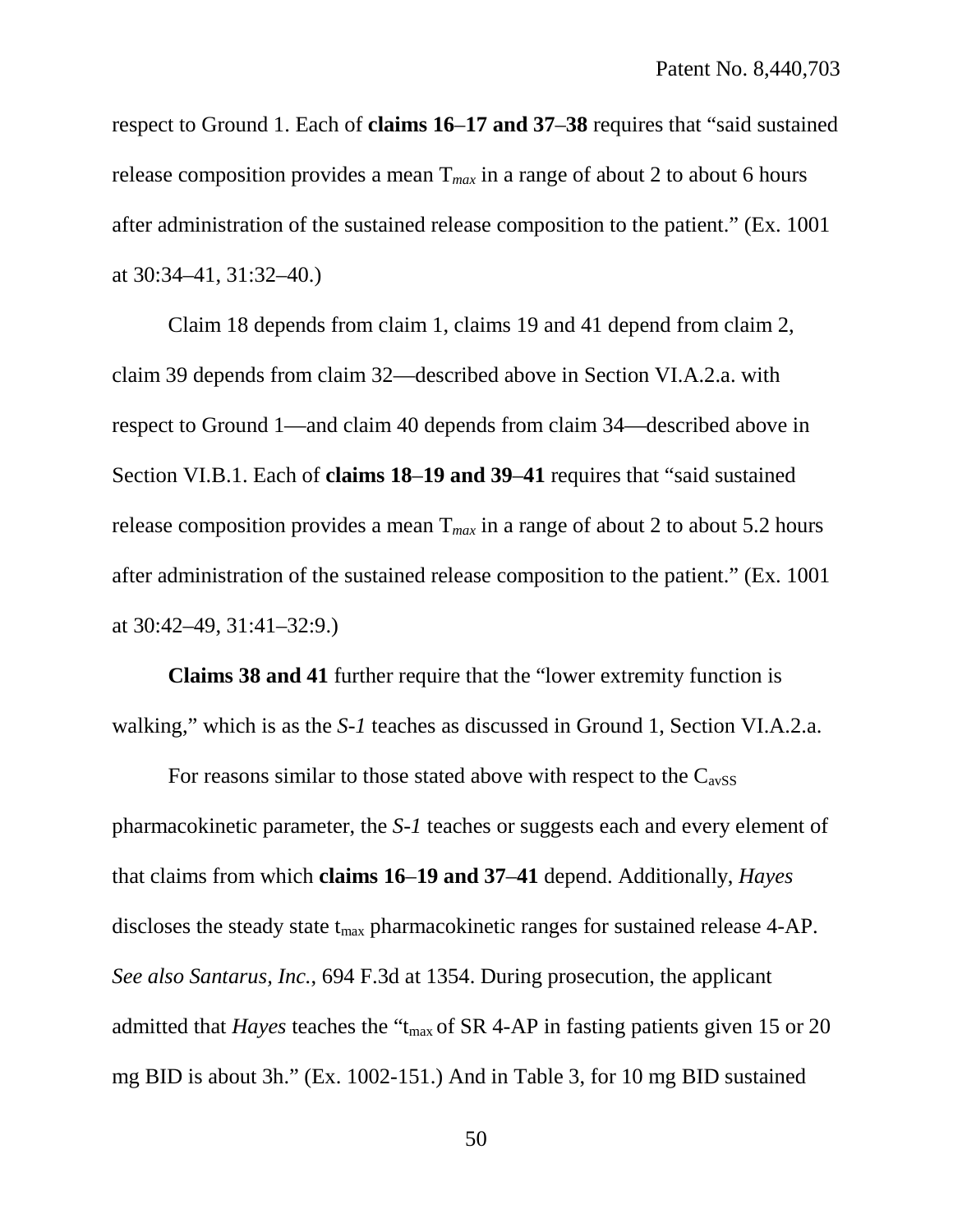release 4-AP, *Hayes* teaches that the t<sub>max</sub> is  $2.7 \pm 1.0$  hours. (Ex. 1005-7.) A t<sub>max</sub> of 2.7 hours falls squarely within the claimed ranges of "about 2 to about 5.2 hours" and "about 2 to about 6 hours." Thus, the combination of the *S-1* and *Hayes* teaches each and every limitation of claims 16–19 and 37–41.

Moreover, there is nothing non-obvious about the full scope of the claimed tmax range. (Ex. 1023 ¶¶ 138, 164; Ex. 1044 ¶ 70.) "A POSA considering *Hayes* would have known that the t<sub>max</sub> of 10 mg sustained release 4-AP is  $2.7 \pm 1.0$ hours," providing for a range—accounting for error—of 1.7–3.7 hours, "which overlaps substantially with the claimed  $t_{max}$  ranges." (Ex. 1023 ¶ 164; Ex. 1044 ¶ 70.) For at least this additional reason, **claims 16**–**19 and 37**–**41** are obvious over the *S-1* and *Hayes*. (*Id.*)

## <span id="page-60-0"></span>5. **The** *S-1* **and** *Hayes* **combination teaches a release profile extending over at least 6 hours (claims 20–21, 48–49).**

Claim 20 depends from claim 1, claims 21 and 49 depend from claim 2, and claim 48 depends from claim 32—described above in Section VI.A.2.a. with respect to Ground 1. Each of claims **20**–**21 and 48**–**49** requires that "said sustained release composition is capable of providing, upon administration to the patient, a release profile of the 4-aminopyridine extending over at least 6 hours." (Ex. 1001 at 30:50–57, 32:28–36.)

For reasons similar to those stated above with respect to the  $C_{avSS}$ pharmacokinetic parameter, the *S-1* teaches or suggests each and every element of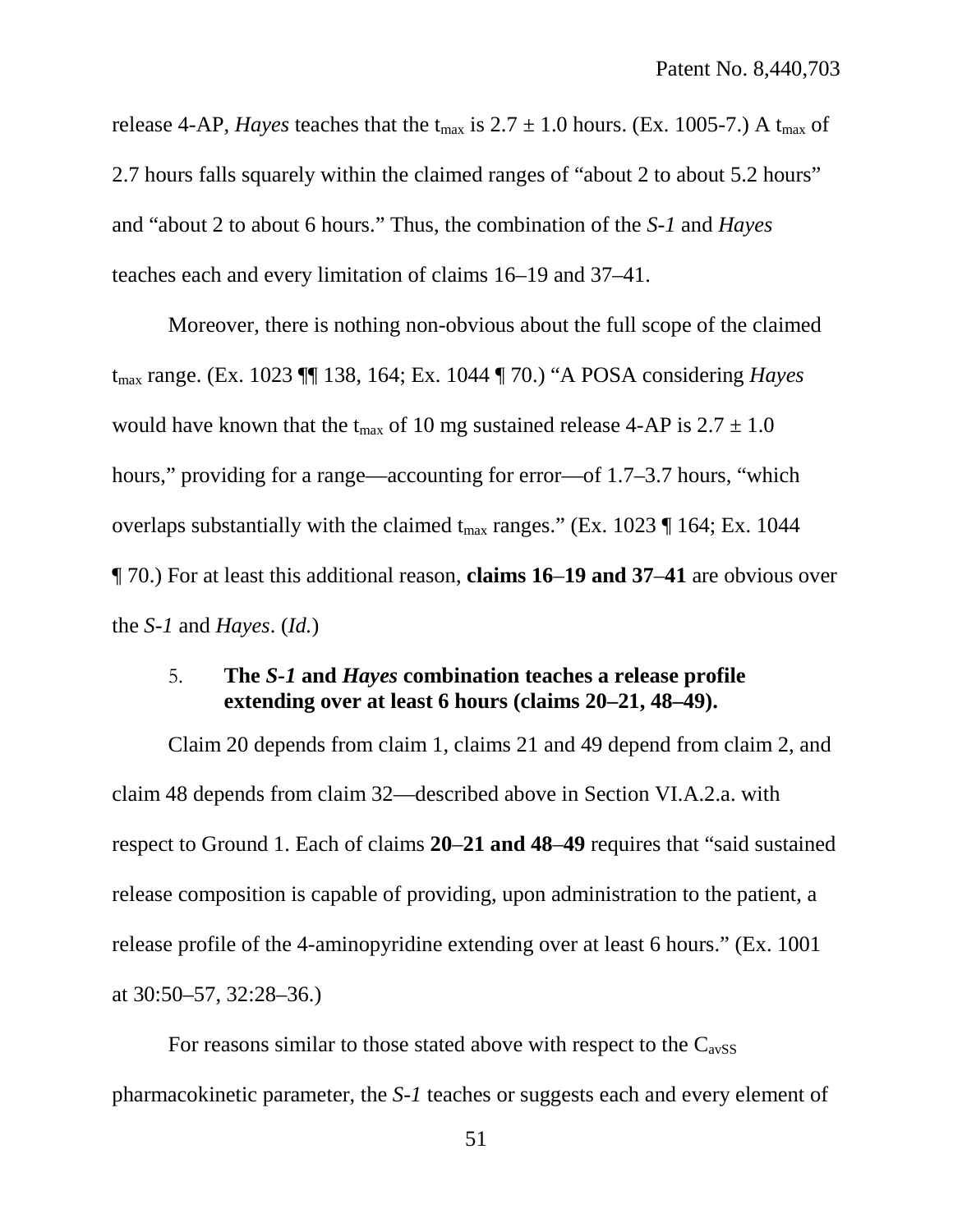claims 20–21, 48–49. Additionally, *Hayes* discloses the steady state

pharmacokinetic ranges recited in **claims 20**–**21 and 48**–**49**. *See Santarus, Inc.*,

694 F.3d at 1354. Specifically, *Hayes* discloses in Figure 1 B, copied below, that a

10 mg BID dose of SR 4-AP has a release profile (as defined in Section V.D.2.)

extending over 24 hours:



(Ex. 1005-5.) Thus, according to Figure 1 of *Hayes*, a POSA would have known that "the release profile of the 10 mg sustained release 4-AP described in the *S-1*  and *Hayes* extends over 24 hours, rendering obvious the additional pharmacokinetic limitations of **claims 20**–**21 and 48**–**49** when combining the teachings of *Hayes* with the 10 mg BID dosing regimen of sustained release 4-AP in the *S-1*." (Ex. 1023 ¶ 169; Ex. 1044 ¶ 75.) *See In re Applied Materials, Inc.*, 692 F.3d at 1295.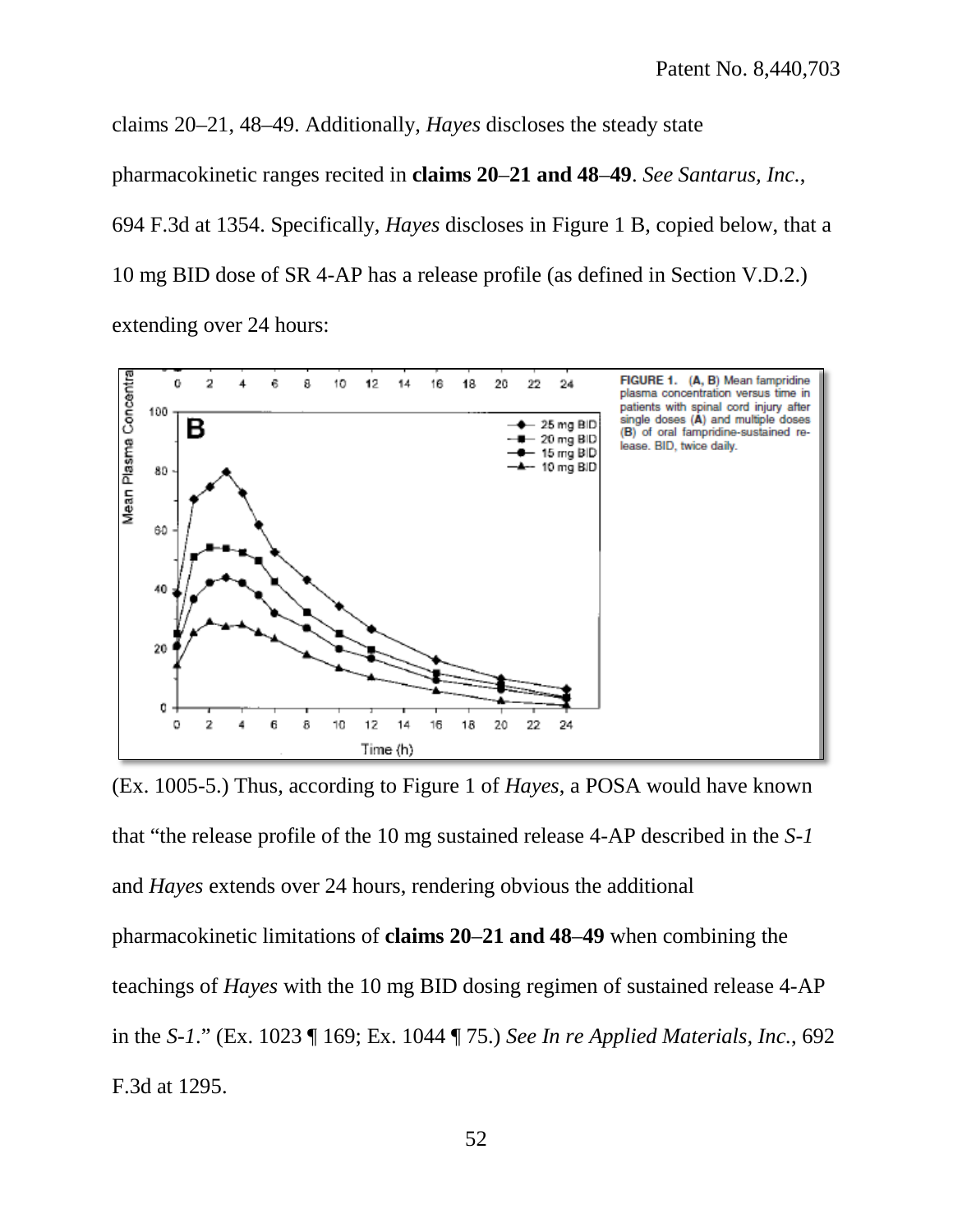<span id="page-62-0"></span>6. **The** *S-1* **and** *Hayes* **combination teaches administration of sustained release 4-AP for "more than two weeks" and "twelve weeks" (claim 47).**

Claim 47 depends from claim 40—described above in Section VI.B.4—and additionally requires administration of SR 4-AP for "twelve weeks," and that "the lower extremity function is walking." (Ex. 1001 at 32:25–27.)

As explained above in Section A.2.e., the *S-1* disclosure of a "treatment period of 12 weeks" meets the open-ended limitation "said time period is more than two weeks" limitation recited in **claim 47**. (Ex. 1003-37.) *See In re Applied Materials, Inc.*, 692 F.3d at 1295.

As explained above in Section A.2.a., the *S-1* disclosure of SR 4-AP clinical trials "to support an indication for the treatment of lower extremity motor dysfunction, characterized by weakness and walking impairment," measuring "an improvement in average walking speed" and "the effect of the drug on symptoms of the disease, including motor strength, [and] timed walking" meets the additional limitation of **claim 47**. (Ex. 1003-37 (emphasis added).) *See In re Montgomery*, 677 F.3d at1382–83. Therefore, claim 47 would have been obvious to a POSA in light of the *S-1* and *Hayes*. (Ex. 1023 ¶ 171.)

# <span id="page-62-1"></span>**C. Ground 3: Claims 22–25, 42–43, and 50–51 are obvious in light of the**  *S-1* **in view of** *Juarez* **and the knowledge of a POSA.**

Dependent claims 22–25, 42–43 and 50–51 fail to add any non-obvious limitations. The claims upon which those claims depend (claims 1–2 and 32) are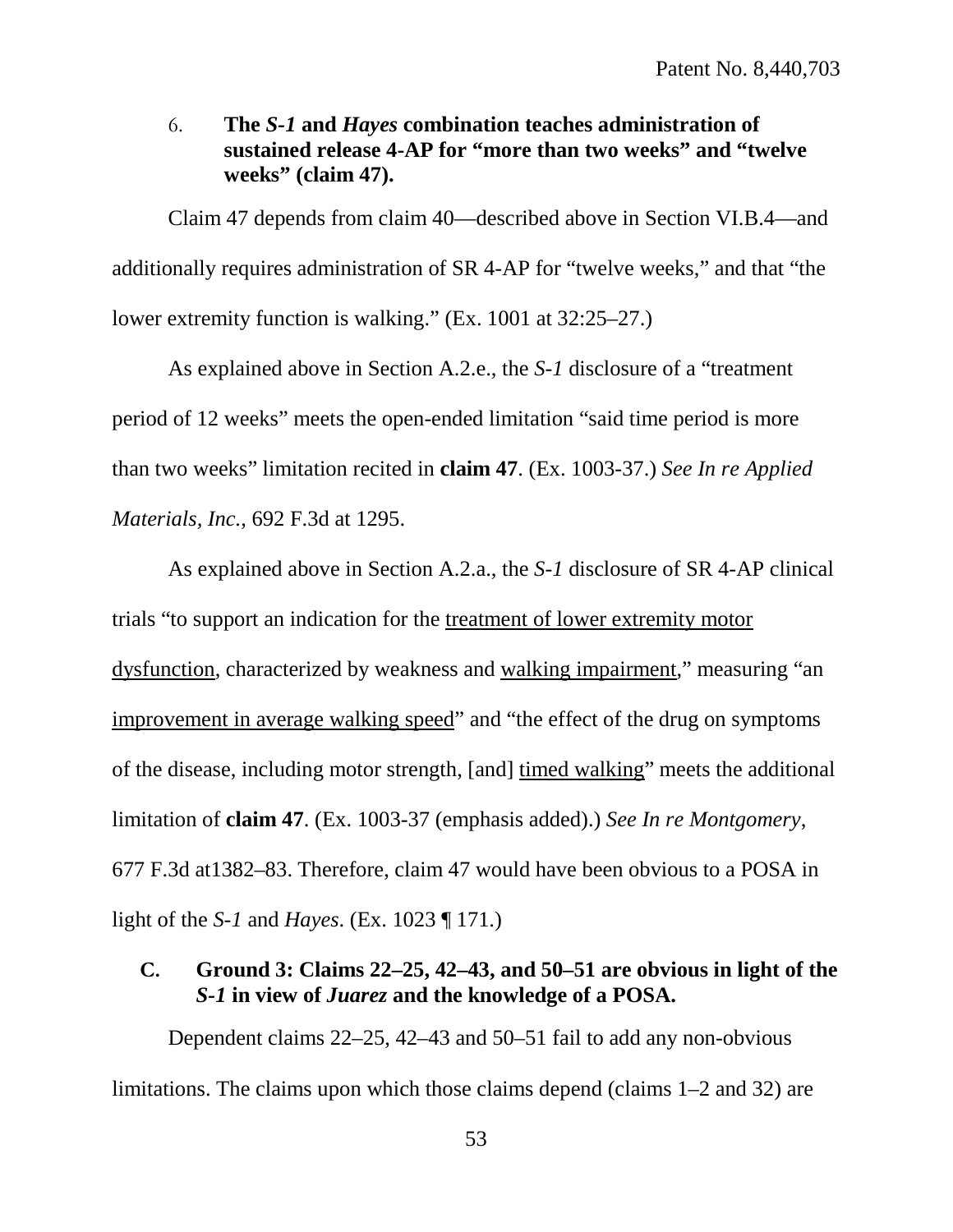obvious for at least the reasons set forth above with respect to Ground 1. Claims

22–25, 42–43 and 50–51 are obvious over the *S-1* in view of *Juarez*.

"A POSA would have been motivated to combine the *S-1* with common knowledge and publications like *Juarez*—which focuses on optimizing the same SR 4-AP oral tablets disclosed in the *S-1*"— in an effort to further understand and apply the methods disclosed in the *S-1* "to treat patients suffering from MS and its associated conditions*.*" (Ex. 1023 ¶¶ 172–92; Ex. 1044 ¶ 76.)

# <span id="page-63-0"></span>1. **The** *S-1* **and** *Juarez* **combination teaches "controlling the release rate" of the 4-AP by dispersing it in a rate of release controlling polymer, such as a matrix in which the 4-AP is uniformly dispersed (claims 22–25, 42–43, and 50–51).**

Claim 22 depends from claim 1, claims 23 and 51 depend from claim 2, and claim 50 depends from claim 32—described above in Section VI.A.2.a. with respect to Ground 1. Each of **claims 22**–**23 and 50**–**51** requires that "said 4 aminopyridine is dispersed in a rate of release controlling polymer." (Ex. 1001 at 30:58–61, 32:37–41.)

Claim 24 depends from claim 1, claims 25 and 43 depend from claim 2, and claim 42 depends from claim 32—described above in Section VI.A.2.a. with respect to Ground 1. Each of **claims 24**–**25 and 42**–**43** requires that "said sustained release composition comprises a matrix, in which said 4-aminopyridine is uniformly dispersed, that is suitable for controlling the release rate of the 4 aminopyridine." (Ex. 1001 at 30:62–31:2, 32:10–18.) Claims 43 and 51 also recite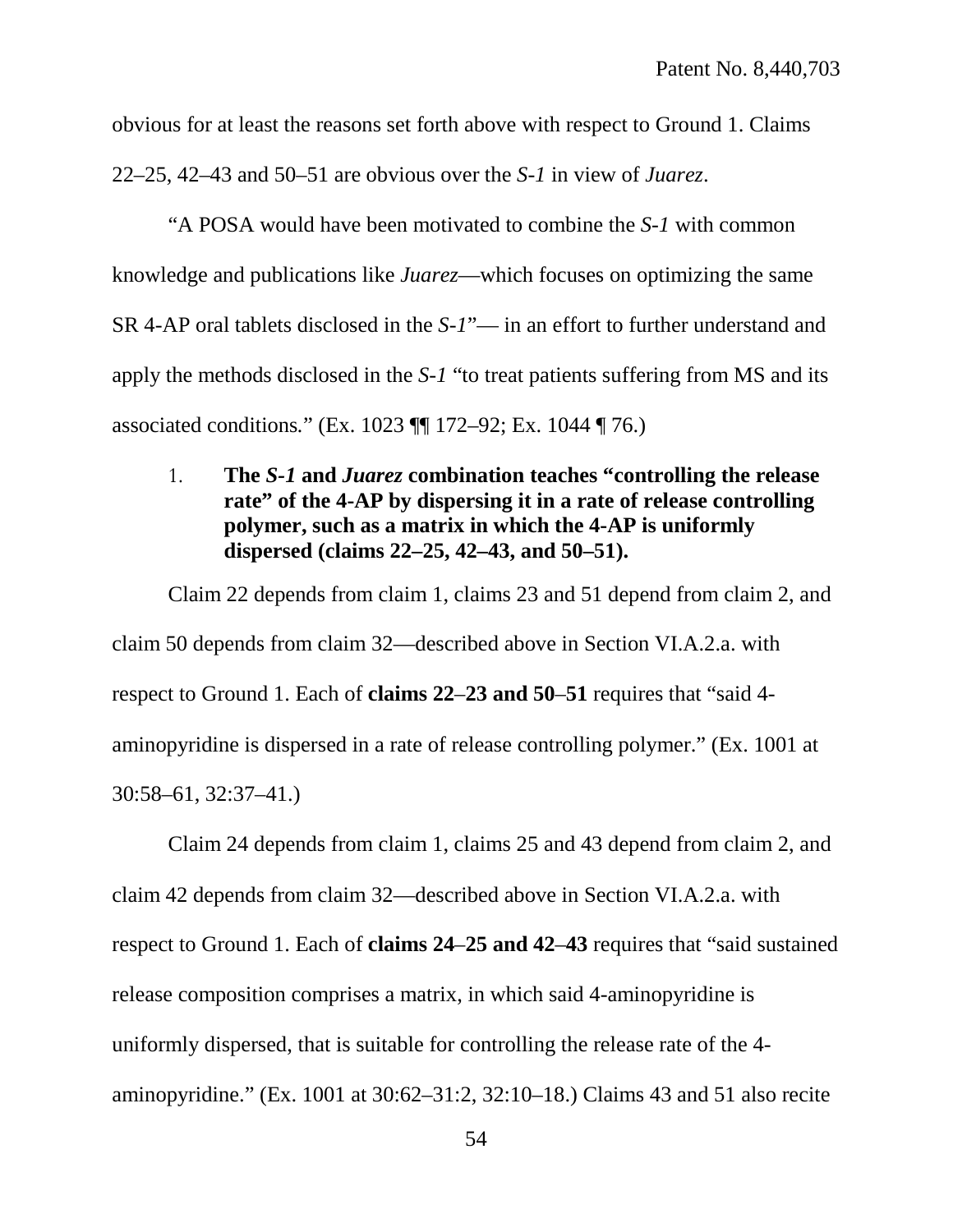"wherein the lower extremity function is walking," an obvious limitation for the reasons discussed in Section VI.A.2.a.

"A POSA reading the *S-1* would have known that one of the methods available to control the rate of release of a drug," such as would be necessary for the sustained release 4-AP disclosed in the *S-1*, would be the use of a hydrophilic polymer-formed matrix to control rate of release" as in **claims 22**–**23 and 50**–**51**. (Ex. 1023 ¶ 182; Ex. 1044 ¶ 86.) A POSA also would have known that, for such a matrix to function properly, "the drug whose release rate was being controlled should be uniformly dispersed in this matrix, as in **claims 24**–**25 and 42**–**43."** (Ex. 1023 ¶ 183; Ex. 1044 ¶ 87.)

*Juarez*, discloses this claimed matrix. (Ex. 1006-1–3.) A POSA working with a sustained release form of 4-AP, as disclosed in *S-1*, would have been motivated to look to *Juarez*, because *Juarez* teaches how to use a polymer-formed matrix to provide a sustained-release composition of 4-AP that could maintain desirable "*in vivo* plasma concentrations and thus a constant pharmacological effect." (Ex. 1023 ¶ 173; Ex. 1044 ¶ 77.) *See KSR Int'l Co.*, 550 U.S. 398, 420.

Specifically, *Juarez* teaches preparation of an oral tablet comprising 4 aminopyridine and a rate of release controlling polymer. (Ex. 1006-1–2.) *Juarez* indicates that "[t]ablets of the model drug 4-aminopyridine with hydroxypropyl methylcellulose [HPMC] were prepared with different proportions of polymer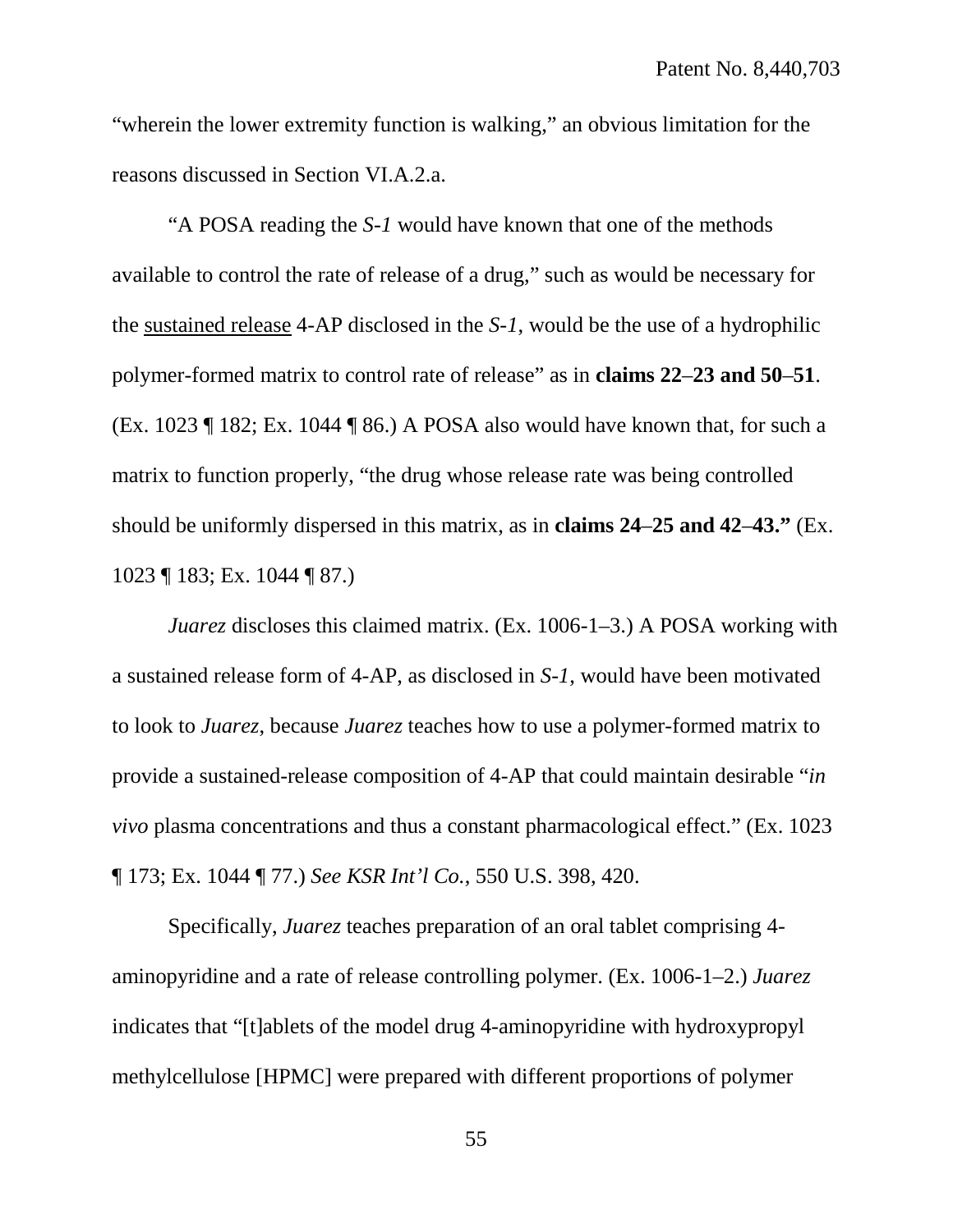content." (*Id.* -1.) *Juarez* discloses that the purpose of this HPMC matrix is "for controlling the release of soluble drugs from solid dosage forms," and to "prolong delivery with zero-order kinetics to maintain a constant in vivo plasma drug concentration, and with this to maintain a constant pharmacological effect," as in **claims 22**–**23 and 50**–**51**. (*Id*. -1–2.) A POSA would have understood that *Juarez* teaches that 4-aminopyridine could be readily and easily formulated into a useful rate of release controlling polymer, more commonly known as a sustained release composition, using universally known compounds such as HPMC. (Ex. 1023 ¶ 191; Ex. 1044 ¶ 94.) Therefore, these claims would have been obvious to a POSA. (Ex. 1023 ¶¶ 183, 184–91; Ex. 1044 ¶ 94.) *Juarez* also teaches forming the matrix:

Ten grams of each different formula were prepared by gently mixing in a mortar the corresponding proportions of 4-aminopyridine and HPMC for 20 min. Each mixture was moistened with 2 ml of distilled water, kneaded for 5 min and sifted using a sieve number 12. The resulting granulations were dried at 40°C for 3 h in beds with a thickness up to 5 mm.

(Ex. 1006-3.) A POSA would have understood that these mixing instructions would result in "the 4-AP being *uniformly* dispersed in the matrix, such that the matrix 'is suitable for controlling the release rate of the 4-aminopyridine' as in **claims 24**–**25 and 42**–**43**." (Ex. 1023 ¶ 192; Ex. 1044 ¶ 95.) Therefore, these claims would have been obvious to a POSA applying *Juarez* to the *S-1* regime. (Ex. 1023 ¶ 192; Ex. 1044 ¶ 95.)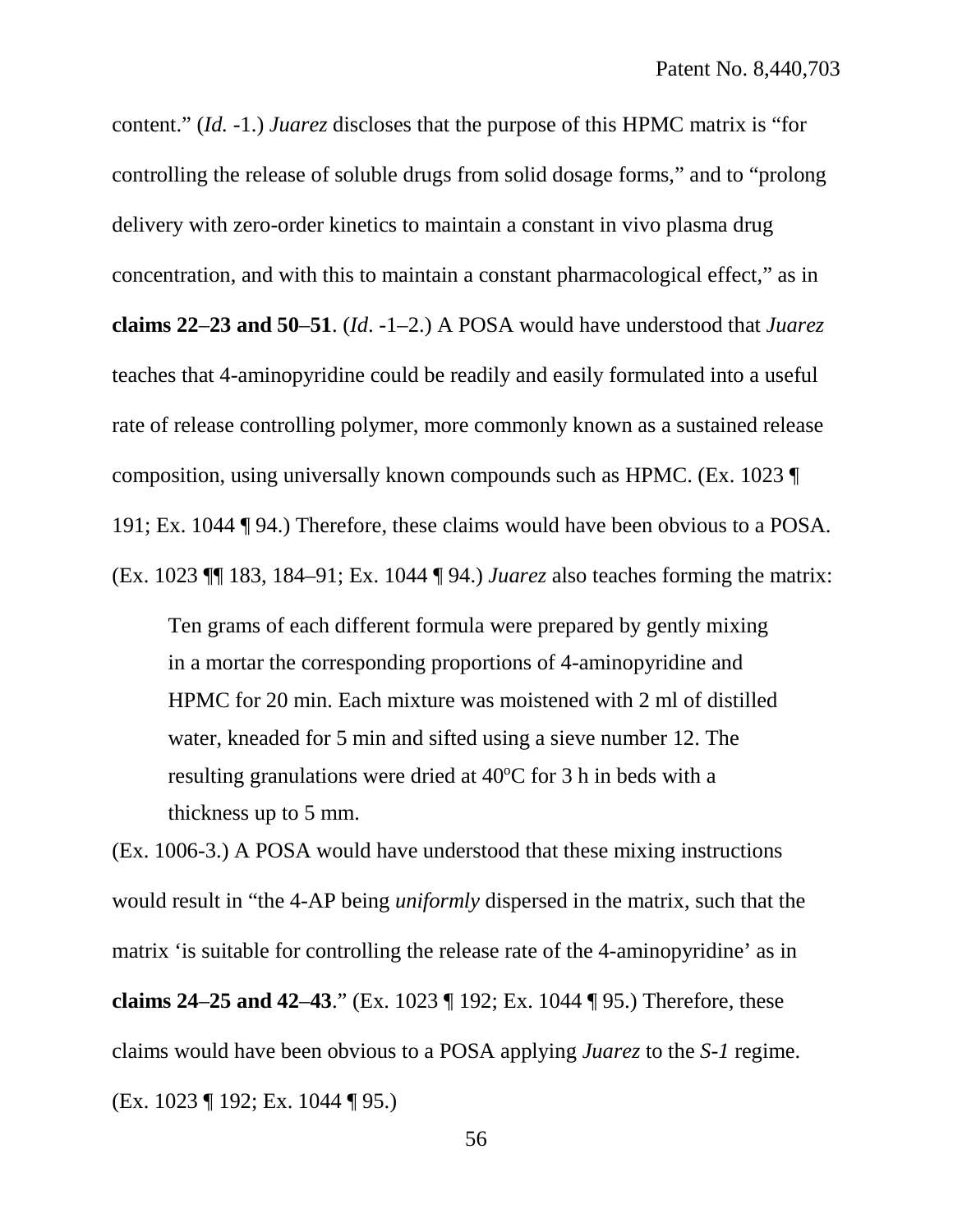## <span id="page-66-0"></span>**VII. ANY SECONDARY CONSIDERATIONS ARE INSUFFICIENT TO OVERCOME THE OBVIOUSNESS OF CLAIMS 1–52**

During prosecution of the '703 Patent, the applicant submitted declarations stating that the claimed inventions were nonobvious in light of secondary considerations. However, these declarations fail to overcome the particularly strong evidence of obviousness presented above. The crux of the secondary considerations discussed in the declarations was "that there were no notable differences among the 10 mg BID, 15 mg BID, and 20 mg BID treatment groups with respect to improving walking" and this "comparable efficacy of the 10 mg BID dosage of SR 4-AP as compared to the 15 mg and 20 mg BID dosages…is surprising and unexpected." (Ex. 1002-172.) The declarants argued that this result was surprising because of an "understanding in the field...that there was a dosebenefit correlation for 4-AP's clinical effects, *i.e.*, the higher the dose the greater the therapeutic benefit." (*Id.* -173.) However, the results described are neither unexpected nor surprising in view of the disclosures in the prior art that render the treatment methods obvious. (Ex. 1023 ¶ 194.)

*First*, the declarants' assertion that the results were unexpected is incorrect. The Blight Declaration data is "consistent with the expected dose-benefit correlation." (*Id.* ¶ 195.) For example, improvement in walking *did* increase with the dosage, albeit in small increments (1–2 percentage points). Even though the increase was not *statistically* significant, it showed an upward trend, and where the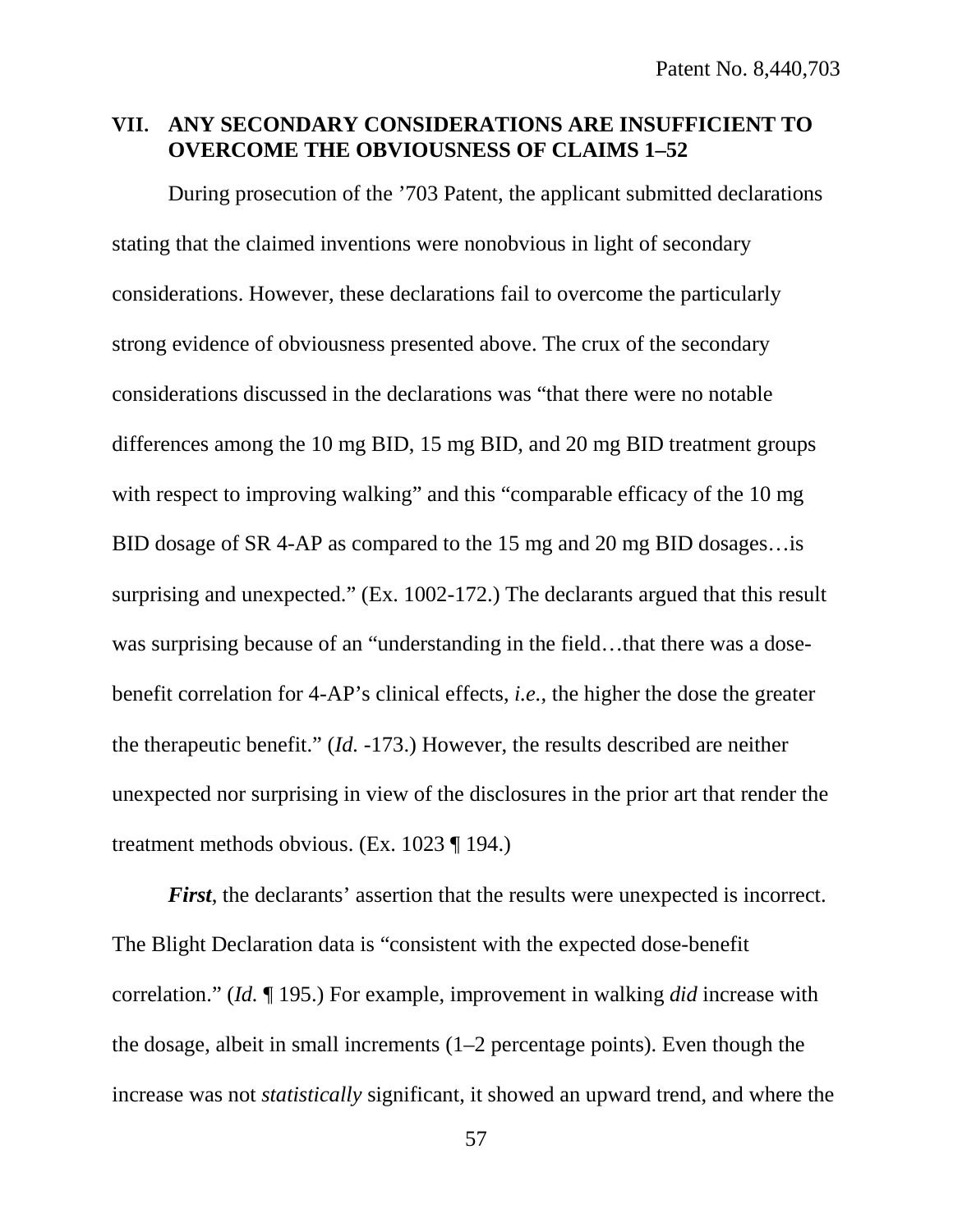dosage difference was slight to begin with—a mere 5 to 10 mg compared with studies in which up to 50–60 mg of 4-AP had been administered—such small increases would be expected. (*Id.*) The Federal Circuit's opinion in *Galderma Labs. LP v. Tolmar Inc.* is particularly instructive. 737 F.3d 731, 739 (Fed. Cir. 2013). The court found unexpected results insufficient for nonobviousness, because the unexpected result—the lack of a percent increase in the prevalence of side effects—constituted "only a difference in degree from the prior art results" rather than a "difference in kind." *Id.* Here, applicant's argument regarding the lack of significant improvement from one dose to another is a difference in degree. Any "evidence of superior efficacy does nothing to undercut the showing that there was a reasonable expectation of success with the [] dose, even if the level of success may have turned out to be somewhat greater than would have been expected." *Hoffmann-La Roche Inc. v. Apotex Inc.*, 748 F.3d 1326, 1334 (Fed. Cir. 2014).

*Second*, the Medori declaration touts Ampyra's approval as "an MS treatment effective to treat all four forms (subtypes) of MS…Ampyra® was the first FDA-approved drug indicated for improving walking in patients with MS, and it remains the only drug approved for this purpose." (Ex. 1002-161–62.) However, none of the claims of the '703 Patent require that a covered drug be an MS treatment effective to treat all four forms (subtypes) of MS. By contrast, the only subtype required by *only two* of the patent's 52 claims is the most common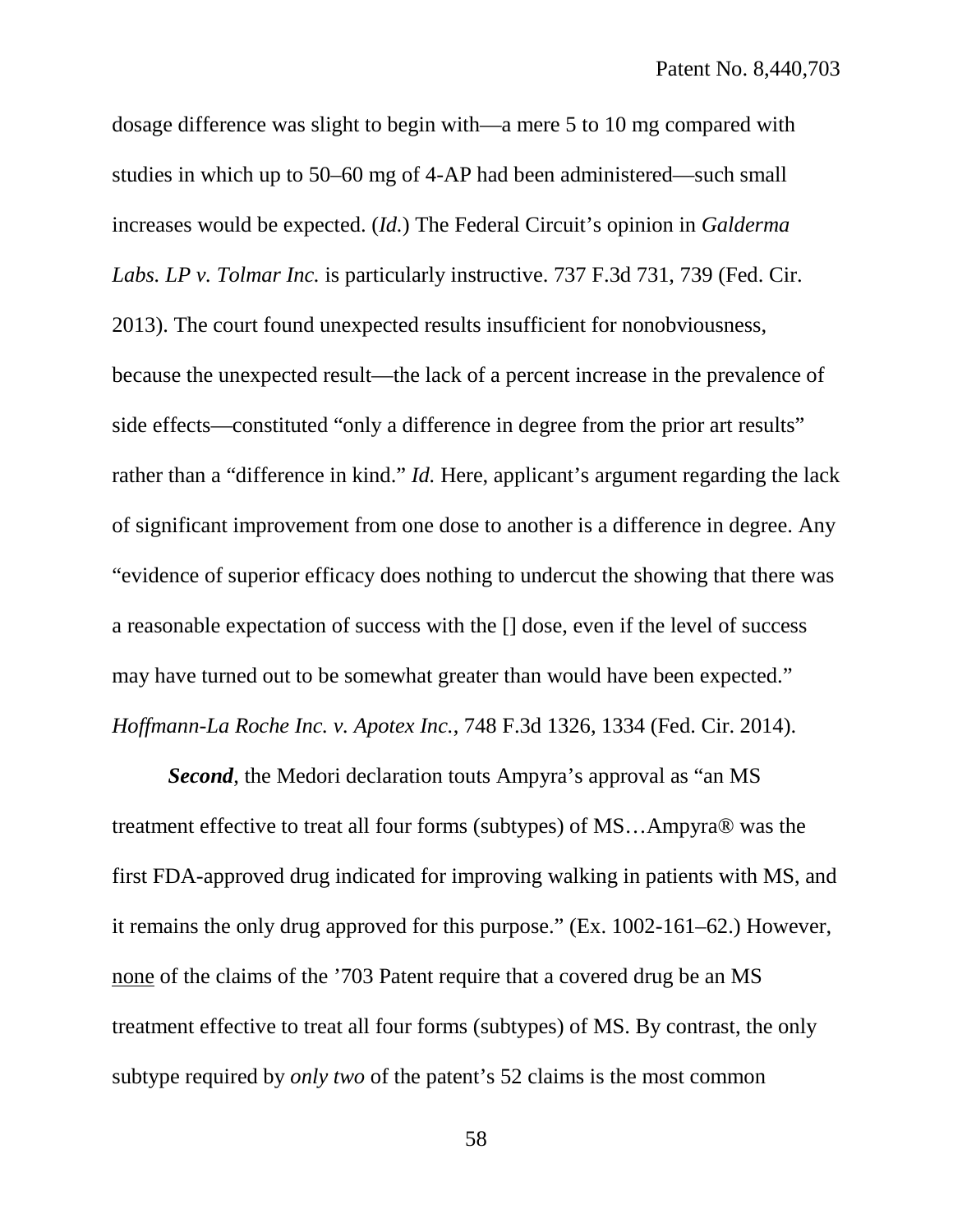subtype—relapsing remitting multiple sclerosis. *Kennametal, Inc. v. Ingersoll Cutting Tool Co.*, 780 F.3d 1376, 1385 (Fed. Cir. 2015) ("secondary consideration actually results from something other than what is both claimed and novel in the claim, so there is no nexus to the merits of the claimed invention.")

*Third*, none of the declarations establish a *nexus* between the alleged secondary considerations and the particular limitations of the challenged patent claims. (*See* Ex. 1002-169–345; Ex. 1046, *passim*, Ex. 1047, *passim*.) The *S-1* and *Hayes* disclose the claimed dosing of 10 mg BID. Although the claims also require a treatment period of at least two weeks (which the *S-1* also discloses), none of the declarations attribute a treatment period of at least two weeks to the success of 4- AP. (*See id.*) Nor was there evidence that any long-felt need allegedly solved by Ampyra was due to treatment for at least 2 weeks. (*See id.*) The Medori declaration points to other MS drugs, like "Nerispirdine," which failed to enter Phase III clinical trials. (Ex. 1046-34.) However, there is no showing that an "at least two weeks" regimen of 10 mg (or less than 15 mg) sustained release 4-AP or the pharmacokinetic parameters recited in the claims were—or could have been—the particular elements that rendered Ampyra successful where other MS drugs failed.

*Fourth*, although secondary considerations must be taken into account, they do not control obviousness. Where a strong prima facie obviousness showing exists, the Federal Circuit repeatedly finds even relevant secondary considerations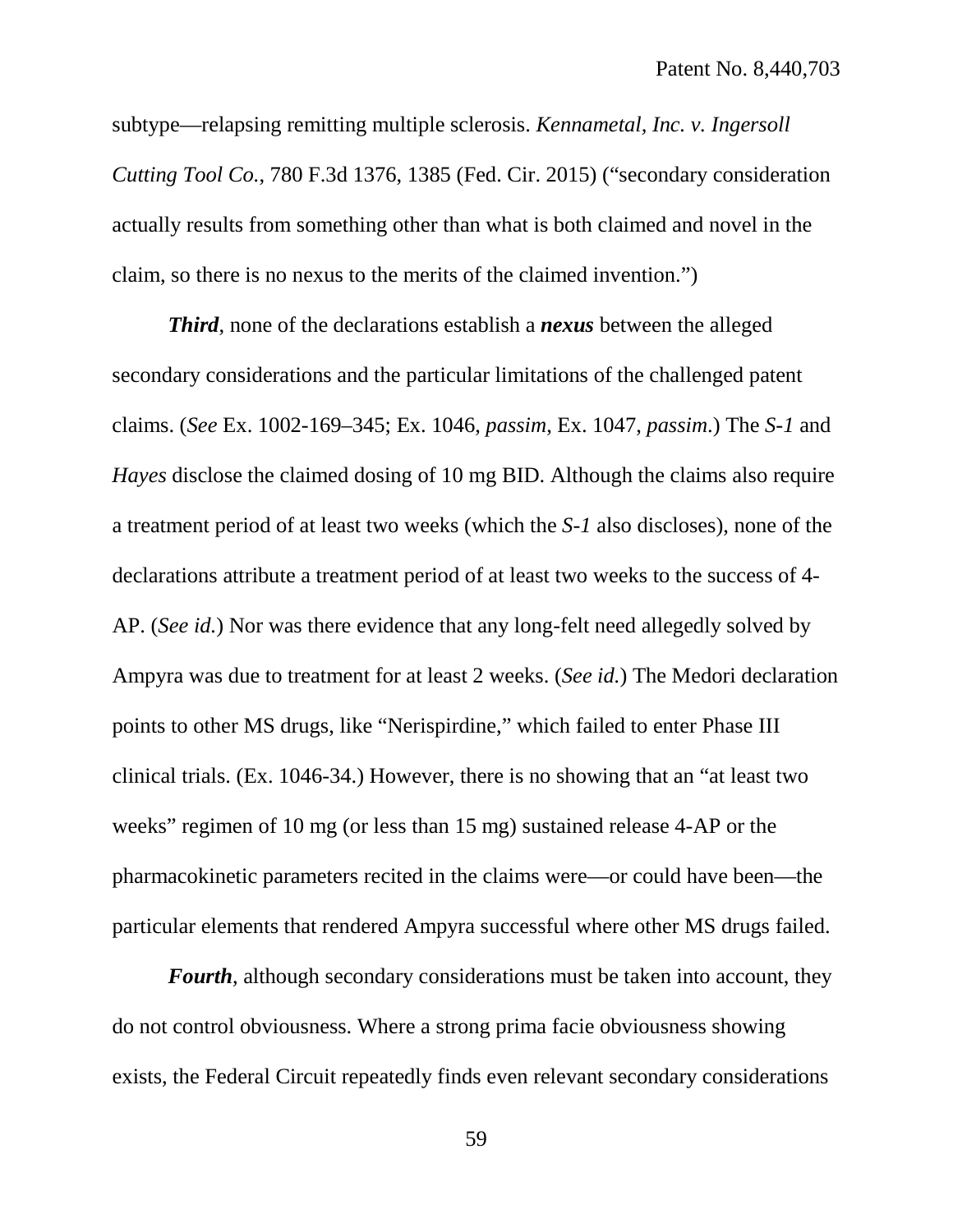supported by substantial evidence may not dislodge the primary conclusion of

obviousness. *See, e.g., Bayer Healthcare Pharms. Inc. v. Watson Pharms. Inc*.,

713 F.3d 1369, 1376 (Fed. Cir. 2013) (secondary considerations "d[id] not

overcome the express teachings of multiple references"); *Allergan Inc. v. Sandoz* 

*Inc.*, 726 F.3d 1286, 1293 (Fed. Cir. 2013) (rejecting secondary considerations,

including evidence of unexpected results from the claimed drug combinations).

# <span id="page-69-0"></span>**VIII. CONCLUSION**

Petitioner respectfully requests IPR of claims 1–52 of the '703 Patent.

Respectfully submitted,

/Sarah E. Spires/ Sarah E. Spires (Reg. No. 61,501) SKIERMONT PUCKETT LLP 2200 Ross Ave. Ste. 4800W Dallas, Texas 75201 P: 214-978-6600/F: 214-978-6601 **Lead Counsel for Petitioner**

September 2, 2015

Dr. Parvathi Kota (Reg. No. 65,122) Paul J. Skiermont (*pro hac vice* requested) SKIERMONT PUCKETT LLP 2200 Ross Ave. Ste. 4800W Dallas, Texas 75201 P: 214-978-6600/F: 214-978-6621 **Back-Up Counsel for Petitioner**